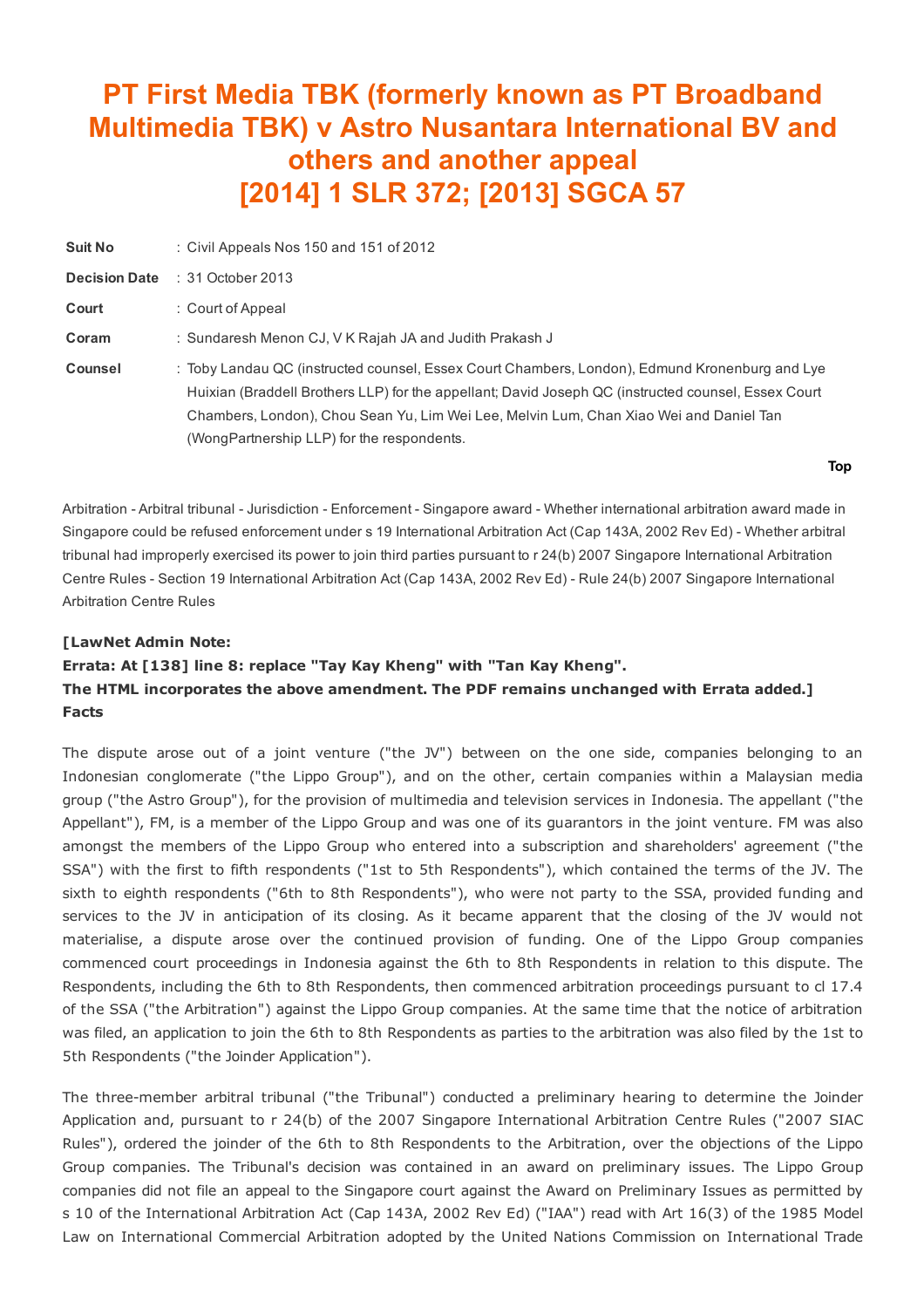Law ("the Model Law"), though they did reserve their position on the Tribunal's jurisdiction over the dispute concerning the 6th to 8th Respondents. The Arbitration then proceeded to the determination of the substantive merits of the dispute, whereby the Tribunal rendered four further awards in favour of the Respondents. Subsequently, the Respondents sought to enforce all five awards in Singapore ("the Awards"). FM objected to the enforcement of the Awards on the basis that r 24(b) of the 2007 SIAC Rules did not permit the Tribunal to join the 6th to 8th Respondents to the Arbitration ("the Joinder Objection") and the Awards were therefore made in excess of jurisdiction.

Before the High Court, FM's application to set aside the enforcement of the Awards was dismissed on the ground that the provisions of the IAA read with the Model Law did not permit FM to resist enforcement of the Awards on the basis of the Joinder Objection. The High Court held that the Singapore courts had no power to refuse enforcement of an international arbitral award made in Singapore (hereinafter referred to as a "domestic international award") which had not been set aside or successfully challenged previously under Art 16(3) by the party resisting enforcement. FM appealed against the High Court's decision.

# Held, allowing the appeal in part:

(1) Section 19 of the IAA, when construed in consonance with the underlying philosophy of the Model Law, permitted the award debtor to apply to resist enforcement of a domestic international award even if he had not actively challenged the award at an earlier opportunity. This system of "choice of remedies", as evidenced by the travaux pr©paratoires of the Model Law (travaux for short), was not just a facet of the Model Law enforcement regime; it was at the *heart* of its design: at  $[53]$  to  $[55]$  and  $[65]$  to  $[71]$ .

(2) Given that de-emphasising the seat of arbitration by maintaining the award debtor's "choice of remedies" and alignment with the common grounds set out in the New York Convention were the pervading themes under the enforcement regime of the Model Law, the most efficacious method of giving full effect to the Model Law philosophy through the IAA was to recognise that the same grounds for resisting enforcement under Art 36(1) of the Model Law were equally available to a party resisting enforcement of a domestic international award under s 19 of the IAA: at **[84]**.

(3) Section 3(1) of the IAA could not be understood as having incidentally derogated from the clear philosophy of "choice of remedies" under the Model Law. The exclusion of Arts 35 and 36 of the Model Law on account of s 3(1) of the IAA did not militate against the interpretation of s 19 as permitting a party resisting enforcement of a domestic international award to do so on the same grounds as those found in Art  $36(1)$ : at [\[86\]](#page-21-0) to [\[90\]](#page-22-0) and [\[99\]](#page-23-0).

(4) Nothing in the travaux on Art 16(3) of the Model Law suggested that the remedy provided in Art 16(3) was either an exception to the system of "choice of remedies" or intended to operate as a "one-shot remedy". The availability of recourse under Art 16(3) was for the purpose of rendering the arbitration process more efficient as compared to the alternative that had earlier been mooted of only being able to challenge jurisdictional rulings after the award on the merits had been rendered: at [\[109\]](#page-25-0) to [\[123\]](#page-27-0) and [\[125\]](#page-27-1) to [\[132\]](#page-29-0).

(5) Section 19B(1) of the IAA had everything to do with the doctrine of res judicata which resulted in the arbitral tribunal being functus officio in relation to awards already made, and nothing to do with the availability of curial remedies. Section 19B(4) of the IAA in fact clarified that awards which were final and binding might still be challenged by any recourse provided by law: at [\[137\]](#page-30-0) to [\[142\]](#page-31-0).

(6) The issue of whether an arbitration agreement existed was capable of being subsumed under Art  $36(1)(a)(i)$ of the Model Law or Art V(1)(a) of the 1958 Convention on the Recognition and Enforcement of Foreign Arbitral Awards. In the course of determining if the ground for refusing enforcement was established, the enforcement court was entitled to undertake a fresh examination of the issues which were alleged to establish that ground of challenge: at [\[152\]](#page-34-0) to [\[158\]](#page-35-0) and [\[162\]](#page-36-0) to [\[164\].](#page-36-1)

(7) Rule 24(b) of the 2007 SIAC Rules did not confer on the Tribunal the power to join third parties who were not party to the arbitration agreement. Accordingly, the Tribunal's exercise of its power under r 24(b) to join the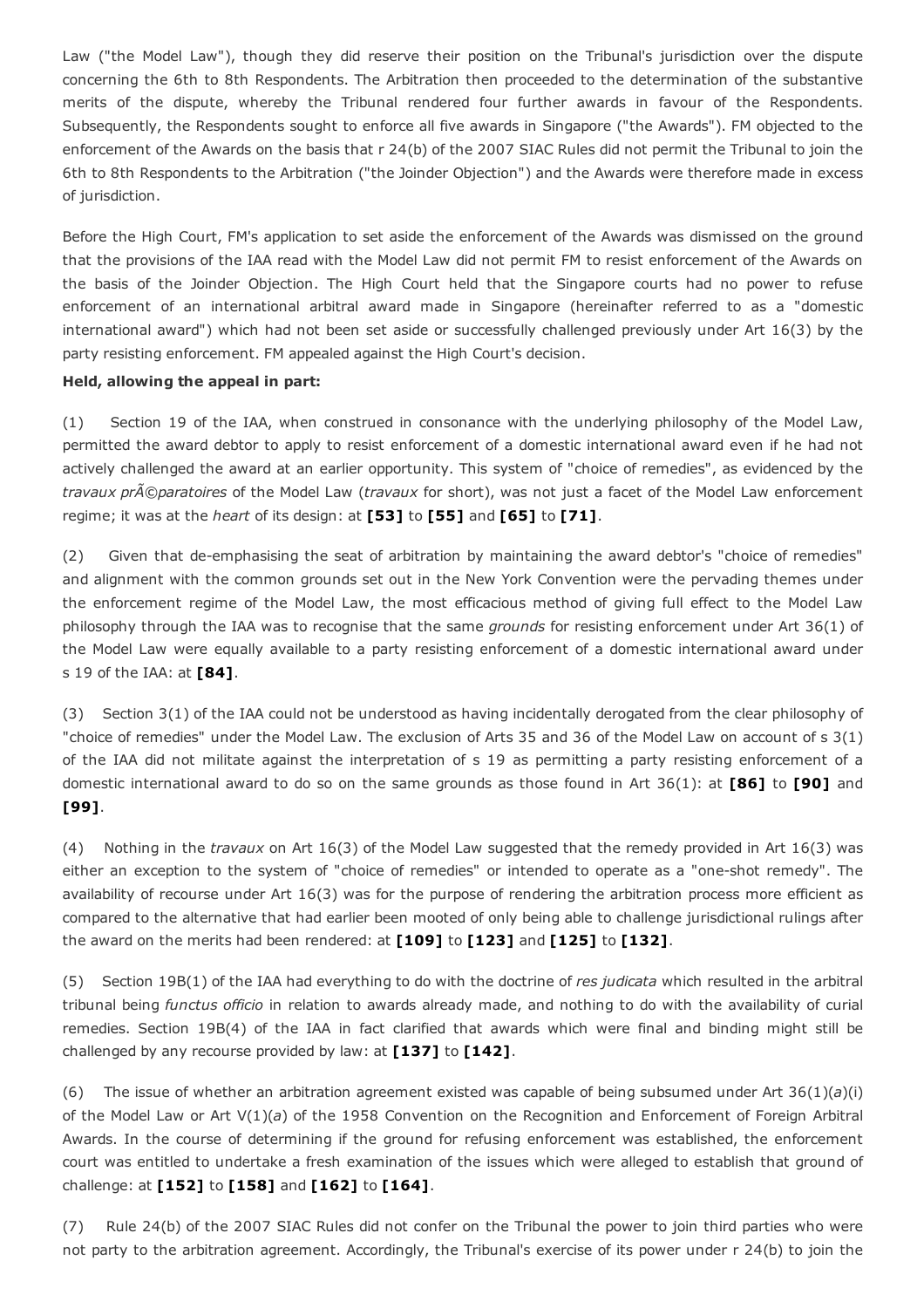6th to 8th Respondents who were not parties to the SSA to the Arbitration was improper with the corollary that no express agreement to arbitrate existed between the 6th to 8th Respondents and FM: at [\[178\]](#page-39-0) to [\[185\]](#page-41-0), [\[191\]](#page-42-0) to [\[193\]](#page-43-0) and [\[197\]](#page-43-1) to [\[198\]](#page-44-0).

(8) FM did not waive its rights or conduct itself in such a way that it was estopped from raising the Joinder Objection: at [\[205\]](#page-45-0) to [\[222\].](#page-48-0)

(9) An arbitral award bound the parties to the arbitration because the parties had consented to be bound by the consequences of agreeing to arbitrate their dispute. Their consent was evinced in the arbitration agreement. Therefore, in a multiparty arbitration agreement, the vitiation of consent between two parties did not ipso facto vitiate the consent between other parties. In the present case, partial enforcement was viable because the orders in the Awards did not intertwine in such a manner as to impede severance of the orders made in favour of the 6th to 8th Respondents from those made in favour of the 1st to 5th Respondents: at [\[226\]](#page-49-0) to [\[228\].](#page-50-0)

[Observation: It was doubtful whether an enforcement court might recognise and enforce a foreign award which had been set aside by the court in the seat of arbitration. The contemplated erga omnes effect of a successful application to set aside an award would generally lead to the conclusion that there was simply no award to enforce: at [\[76\]](#page-18-0) and [\[77\].](#page-19-0)]

Albeko Schuhmaschinen AG v Kamborian Shoe Machine Co Ltd (1961) 111 LJ 519 (refd) Aloe Vera of America, Inc v Asianic Food (S) Pte Ltd [2006] 3 SLR(R) 174; [2006] 3 SLR 174 (refd)

Arab Republic of Egypt, The v Chromalloy Aeroservices, Inc (1997) XXII Yearbook Comm Arb 691-695 (not folld) Astro Nusantara International BV v PTAyunda Prima Mitra [2013] 1 SLR 636 (overd)

Chai Cher Watt v SDL Technologies Pte Ltd [2012] 1 SLR 152 (refd)

Compania Naviera Micro SA v Shipley International Inc (The Parouth) [1982] 2 Lloyd's Rep 351 (refd)

Dallah Estate and Tourism Holding Co v Ministry of Religious Affairs of the Government of Pakistan [2010] 2 WLR 805; [2009] EWCA Civ 755 (refd)

Dallah Real Estate and Tourism Holding Co v Ministry of Religious Affairs of the Government of Pakistan [2011] 1 AC 763 (folld)

Dalmia Cement Ltd v National Bank of Pakistan [1975] QB 9 (refd)

Denmark Skibstekniske Konsulenter A/S I Likvidation v Ultrapolis 3000 Investments Ltd [2010] 3 SLR 661 (refd)

Fiona Trust & Holding Corp v Privalov [2007] Bus LR 1719; [2008] 1 Lloyd's Rep 254 (refd) Galsworthy Ltd of the Republic of Liberia v Glory Wealth Shipping Pte Ltd [2011] 1 SLR 727 (refd)

Goodman v Sayers (1820) 2 Jac & W 249; 37 ER 622 (refd)

Gujarat NRE Coke Ltd v Coeclerici Asia (Pte) Ltd [2013] FCAFC 109 (refd)

Hilmarton Ltd v Omnium de traitement et de valorisation (1995) XX Yearbook Comm Arb 663-665 (not folld) Hong Leong Singapore Finance Ltd v United Overseas Bank Ltd [2007] 1 SLR(R) 292; [2007] 1 SLR 292 (refd)

IMC Aviation Solutions Pty Ltd v Altain Khuder LLC (2011) 253 FLR 9 (refd)

Jugoslavenska Oceanska Plovidba v Castle Investment Co Inc [1974] QB 292 (refd)

Kruse v Questier & Co Ltd [1953] 1 QB 669 (refd)

Middlemiss & Gould v Hartlepool Corp [1972] 1 WLR 1643 (refd)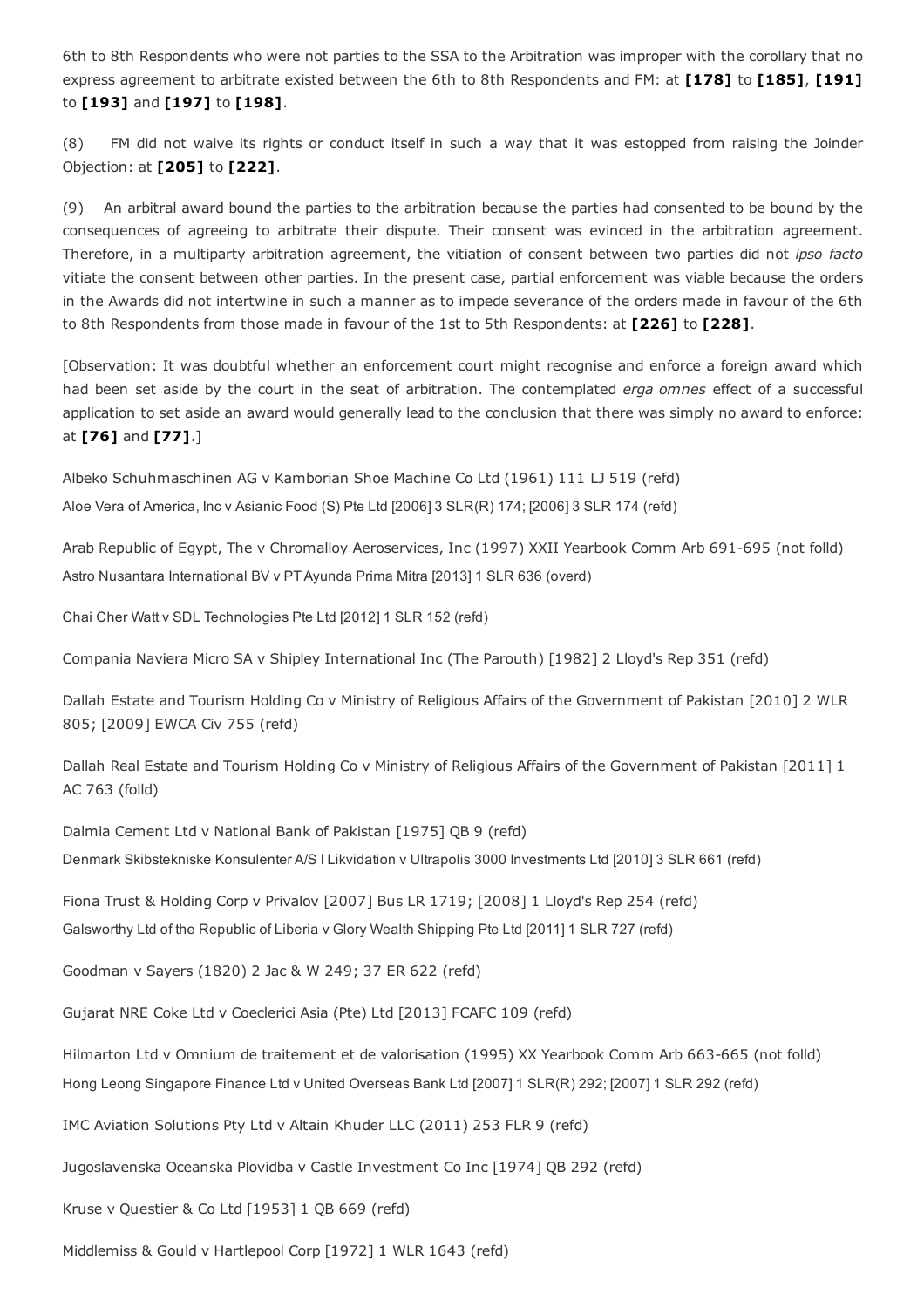Motor Oil Hellas (Corinth) Refineries SA v Shipping Corp of India (The Kanchenjunga) [1990] 1 Lloyd's Rep 391 (refd)

Omnium de Traitement et de Valorisation - OTV v Hilmarton (1994) XIX Yearbook Comm Arb 214-222 (refd) Pertamina Energy Trading Ltd v Credit Suisse [2006] 4 SLR(R) 273; [2006] 4 SLR 273 (refd)

Prodexport State Co for Foreign Trade v E D & F Man Ltd [1973] QB 389 (refd) PTAsuransi Jasa Indonesia (Persero) v Dexia Bank SA [2007] 1 SLR(R) 597; [2007] 1 SLR 597 (refd)

Sarhank Group v Oracle Corp No 01-civ-1295, 2002 WL 31268635 (SDNY, 2002) (refd)

Sarhank Group v Oracle Corp 404 F 3d 657 (2nd Cir, 2005) (refd)

Shell Egypt West Manzala GmbH v Dana Gas Egypt Ltd [2009] 2 CLC 481 (folld)

Syska v Vivendi Universal SA [2009] Bus LR 367; [2009] 1 All ER (Comm) 244 (refd) Tang Boon Jek Jeffrey v Tan Poh Leng Stanley [2001] 2 SLR(R) 273; [2001] 3 SLR 237 (refd)

Yukos Oil Co v Dardana Ltd [2002] EWCA Civ 543 (refd)

Arbitration Act 1953 (Act 14 of 1953) s 20

Arbitration Act (Cap 10, 1985 Rev Ed) s 20

International Arbitration Act (Cap 143A, 2002 Rev Ed) ss 3(1), 10, 19, 19B (consd); ss 19B(4), 26

International Arbitration (Amendment) Act 2001 (Act 38 of 2001)

Interpretation Act (Cap 1, 2002 Rev Ed) ss 9A, 4(2)

# [Editorial note: The decision from which these appeals arose is reported at [2013] 1 SLR 636.]

31 October 2013 Judgment reserved.

### Sundaresh Menon CJ (delivering the judgment of the court):

# Introduction

1 The central question raised in the present appeals concerns the right of a party to an international arbitration, under the International Arbitration Act (Cap 143A, 2002 Rev Ed) ("IAA"), to contend that an award rendered in Singapore should not be enforced against it here on the grounds of an alleged lack of jurisdiction on the part of the tribunal, in circumstances where that party did not take up the avenues that were available to it at an earlier stage to challenge the tribunal's finding that it did have jurisdiction. The answer to this question depends on the interpretation of the relevant provisions of the IAA and the 1985 Model Law on International Commercial Arbitration adopted by the United Nations Commission on International Trade Law ("UNCITRAL") ("the Model Law") which together govern the enforcement of international arbitral awards made in Singapore.

### Facts

# **Background**

<span id="page-3-0"></span>2 The judgment of the High Court judge ("the Judge") against which the present appeals have been brought is reported as Astro Nusantara International BV v PT Ayunda Prima Mitra [2013] 1 SLR 636 ("the Judgment"). The background to the substantive dispute has been set out in the Judgment at [19] to [26]. For the purposes of these appeals, it is only necessary to highlight the following facts.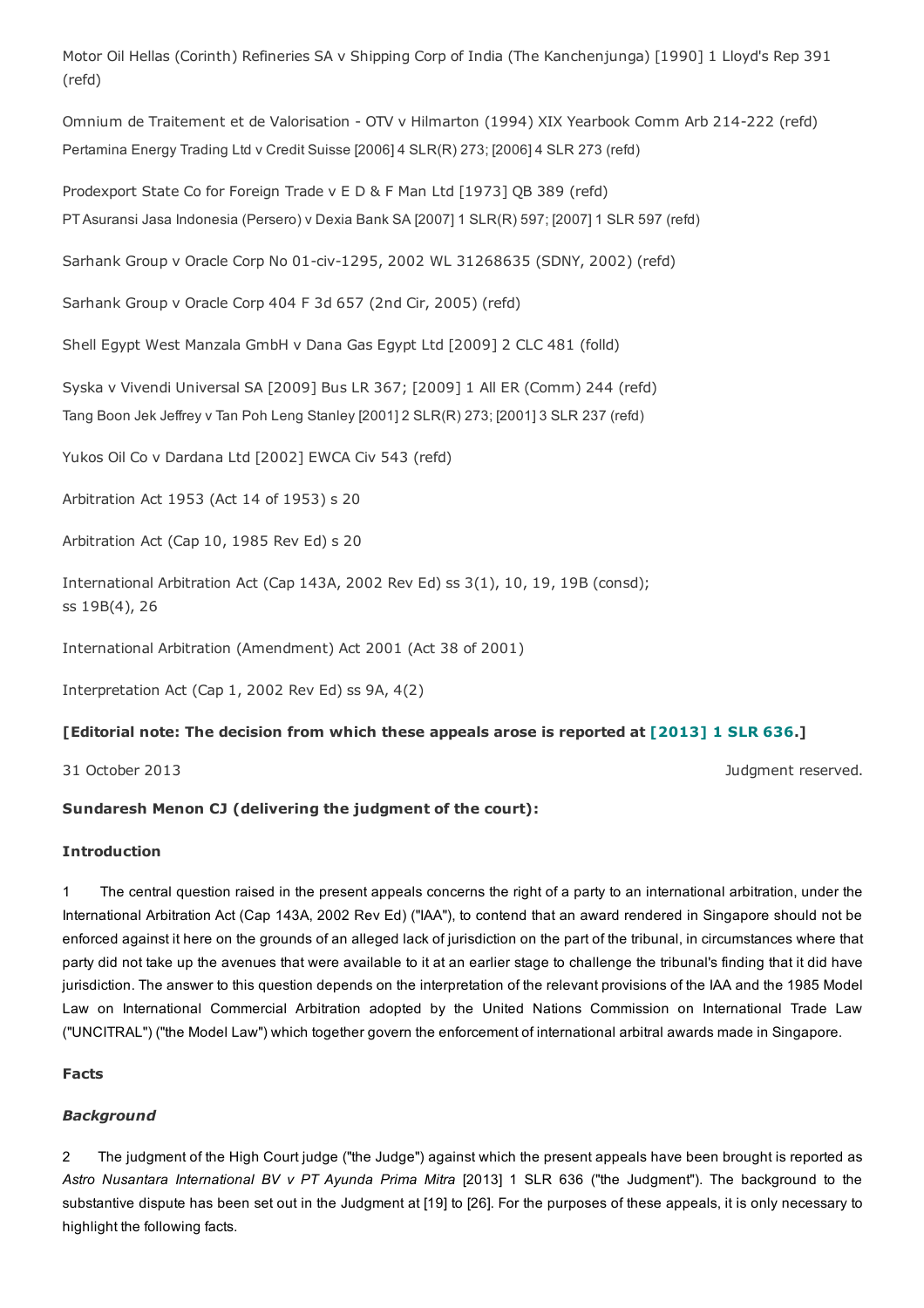### Dramatis personae

3 The dispute arose out of a joint venture ("the JV") between on the one side, companies belonging to an Indonesian conglomerate ("the Lippo Group"), and on the other, certain companies within a Malaysian media group ("the Astro Group"), for the provision of multimedia and television services in Indonesia. The vehicle for the JV was to be PT Direct Vision ("DV") (also the third defendant in the proceedings below).

4 The Lippo Group's share in the JV was to be held by PT Ayunda Prima Mitra ("Ayunda") (also the first defendant in the proceedings below). Ayunda's obligations were in turn guaranteed by PT First Media TBK ("FM") (also the second defendant in the proceedings below and the sole appellant in these appeals). The Astro Group's shareholders in the JV were the third and fourth respondents initially, with the fifth respondent guaranteeing their obligations. Pursuant to a novation agreement, the first and second respondents ("the 1st and 2nd Respondents") became the Astro Group's shareholders in the JV. For ease of reference, we refer to the first to eighth respondents collectively as "Astro".

# The SSA and the dispute

5 The terms of the JV were contained in a subscription and shareholders' agreement dated 11 March 2005 ("the SSA"). The parties to the SSA were the first to fifth respondents ("the 1st to 5th Respondents"), FM, Ayunda and DV. It is common ground that the sixth to eighth respondents ("the 6th to 8th Respondents") were not parties to the SSA.

6 The SSA contained a number of conditions precedent upon which the parties' respective obligations in the JV were predicated. The parties agreed that they would have until July 2006 to fulfil the conditions precedent. Nonetheless, pending such fulfilment, funds and services were provided by the 6th to 8th Respondents to DV to build up the latter's business from about December 2005.

7 The conditions precedent were not fulfilled in accordance with the schedule and by mid-August 2007, it became likely, even clear to the parties, that the JV would not close. Nonetheless, the 6th to 8th Respondents continued to provide funds and services to DV even as the parties explored their exit options. A dispute then arose over the continued funding of DV. At the heart of that dispute was whether the 6th to 8th Respondents had separately agreed, either orally or by conduct, that they would continue funding and providing services to DV.

8 This dispute was brought to a head in September 2008 when Ayunda commenced court proceedings in Indonesia against, amongst others, the 6th to 8th Respondents ("the Indonesian Proceedings").

# The arbitration proceedings

9 Relying on cll 17.4 and 17.6 of the SSA, Astro took the position that Ayunda's commencement of the Indonesian Proceedings amounted to a breach of the arbitration agreement in the SSA. Read together, the two clauses provided that if the parties are unable to resolve any dispute amicably within 30 days, any party could then commence arbitration under the auspices of the Singapore International Arbitration Centre ("SIAC"). In short, parties to the SSA were not permitted to commence court proceedings to resolve any dispute arising thereunder.

10 Astro therefore commenced Arbitration No 62 of 2008 ("the Arbitration") at the SIAC on 6 October 2008 against FM, Ayunda and DV. The seat of the Arbitration was Singapore. There was, however, a preliminary hurdle to be cleared, as the 6th to 8th Respondents were not parties to the SSA. To overcome this apparent obstacle, Astro stated in their notice of arbitration ("Notice of Arbitration") that the 6th to 8th Respondents had consented to being added as parties to the Arbitration. According to Astro, this was permitted by r 24(b) (sometimes referred to as r 24.1(b)) of the SIAC Rules (3rd Ed, 1 July 2007) ("the 2007 SIAC Rules") which governed the Arbitration. Accordingly, at the same time that the Notice of Arbitration was filed, an application to join the 6th to 8th Respondents as parties to the Arbitration was also filed by the 1st to 5th Respondents ("the Joinder Application"). This was contested by FM, Ayunda and DV.

11 On 19 February 2009, the three member tribunal ("the Tribunal") directed that a preliminary hearing be conducted to determine the Joinder Application. On 7 May 2009, the Tribunal rendered an award ("the Award on Preliminary Issues"). On the Joinder Application, the Tribunal firstly held that on a true construction of r 24(b), it did indeed have the power to join the 6th to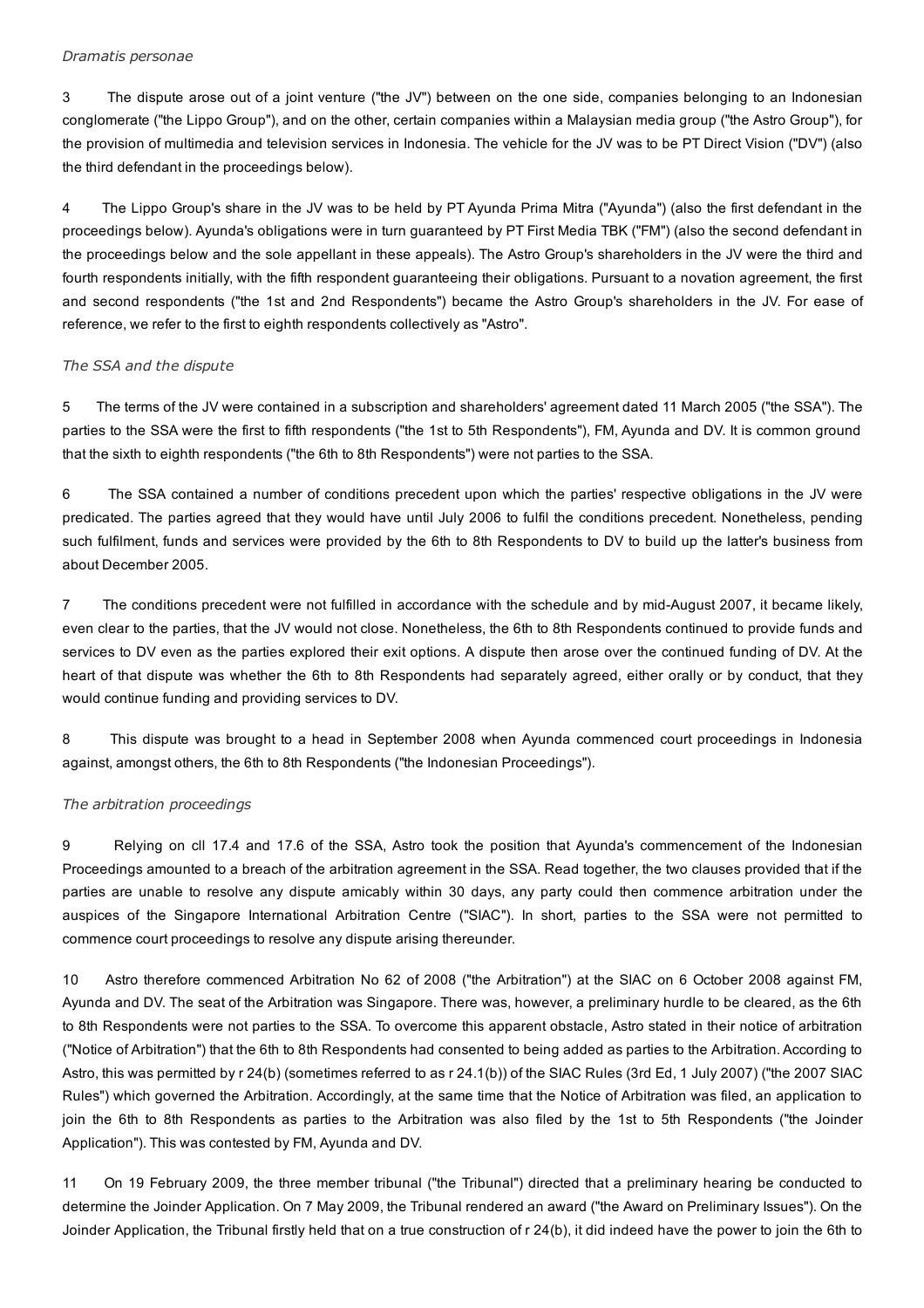8th Respondents as long as they consented to being joined. It then decided that this power should be exercised. This was because the close connection between the different claims advanced by Astro and the potential defences and counterclaims of FM, Ayunda and DV made the joinder both desirable and necessary in the interests of justice. The Tribunal was also concerned about potential inconsistent findings arising from the Arbitration and the Indonesian Proceedings and, to that end, issued an anti-suit injunction restraining Ayunda from proceeding with the latter.

12 Thereafter, between 3 October 2009 and 3 August 2010, the Tribunal rendered four other awards, including the interim final award on the merits of the parties' dispute dated 16 February 2010 ("the Final Award"). For ease of reference, the five arbitral awards awarded in the Arbitration are collectively referred to as "the Awards".

# Procedural history

13 Against that background, we trace and set out the procedural history leading to these appeals. The proceedings in the High Court began with Astro's ex parte applications in Originating Summonses No 807 of 2010 ("OS 807/2010") and Originating Summons No 913 of 2010 ("OS 913/2010") (collectively, "the Enforcement Proceedings") for leave to enforce the Awards that had been rendered by the Tribunal. Leave to enforce four awards was given in OS 807/2010 on 5 August 2010, while leave to enforce the remaining award was given in OS 913/2010 on 3 September 2010.

14 The two orders, which we shall refer to as the "Enforcement Orders", were purportedly served on FM, Ayunda and DV in Indonesia. After the time for filing an application to set aside the Enforcement Orders had expired without any action having been taken by either FM, Ayunda or DV, Astro entered judgments in Singapore on the Awards against them on 24 March 2011. On 3 May 2011, FM applied to set aside the judgments on the ground that the service of the Enforcement Orders was irregular. Ayunda and DV did not make a similar application. On 22 August 2011, the Assistant Registrar set aside the judgments against FM and granted FM leave to apply to set aside the Enforcement Orders. The Assistant Registrar's decision was upheld by the Judge on appeal: see the Judgment ([\[2\]](#page-3-0) supra) at [41]-[65].

15 Consequently, on 12 September 2011, FM caused two summonses to be issued to set aside the Enforcement Orders granted in OS 807/2010 and OS 913/2010 ("SUM 4065" and "SUM 4064" respectively). These were heard by the Judge who dismissed the applications. Civil Appeals Nos 150 and 151 of 2012 are FM's appeals against the Judge's decision. At a prehearing conference on 20 February 2013, FM and Astro consented to having the two appeals consolidated.

# The decision below

16 There were two grounds on which FM sought to set aside the Enforcement Orders. First, there was never any arbitration agreement between FM and the 6th to 8th Respondents. Second, the Award on Preliminary Issues (on the basis of which the Tribunal derived its jurisdiction to issue the subsequent four awards) should not be enforced because the Supreme Court of Indonesia had ruled that it violates the sovereignty of the Republic of Indonesia. It is apposite to clarify that the Awards are not foreign awards governed by Pt III of the IAA which gives effect to the 1958 Convention on the Recognition and Enforcement of Foreign Arbitral Awards ("the New York Convention"). This was not disputed by the parties. Instead, the Awards are what the Judge termed "domestic international awards", ie, international commercial arbitral awards made in the same territory as the forum in which recognition and enforcement is sought.

17 The Judge dismissed FM's applications without going into the merits of the grounds relied on by FM, having found in favour of Astro on two independent threshold issues. The first was that the grounds raised by FM are not recognised as grounds for resisting enforcement of a domestic international award under the IAA. The second was that FM was precluded from raising the same jurisdictional objections which formed the subject-matter of the Award on Preliminary Issues given that it had not challenged the latter as it was entitled to under Art 16(3) of the Model Law within the prescribed time. By reason of this failure, the Judge found that it was no longer open to FM to resist enforcement in reliance on those grounds which it could have, but did not raise pursuant to Art 16(3). We set out the details of the Judge's reasoning on these two independent threshold issues below.

# Grounds for resisting enforcement of domestic international awards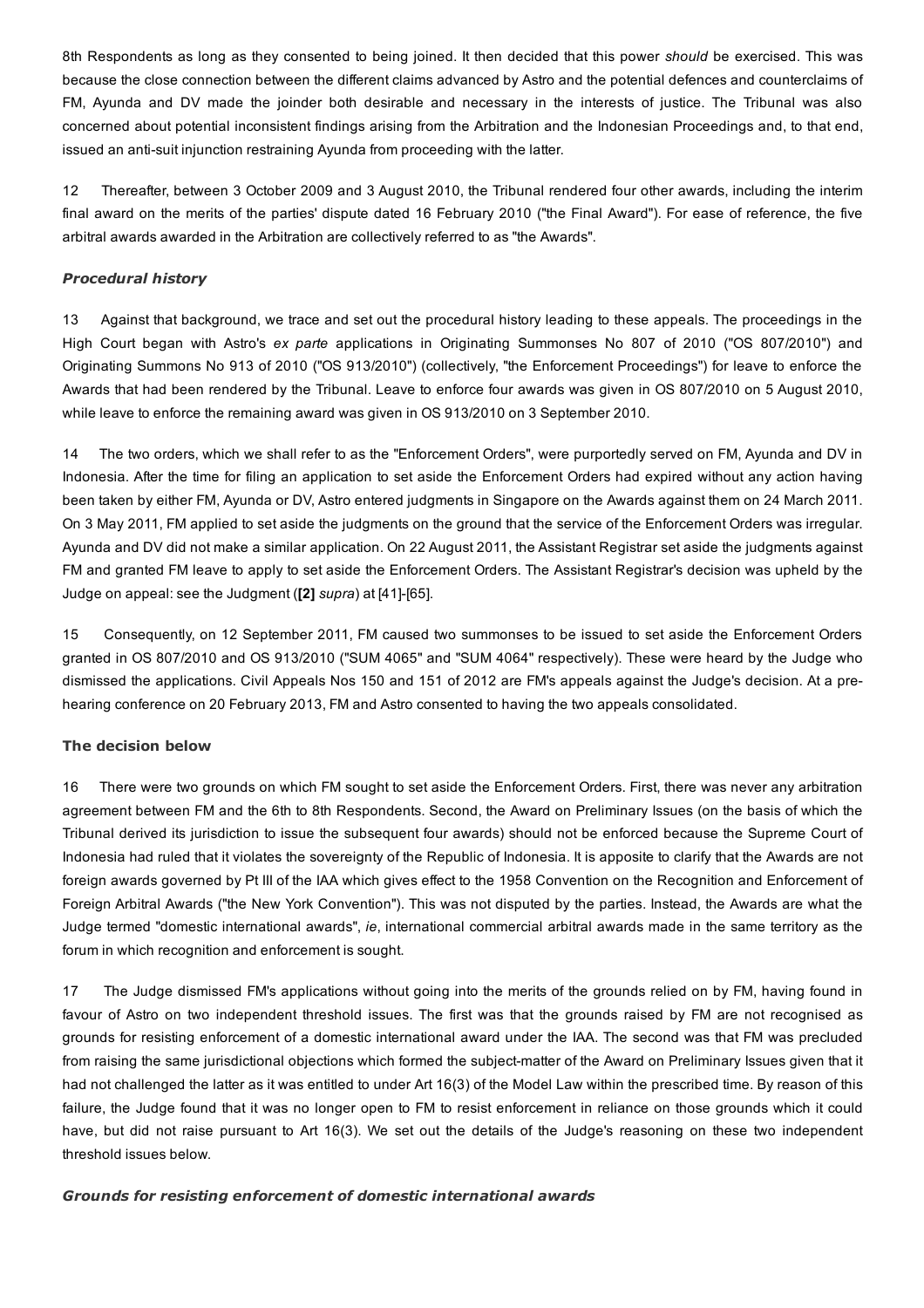18 The Judge held (at [82] of the Judgment) that a domestic international award is either recognised as final and binding and not set aside, or, it is not recognised as final and binding and set aside. Since the timelines for setting aside had expired and FM was only seeking to resist enforcement of the Awards, it followed that the Awards were final and binding with the necessary corollary that enforcement could not be resisted. Second, FM's argument that there should be no distinction between the enforcement regime for domestic international awards and foreign awards was a "non-starter" (at [88] of the Judgment). This was because while parties could rely on the grounds in Art V(1) of the New York Convention to resist the enforcement of foreign awards, by virtue of s 3(1) of the IAA, Art 36(1)(a) of the Model Law which is contained in Ch VIII thereof and which sets out the grounds for resisting enforcement of an award made in any jurisdiction (including the seat jurisdiction) does not have the force of law in Singapore. Section 3(1) of the IAA provides:

# Model Law to have force of law

3.(1) Subject to this Act, the Model Law, with the exception of Chapter VIII thereof, shall have the force of law in Singapore.

19 Article 36(1)(a) of the Model Law (which, as noted above, is contained in Ch VIII thereof) provides as follows:

# Article 36. Grounds for refusing recognition or enforcement

(1) Recognition or enforcement of an arbitral award, irrespective of the country in which it was made, may be refused only:

(a) at the request of the party against whom it is invoked, if that party furnishes to the competent court where recognition or enforcement is sought proof that:

(i) a party to the arbitration agreement referred to in Article 7 was under some incapacity; or the said agreement is not valid under the law to which the parties have subjected it or, failing any indication thereon, under the law of the country where the award was made; or

(ii) the party against whom the award is invoked was not given proper notice of the appointment of an arbitrator or of the arbitral proceedings or was otherwise unable to present his case; or

(iii) the award deals with a dispute not contemplated by or not falling within the terms of the submission to arbitration, or it contains decisions on matters beyond the scope of the submission to arbitration, provided that, if the decisions on matters submitted to arbitration can be separated from those not so submitted, that part of the award which contains decisions on matters submitted to arbitration may be recognised and enforced; or

(iv) the composition of the arbitral tribunal or the arbitral procedure was not in accordance with the agreement of the parties or, failing such agreement, was not in accordance with the law of the country where the arbitration took place; or

(v) the award has not yet become binding on the parties or has been set aside or suspended by a court of the country in which, or under the law of which, that award was made; or

(b) if the court finds that:

(i) the subject-matter of the dispute is not capable of settlement by arbitration under the law of this State; or

(ii) the recognition or enforcement of the award would be contrary to the public policy of this State.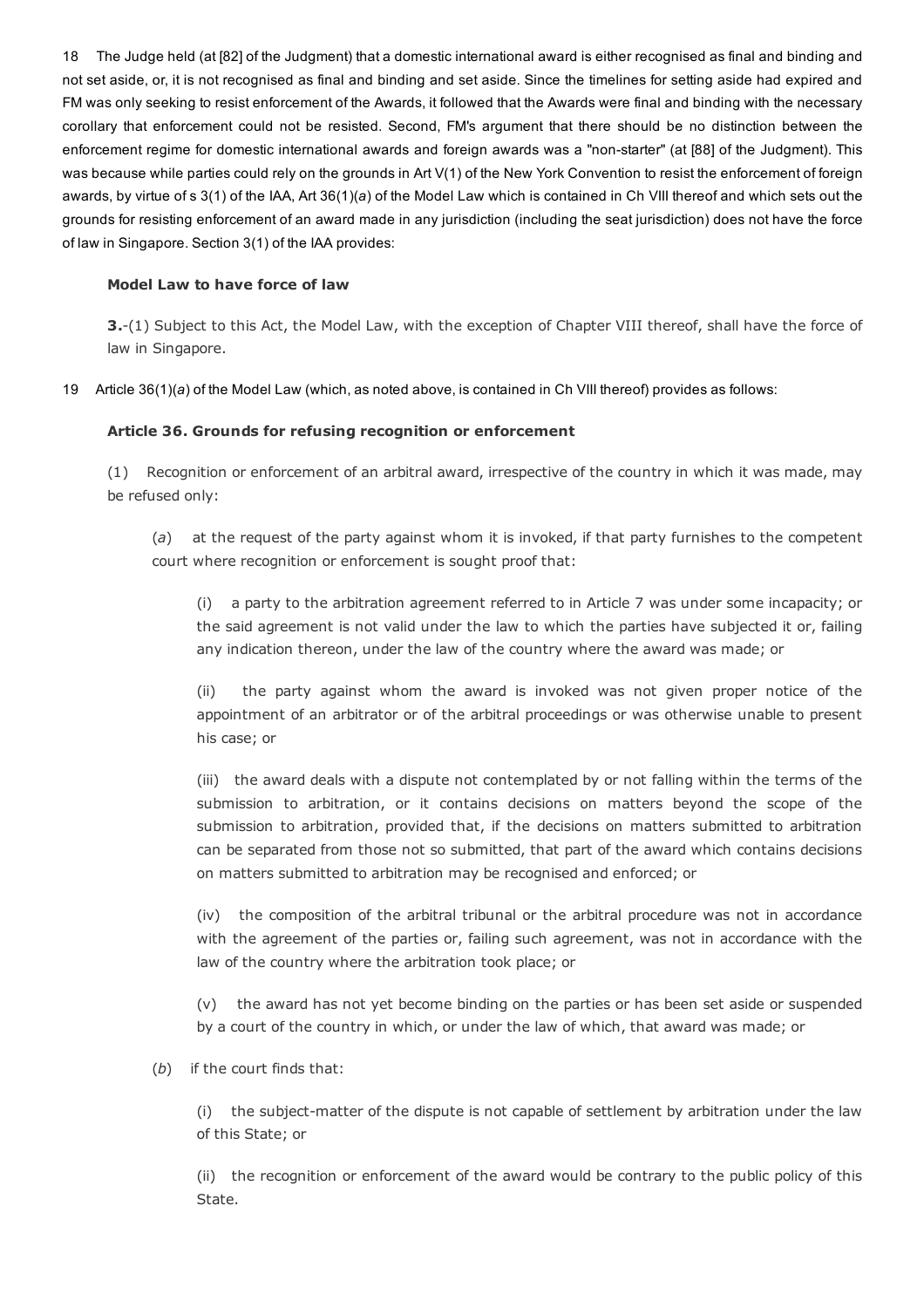(2) If an application for setting aside or suspension of an award has been made to a court referred to in paragraph (1) (a) (v) of this Article, the court where recognition or enforcement is sought may, if it considers it proper, adjourn its decision and may also, on the application of the party claiming recognition or enforcement of the award, order the other party to provide appropriate security.

# Article 16(3) of the Model Law

20 Turning to the Judge's second ground as outlined above, she held (at [141] and [151] of the Judgment [\(\[2\]](#page-3-0) supra)) that where a tribunal has ruled on a jurisdictional objection as a preliminary ruling, the party wishing to challenge the preliminary ruling "must act" by lodging an application under Art 16(3), which provides as follows:

# Article 16. Competence of arbitral tribunal to rule on its jurisdiction

...

(3) The arbitral tribunal may rule on a plea referred to in paragraph (2) of this Article either as a preliminary question or in an award on the merits. If the arbitral tribunal rules as a preliminary question that it has jurisdiction, any party may request, within thirty days after having received notice of that ruling, the court specified in Article 6 to decide the matter, which decision shall be subject to no appeal; while such a request is pending, the arbitral tribunal may continue the arbitral proceedings and make an award.

21 In other words, the Judge (at [157] of the Judgment) interpreted Art 16(3) as the "exclusive route" through which a preliminary decision on jurisdiction can be challenged. Once the time limit for bringing a challenge under Art 16(3) has elapsed without any application having been made, the preliminary ruling on jurisdiction becomes final and cannot be challenged subsequently, whether by way of a setting-aside application or at the enforcement stage. As FM never challenged the Award on Preliminary Issues under Art 16(3), the Judge held that it had lost its sole and exclusive opportunity to raise its jurisdictional objection before the Singapore courts. It was therefore no longer open to a Singapore court to revisit the jurisdictional objection.

# The parties' submissions on appeal

# FM

22 FM's principal submission is that there is a clear and indelible distinction between active and passive remedies which is encapsulated in the Model Law's policy of "choice of remedies". Counsel for FM, Mr Toby Landau QC ("Mr Landau") submitted that at the first, active, level of court review, parties to an arbitration may take positive steps to invalidate the tribunal's award, such as by an application to challenge a preliminary ruling on jurisdiction under Art 16(3) or set aside an award on the grounds set out in Art 34(1) of the Model Law. At the second, passive, level of court review, parties may defend themselves against the award by requesting that recognition or enforcement be refused in the jurisdiction where and when the award is sought to be enforced. The Model Law provides for such passive control by Art 36. On the basis that this is the concerted policy of the Model Law, Mr Landau argued that FM was entitled to resist the enforcement of the Awards in Singapore even though it had not actively challenged the preliminary ruling via Art 16(3) or applied to set aside the Awards via Art 34. This was described as its exercise of the "choice of remedies' which the Model Law accords to the parties to an arbitration.

23 FM's submissions on "choice of remedies" were situated within a narrative in which the imperatives of the Model Law were to reduce the emphasis on the seat of arbitration. On FM's case, this policy is so strong that Parliament must, if it wishes to do so, expressly legislate to abolish or remove this "choice of remedies". As such, the inapplicability of Art 36 of the Model Law per se, which is the effect of s 3(1) of the IAA, is not sufficient to alter or displace the underlying policy which permits FM to resist the enforcement of the award as a passive remedy. Mr Landau also pointed out that the stated rationale for s 3(1) was to deconflict the Model Law regime from the New York Convention in relation to the enforcement of foreign awards. It was therefore argued that s 3(1) should not be construed literally and without regard to its legislative purpose, viz, as having the effect of removing the court's power to refuse recognition or enforcement of domestic international awards rendered in Singapore on the grounds stated in Art 36 or some analogue thereof.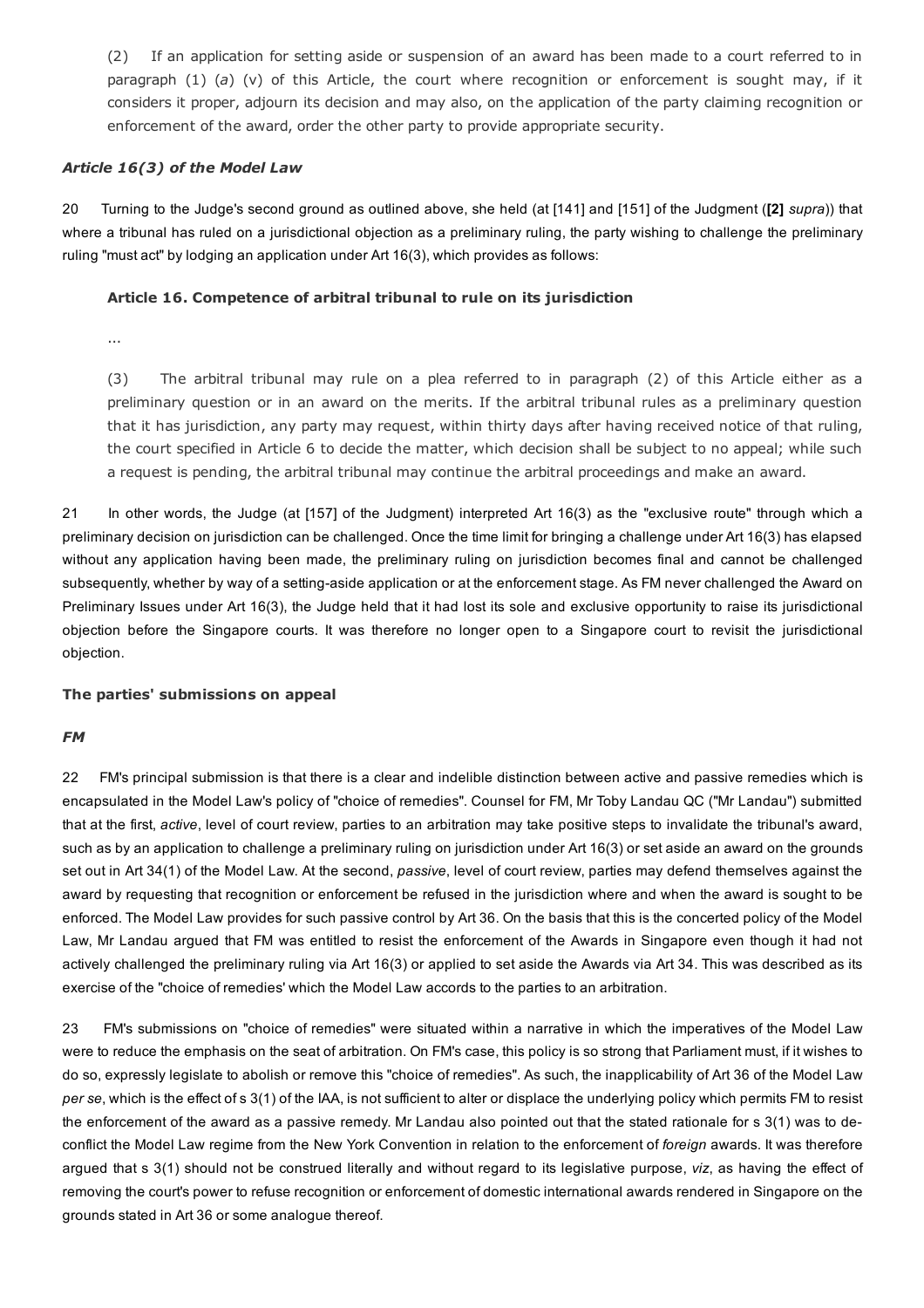24 Mr Landau also submitted that the availability of Art 16(3) did not alter the policy of "choice of remedies" by transforming jurisdictional challenges into a "one-shot remedy". If this were so, Art 16(3) would represent such a singular departure from the underlying policy that it would have been apparent from the *travaux pr* $\tilde{A}$ ©paratoires of the Model Law (or travaux for short). Instead, he submitted that the UNCITRAL Working Group on International Contract Practices ("the Working Group") discussed Art 16(3) exclusively within the context of its role as an active remedy, leaving the award debtor's passive remedies unaffected. He submitted that Art 16(3) was designed to allow parties to have quicker access to the courts where a preliminary ruling on jurisdiction had been issued so that the arbitration could then proceed on a more certain footing. Mr Landau also noted that there were sound practical reasons against requiring the adversely affected party to apply to the supervising court every time a preliminary ruling on jurisdiction was made on pain of losing any other right it might have to ventilate its grievances. Such a policy could institute delay and would cut against the legitimate interests of parties not to risk antagonising the arbitrators from the outset by challenging their preliminary ruling and stalling the proceedings.

25 Mr Landau did acknowledge, however, that there was a difference in views regarding the effect of Art 16(3) on Art 34, viz, whether the availability of the former active remedy precluded recourse to the latter active remedy, or if parties could in fact raise two active challenges to a preliminary ruling on jurisdiction. Nonetheless, FM's position was that the availability of passive remedies remained entirely separate from the sphere of active remedies, and would not be foregone so long as the affected party had reserved its rights to challenge the tribunal's jurisdiction. In this regard Mr Landau contended that FM had conducted itself exactly as prescribed in the following passage from Nigel Blackaby et al, Redfern and Hunter on International Arbitration (Oxford University Press, 5th Ed, 2009) at para 5.127:

The proper and most effective course where there are genuine grounds upon which to challenge the jurisdiction of the arbitral tribunal is to raise the matter with the arbitral tribunal itself at the earliest possible stage, to insist that all objections should be fully argued before the arbitral tribunal and that the determination of the objections should be the subject of an interim award. If the arbitral tribunal upholds its own jurisdiction, as it frequently does, the respondent should continue to participate in the arbitration, having expressly reserved its position in relation to the matter of jurisdiction so that this issue may be considered again after the final award is made, either by a challenge of the award in the courts of the place of arbitration, or by resisting attempts to obtain recognition or enforcement of the award. [emphasis added]

26 It should be clarified that it is not FM's case that "choice of remedies" enables a party to have two bites at the cherry. Rather, Mr Landau characterised the issue as one of alternative remedies, viz, the waiver of a right to rely on an active remedy does not prejudice recourse to a later passive remedy.

27 Returning to the Judge's decision which had found FM's case wanting at the first hurdle of establishing a statutory basis for resisting enforcement, Mr Landau pointed to s 19 of the IAA as the key provision within which Parliament had conferred on our courts the discretion to refuse recognition and enforcement of arbitral awards. The provision bears setting out in full:

# Enforcement of awards

19. An award on an arbitration agreement may, by leave of the High Court or a Judge thereof, be enforced in the same manner as a judgment or an order to the same effect and, where leave is so given, judgment may be entered in terms of the award.

[emphasis added]

28 The key issue for us, according to Mr Landau, is the calibration of that power. He suggested that the court could take reference from Arts 34(2) and 36(1) of the Model Law, Art V(1) of the New York Convention, or even the English common law on s 26 of the 1950 English Arbitration Act ("1950 EAA"), upon which s 19 of the IAA was modelled to draw the content that would guide the exercise of the aforesaid power. Without committing to any one position, Mr Landau contended that s 19 had to be interpreted with the Model Law in mind, which entailed adopting "internationally accepted minimum standards" as grounds for refusing recognition and enforcement.

### Astro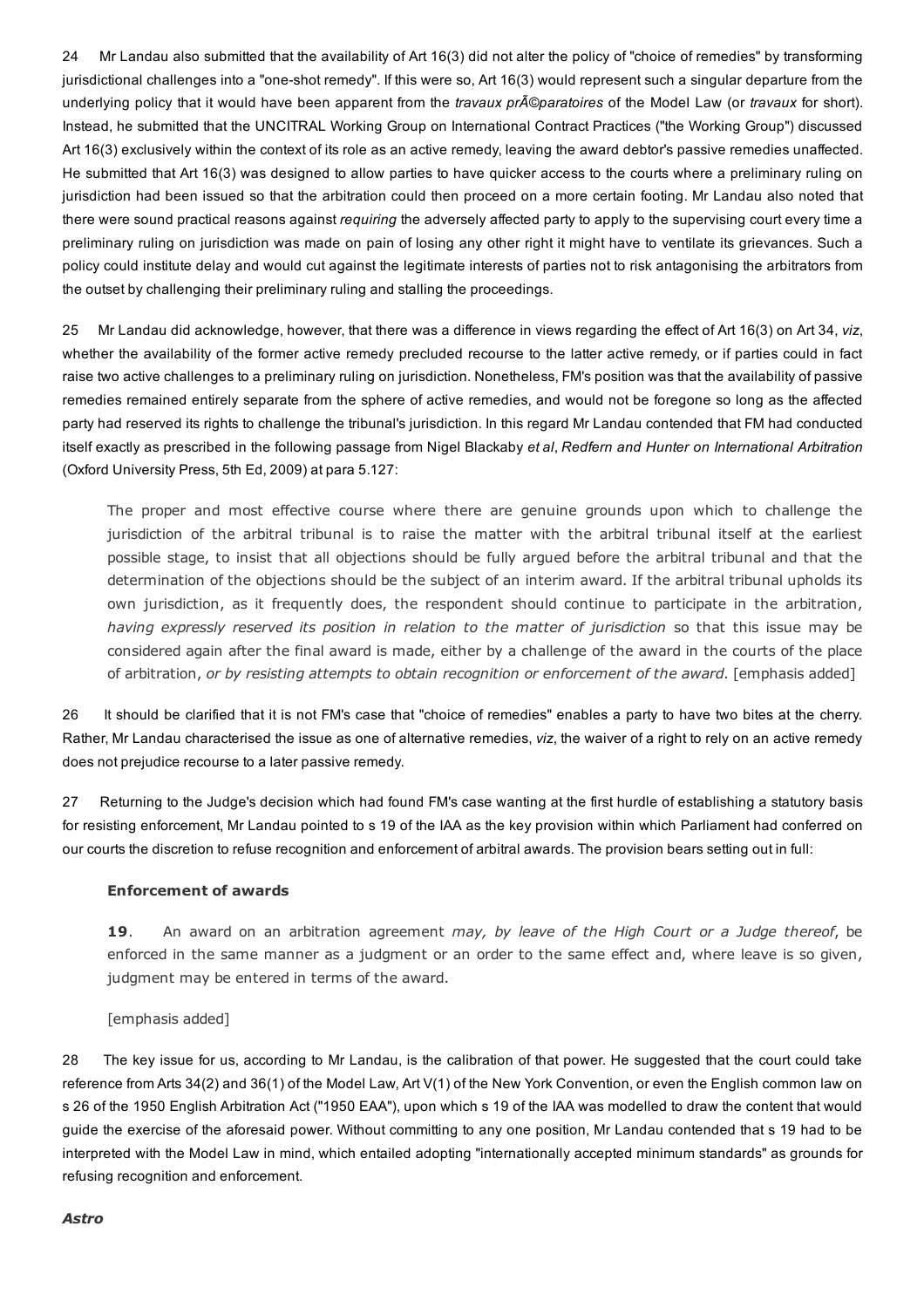29 Astro's case in relation to the question of FM's right to challenge jurisdiction at this stage of the proceedings has three independent layers. First, Astro contends that there is no general concept of "choice of remedies' under the Model Law. If it is open to a party disaffected by a decision or award to actively attack it, ie, via Art 16(3) or Art 34, it must do so. As part of the Model Law regime, the failure to seek an active remedy precludes recourse to a passive remedy. Since FM did not challenge the jurisdictional ruling under Art 16(3) or set aside the Awards under Art 34, it cannot now resist enforcement of the Awards.

30 Second, even if there is a general concept of "choice of remedies", a preliminary ruling on jurisdiction under Art 16(3) is governed by a special regime. Mr David Joseph QC ("Mr Joseph"), counsel for Astro, submitted that the nature of Art 16(3) is such that all preliminary rulings on jurisdiction must be challenged within the prescribed 30-day time limit. Failure to do so will deprive the party objecting to the decision of any other chance to subsequently raise the same jurisdictional ground which had been the subject of the ruling, for instance, in setting aside or enforcement proceedings. If the preliminary ruling is challenged but not set aside by the supervisory court, the party objecting to jurisdiction cannot raise the same grounds in resisting enforcement of the substantive award either by a subsequent application to set aside the award before the supervisory court, or by resisting enforcement proceedings before the enforcement court, irrespective of whether the latter is in the same jurisdiction as the supervisory court or elsewhere. In other words, Art 16(3) is a "one-shot remedy".

31 Third, even if FM could resist enforcement, the grounds on which FM could attempt to do so are extremely limited. While Mr Joseph accepted that the language of s 19 of the IAA imports a residual power to resist enforcement on restricted grounds such as enforcement being contrary to public policy, tainted by corruption or by breach of natural justice, the jurisdictional grounds such as those found in Art 36(1) of the Model Law are unavailable to a party in FM's position. Like the Judge, Mr Joseph relied on the fact that Parliament, through s 3(1) of the IAA, consciously denuded Arts 35 and 36 of any force of law. He argued that the consequence of this deliberate act of Parliament must be that the court cannot have recourse to the grounds in Art 36(1) to refuse enforcement of a domestic international award. According to Mr Joseph, this was not unusual and Singapore was not alone in adopting a more "focused" regime by excluding Arts 35 and 36. He contended that Mr Landau was trying to shoehorn into s 19 a different regime, in effect introducing Art 36(1) via a backdoor to circumvent a clear legislative act of Parliament. Instead, in interpreting s 19, the court should look to other provisions, such as Art 5 (which curtails the court's residual powers) and Art 16(3) (which sets out the time limits for challenging a preliminary ruling on jurisdiction), and so adopt a restricted interpretation of s 19.

# Issues to be determined in the present appeals

32 Against this background, it is evident that the threshold question before us remains the same as that before the Judge, viz, whether FM is entitled to raise in SUM 4065 and SUM 4064 its objection to the joinder of the 6th to 8th Respondents which the Tribunal ordered pursuant to the Joinder Application ("the Joinder Objection"). This presents two issues:

(a) Whether the courts have a power to refuse enforcement of an award under s 19, and if so, what the ambit or content of that power is.

(b) Whether Art 16(3) is a "one-shot remedy" with the corollary that FM's failure to challenge the preliminary ruling in the Award on Preliminary Issues precludes it from raising the Joinder Objection in SUM 4065 and SUM 4064.

33 Both FM and Astro also made submissions on the merits of the Joinder Objection in the event that we find that FM is entitled to raise the Joinder Objection, as well as on the question of whether FM had waived its rights to raise the Joiner Objection assuming it had merit. We will set out and address their respective submissions in due course.

# Our decision on the threshold issues

# Ambit of section 19 of the IAA

### History of section 19

34 The history of s 19 can be traced to the 1950 EAA. The approach towards foreign awards and domestic awards under the 1950 EAA is interesting, and in some respects superficially similar to that in the IAA. Like the IAA, the 1950 EAA did not contain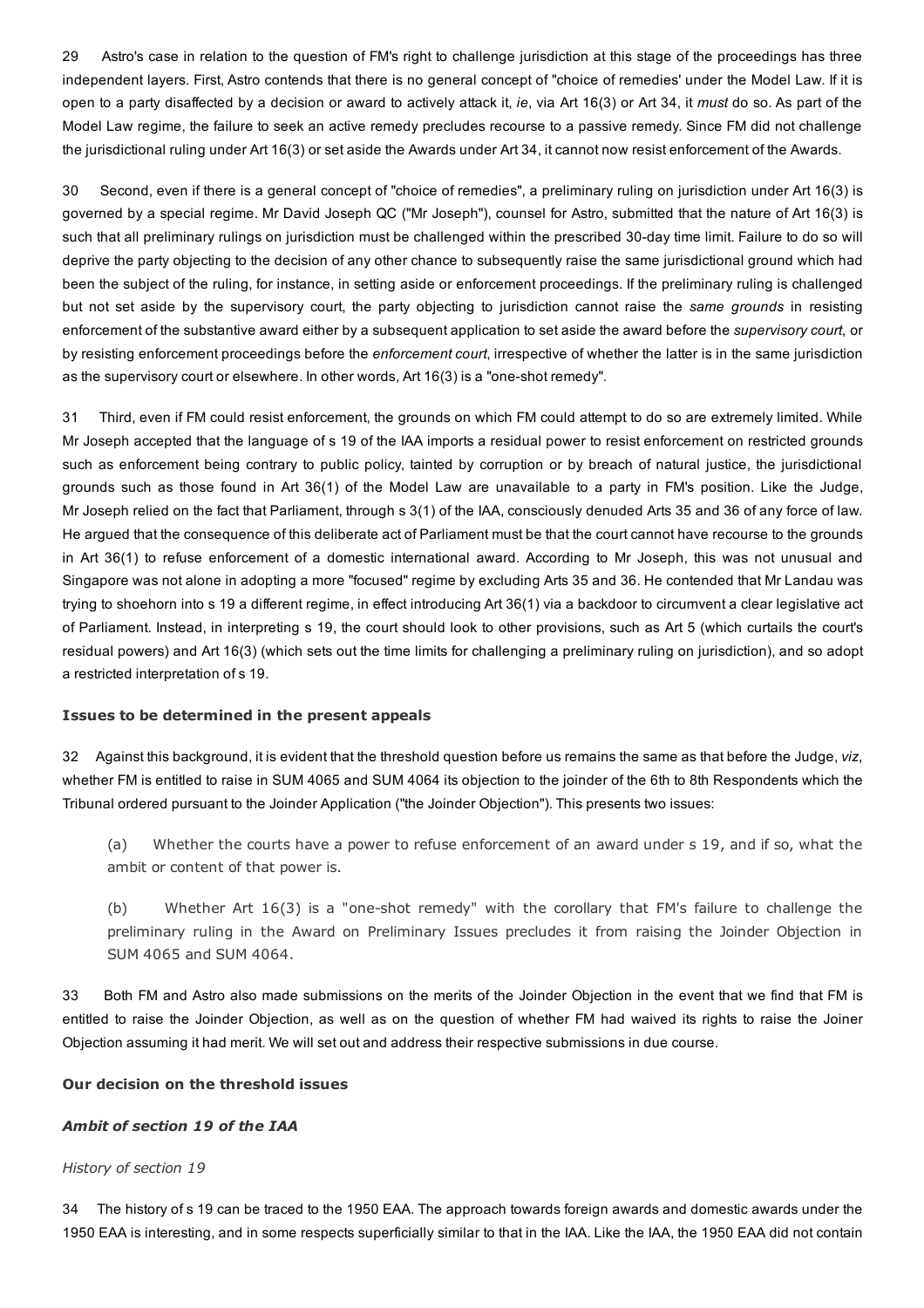a specific provision dealing with the circumstances in which enforcement of domestic awards could be refused. However, it had an entire Pt II which dealt with "Enforcement of Certain Foreign Awards". These foreign awards were those made under the 1923 Geneva Protocol on Arbitration Clauses and the 1927 Geneva Convention on the Execution of Foreign Arbitral Awards ("1927 Geneva Convention"). The New York Convention had not yet come into existence at the time the 1950 EAA was enacted. There was a general provision in the 1950 EAA, s 26, pertaining to enforcement of awards under Pt I which was entitled "General Provisions as to Arbitration" which read:

### Enforcement of Award

26. An award on an arbitration agreement may, by leave of the High Court or a judge thereof, be enforced in the same manner as a judgment or order to the same effect, and where leave is so given, judgment may be entered in terms of the award.

35 As alluded to above at [28], s 26 is nearly identical to s 19 of the IAA. This is no accident as s 26 is the direct forebear of s 20 of the Singapore Arbitration Act 1953 (Act 14 of 1953) ("the 1953 AA") (see Singapore Parliamentary Debates, Official Report (5 March 1980) vol 39 at col 605 (Chua Sian Chin, Minister for Home Affairs)). Section 20 of the 1953 AA was, in turn, the direct forebear of s 20 of the Singapore Arbitration Act (Cap 10, 1985 Rev Ed) ("1985 AA"). And this provision was, in turn, reproduced as s 19 of the IAA when the latter was enacted in 1994. As there are no Singapore cases where s 20 of the 1953 AA, s 20 of the 1985 AA or s 19 of the IAA have been relied upon to resist enforcement of awards, the English courts' interpretation of s 26 of the 1950 EAA (as well as its predecessor, s 12 of the Arbitration Act 1889) is of some importance in aiding our understanding of the operation of s 19.

### Power to refuse enforcement under section 26 of the 1950 EAA

36 In Prodexport State Company for Foreign Trade v E D & F Man Ltd [1973] QB 389, a dispute arose concerning the nondelivery of sugar. The sellers, who did not deliver, claimed that a law which had come into force rendered delivery illegal. The dispute was submitted to arbitration in London and the arbitrator awarded the buyers damages. The buyers sought leave from the English High Court to enforce the award under s 26 of the 1950 EAA. The sellers, on the other hand, applied for leave to extend time to set aside the award as they had exceeded the six-week statutory timeline imposed for setting aside applications. In addition, the sellers applied to have the award set aside under s 23(2), relying on the ground that the arbitrators had misconducted themselves or had acted in excess of their jurisdiction in awarding damages for the non-performance of an obligation which was illegal by the law of the country where the obligation was to be performed.

37 The court granted the sellers' application for the extension of time and then considered whether the ground for setting aside was made out. In explaining the interaction between setting aside under s 23 and enforcement under s 26, Mocatta J said (at 398):

It is true that where a party seeks to *avoid* an ostensible award against him by establishing that there was no binding contract containing an arbitration clause to which he was a party, he usually today seeks his remedy, if he wishes to take the offensive rather than defend an application under section 26 of the Arbitration Act 1950 to enforce the award as a judgment, by an action or an originating summons for a declaration rather than in a motion to set aside. There is some logical solecism in pursuing the statutory remedy to set aside an award under section 23 of the Arbitration Act 1950, when ex hypothesi, nothing exists which the law regards as an award. [emphasis added in italics and bold italics]

<span id="page-10-0"></span>38 Thus, under the 1950 EAA, an award debtor had two options to avoid the consequences of an award: (a) the active remedy of setting aside under s 23; or (b) the passive remedy of resisting enforcement under s 26. This is buttressed by Sir Michael Mustill and Stewart Boyd, The Law and Practice of Commercial Arbitration in England (Butterworths, 1982) ("Mustill & Boyd"), where the authors recognised that there are two categories of remedies available after an award has been released. They termed these two categories as "passive remedies" and "active remedies" and described their operation in the following terms (at p 489):

A party avails himself of a passive remedy when he **does not** himself take any initiative to attack the award, but simply waits until his opponent seeks to enforce the award by action or summary process, and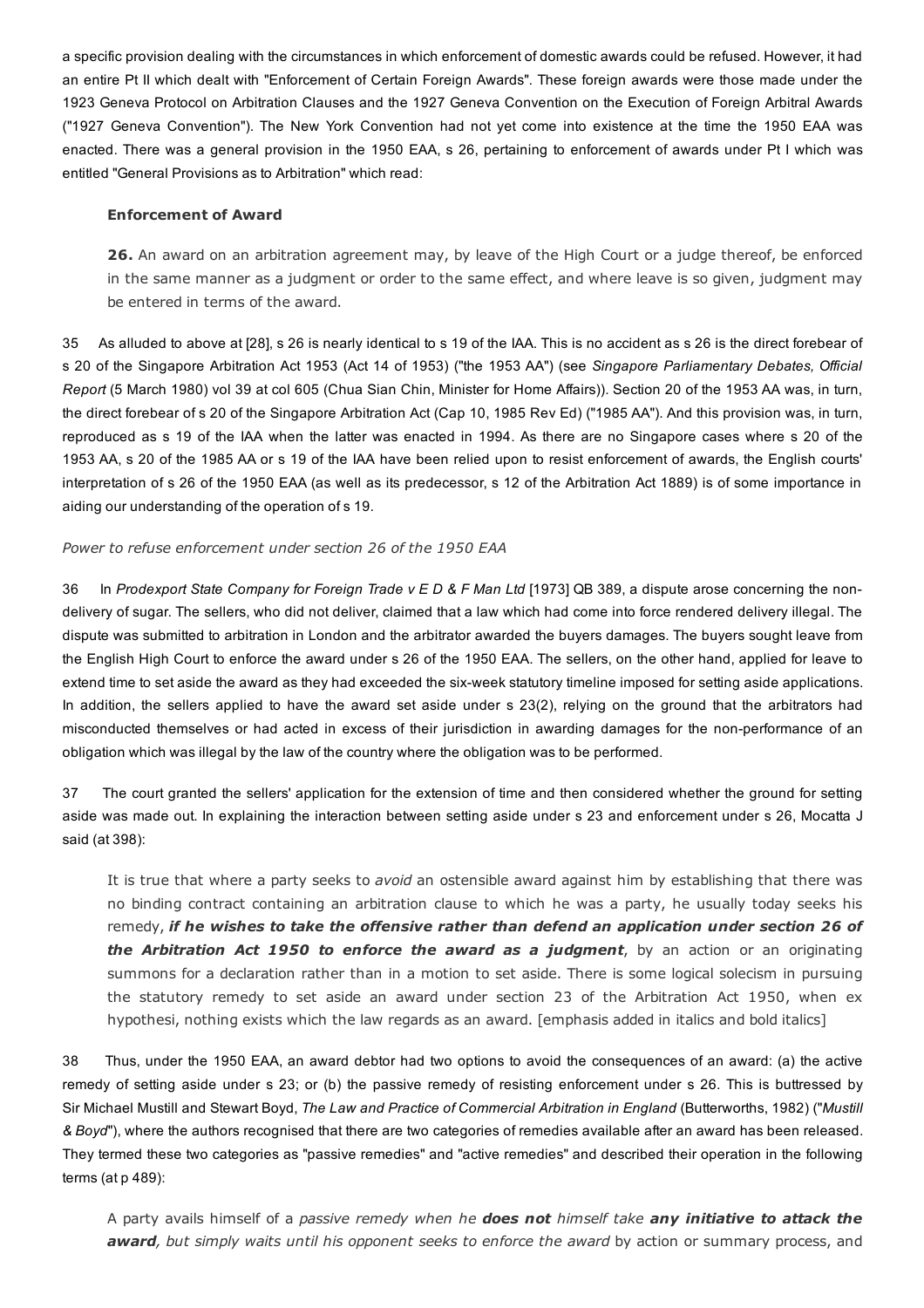then relies upon his matter of complaint as a ground why the Court should refuse enforcement. [emphasis added in italics and bold italics]

39 The authors' commentary (at p 488) on the options available to parties with jurisdictional objections is remarkably on point:

### Jurisdictional problems

If concerned with the existence or continued validity of the arbitration agreement, the validity of the notice to arbitrate or the qualifications of the arbitrator, [a party may] issue an originating summons or a declaration. Alternatively, [that party may] wait until after the award [has been published] and then set aside the award or raise the objection as a ground for resisting enforcement.

[emphasis added in italics and bold italics]

40 If the system of "choice of remedies" is to be interpreted as one which permits parties to defend against an award passively by seeking to resist its recognition and enforcement in the enforcing court even though no active attack had been taken against the award, which is exactly how both Mr Landau and Mr Joseph understood it and how we saw it, it is evident that the features of this system were already part of English arbitration law by the 1970s at the latest.

### Content of the power to refuse enforcement under section 26 of the 1950 EAA

41 It is important to note that s 26 was not a *pro forma* provision. The English courts were not compelled to enforce awards if they thought that there were good grounds not to do so. Through case law, principles were developed to guide the courts as to when enforcement under s 26 of the 1950 EAA ought to be refused. For example, in Middlemiss & Gould v Hartlepool Corporation [1972] 1 WLR 1643, Lord Denning MR held (at 1647) that leave to enforce the award should be given "unless there is a real ground for doubting the validity of the award" [emphasis added]. In Dalmia Cement Ltd v National Bank of Pakistan [1975] QB 9, Kerr J described (at 23) the power to enforce domestic awards under s 26 as an exercise of "discretionary jurisdiction". We have some reservations with describing the power as "discretionary", as that might convey the wrong impression that the courts had the broad flexibility to determine whether to enforce any particular award. Undoubtedly, it was a discretion that had to be exercised in line with recognised principles as these developed over time.

42 The authors of Mustill & Boyd stated (at p 489) that the court should refuse enforcement of a domestic award where: (a) the award is so defective in form or substance that it is incapable of enforcement; or (b) the whole or part of the award is so ineffective on the ground that the relief granted lies outside the jurisdiction of the arbitrator. More specifically, albeit in the slightly different context of a common law action on the award, they stated (at p 369):

In addition to pleading and proving the arbitration agreement and the award, the plaintiff must establish that the dispute was within the terms of the submission, and that the arbitrator was duly appointed. It will be a good defence to an action to enforce an award that the award is void for failure to comply with some formal or substantive requirement, or that it was made in excess of jurisdiction or that it has been set aside or remitted, or that the authority of the arbitrator was validly revoked before he made his award, but not that the award ought to be set aside or remitted on grounds not rendering the award void but merely voidable.

The "substantive requirements" imposed on the award which, if not complied with, might render the award unenforceable, were: (a) cogency; (b) completeness; (c) certainty; (d) finality; and (e) enforceability: Mustill & Boyd at pp 339-343.

43 Although the principles appear to be stated with some degree of clarity in the textbooks, the cases lack the same precision. Nonetheless, the general theme in case law is consistent with what had been suggested in the textbooks. It was certainly clear that the invalidity of the award encompassed cases where the award was made without jurisdiction. In Kruse v Questier & Co Ld [1953] 1 QB 669, the defendant argued that as the submission to arbitration became invalid when the main contract was frustrated, the award was made without jurisdiction and was therefore null and void. The court considered this defence but dismissed it on the basis that the submission to arbitration had not become invalid - a principle we would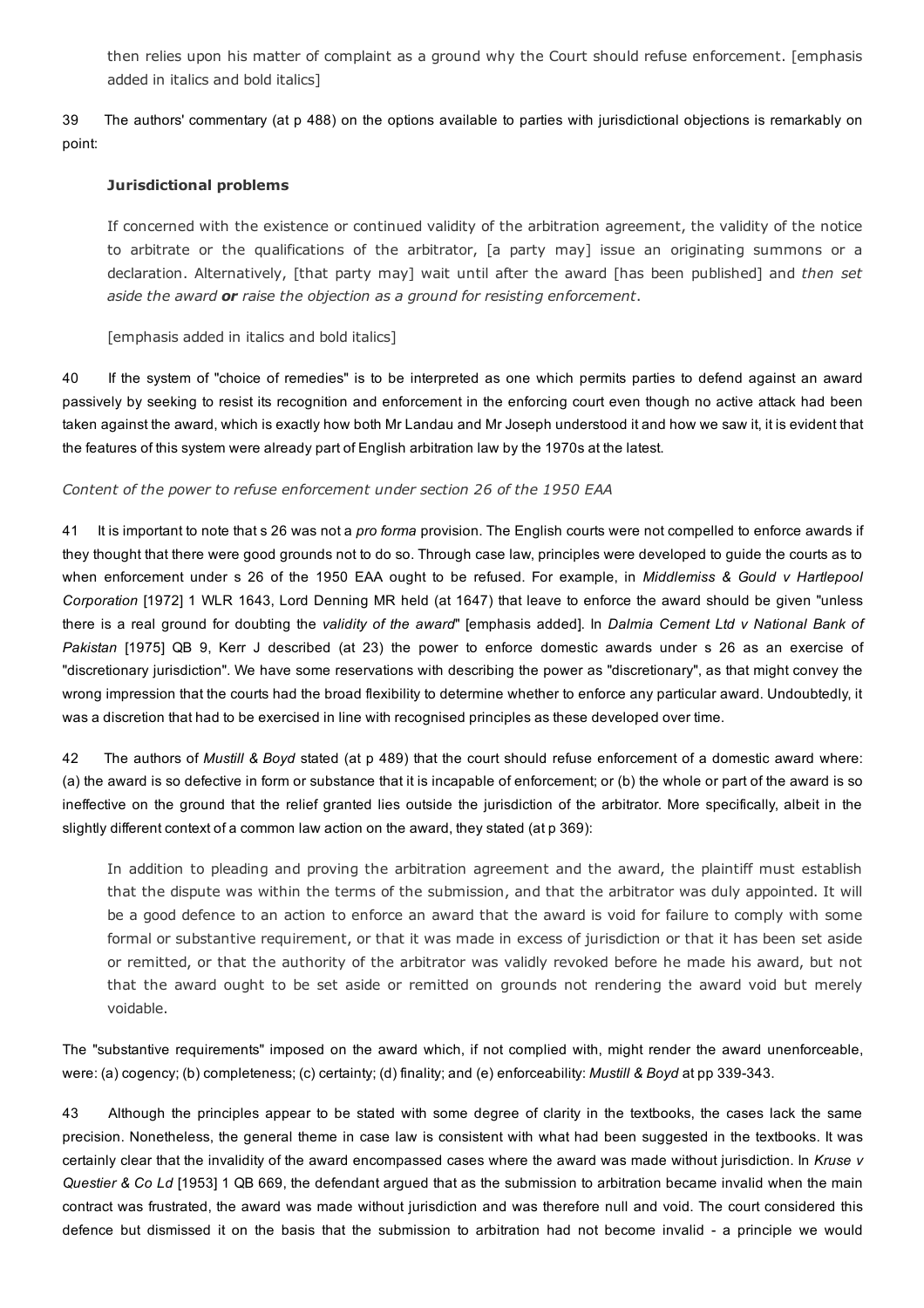recognise today under the rubric of separability (see Fiona Trust & Holding Corporation v Privalov [2008] 1 Lloyd's Rep 254). In Jugoslavenska Oceanska Plovidba v Castle Investment Co Inc [1974] QB 292, the Court of Appeal reversed the High Court's decision not to allow enforcement of an award on the basis that he was bound by higher authority to hold that an arbitrator generally did not have jurisdiction to make an award in a foreign currency. Lord Denning MR held that English arbitrators did have the "authority, jurisdiction and power" to make such awards and gave leave to enforce the award (at 298).

44 Given the relationship between s 26 of the 1950 EAA and s 20 of the 1985 AA (see [35] above), it cannot be gainsaid that prior to the enactment of the IAA, a party seeking to passively resist enforcement in Singapore of an award that was made in Singapore could do so notwithstanding that the award had not been attacked actively. In addition, the courts could refuse enforcement if there were substantial doubts as to the validity of the award. Then came the IAA through which the Model Law was received into Singapore's arbitral framework. Did the philosophy of the Model Law alter the understanding of s 19 of the IAA which had been taken from s 20 of the 1985 AA? There are two parts to this question. The first is whether the court's power to refuse enforcement in certain circumstances had been removed by the enactment of the IAA. If the answer to this is in the negative and the court's power was retained under s 19, the second issue is whether the content of that power remained the same and continued to be guided by the English authorities on s 26 of the 1950 EAA or was to be seen and understood differently given the sea change heralded by the enactment of the Model Law.

### Whether the court's power to refuse enforcement was removed

<span id="page-12-0"></span>45 The answer to the first question posed in the preceding paragraph must be a firm negative. This is borne out by three factors. First, save for a few inconsequential words and the positioning of a comma, s 20 in the 1985 AA was reproduced in its entirety as s 19 of the IAA. Moreover, there is nothing in the legislative debates at the time of the passing of the International Arbitration Bill ("the IAA Bill") (Singapore Parliamentary Debates, Official Report (31 October 1994) vol 63 (Ho Peng Kee, Parliamentary Secretary to the Minister for Law) ("IAA Hansard")) or in any other legislative aid which suggests that Parliament intended the abrogation of any power hitherto contained in s 20 of the 1985 AA when it was enacted as s 19 of the IAA.

46 Second, when the IAA was enacted, the 1985 AA was retained for the governance of purely domestic arbitrations which did not fall under the purview of the IAA. The adoption of the Model Law was limited to the IAA; there were no accompanying amendments to the 1985 AA. Therefore, the enforcement regime under the 1985 AA which undoubtedly included the power of the court to refuse enforcement did not change after the enactment of the IAA. If the power to refuse enforcement ceased to exist under the IAA but continued to exist under the 1985 AA, it would have meant that there were two quite different regimes operating concurrently even though they would each be rooted in virtually identical statutory terms. This seems untenable.

47 Third and perhaps most importantly, as we have shown, the philosophy of "choice of remedies" was available under the 1950 EAA. As we shall explicate below at [65]-[74], this same idea of "choice of remedies" was also fundamental to the Model Law's philosophy towards the enforcement of domestic (as opposed to foreign) awards. Therefore, there is every reason to think that Parliament, in receiving the Model Law into Singapore, intended to retain for the courts the power to refuse enforcement of domestic international awards under s 19, even if the award could have been but was not attacked by an active remedy.

#### Present scope and content of the power to refuse enforcement

48 Thus far, our reasoning might not be controversial as far as the parties are concerned. But this leads us to the next question which is whether the *content* of this power was affected when it was enacted in the IAA.

49 The fact that a power to refuse enforcement was retained under s 19 of the IAA does not lead to the necessary conclusion that the scope and content of that power was unchanged and continued to be guided by the English authorities. On behalf of Astro, Mr Joseph argued that the power under s 19 was narrowly circumscribed (see [31] above) and did not admit of a tribunal's lack of jurisdiction as a ground to refuse enforcement. On behalf of FM, Mr Landau argued that the scope of the court's power must be calibrated in accordance with internationally accepted minimum standards (see also [28] above). This could entail referencing the grounds in Arts 34 and 36 in the Model Law, Art V of the New York Convention, or perhaps the English common law as it stood in relation to s 26 of the 1950 EAA. As far as Mr Landau is concerned, each of these various yardsticks encompasses different expressions of what is essential to his case, namely that enforcement of an award can be resisted if the tribunal had no jurisdiction.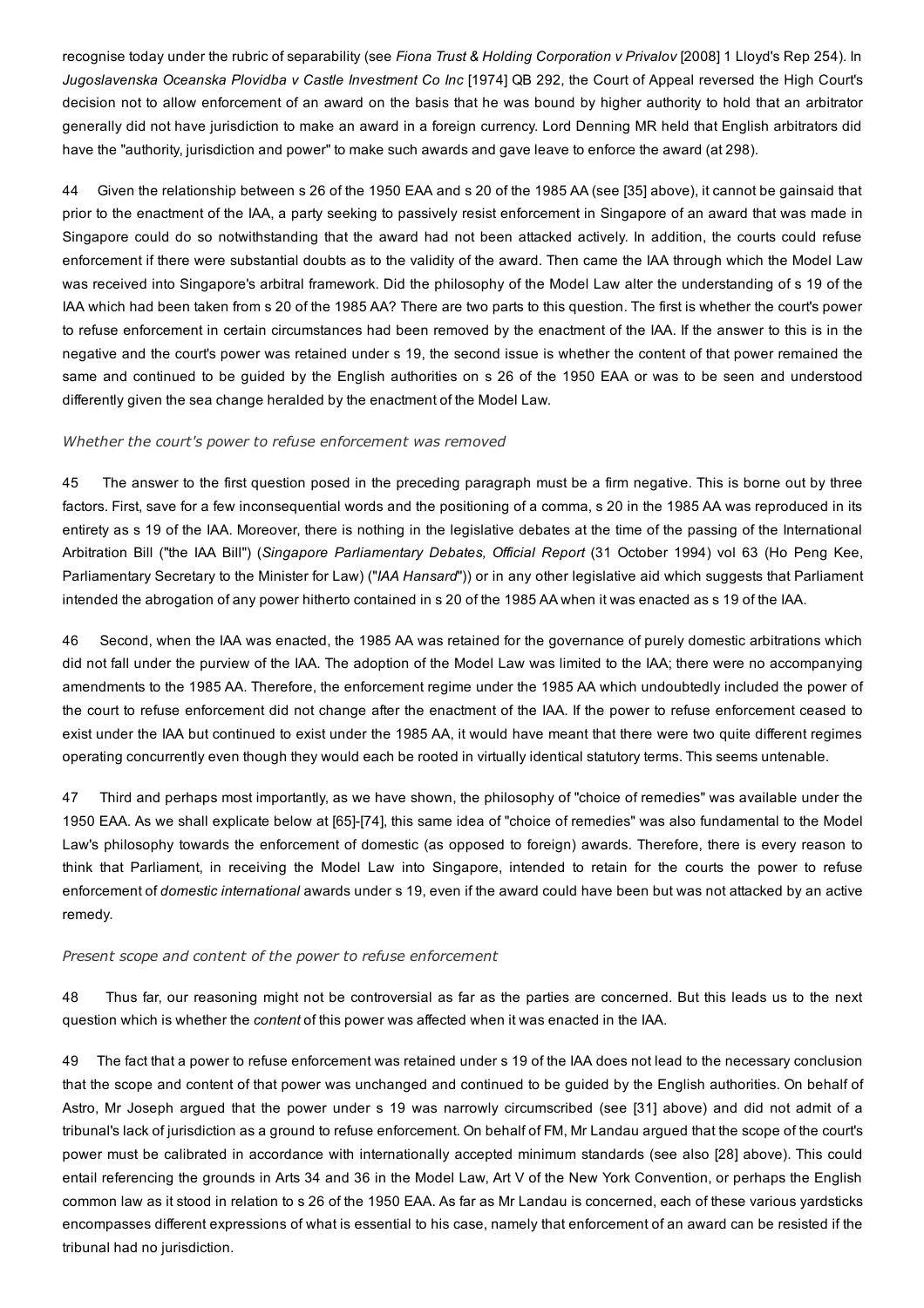50 In our judgment, the scope of s 19 of the IAA must be interpreted by reference to the rules governing statutory interpretation in Singapore. Section 4(2) of the IAA reminds us that the Interpretation Act (Cap 1, 2002 Rev Ed) - s 9A in particular - is the appropriate starting point. In interpreting any provision of legislation, the court should embrace an interpretation which promotes the purpose or object underlying the legislation over one which does not. Given that s 19 is found in a statute with the primary objective of enacting the Model Law in Singapore, we are satisfied that Parliament intended that the power to refuse enforcement under s 19 be exercised in a manner which is compatible with the overarching philosophy of the Model Law on the enforcement of awards. Parliament did not legislate how that power ought to be exercised, and so must be taken to have left it to the courts to determine the appropriate content of the power under s 19. In this regard, the content of that power cannot be properly determined without an understanding of the purpose of the provision, and more generally, of the IAA and of the adoption of the Model Law in Singapore.

### (1) Commitment to Model Law philosophy

51 The IAA was enacted to create an omnibus regime for international arbitration. One of the key architectural pillars of that regime was the incorporation of the Model Law and the New York Convention. This is reflected in the preamble to the IAA which reads:

An Act to make provision for the conduct of international commercial arbitrations based on the [Model Law] and conciliation proceedings and to give effect to the [New York Convention] and for matters connected therewith.

<span id="page-13-1"></span>52 However, as the Model Law was never intended to be an international convention, much less one that was exclusive and self-standing, national arbitration laws play an important complementary function. Indeed, the Model Law was devised as a model legislation and not, for example, as a convention like the New York Convention, so that it would be easier to assimilate into national arbitration laws which were never contemplated to be replaced as such by the Model Law: Howard M Holtzmann and Joseph E Neuhaus, A Guide to the UNCITRAL Model Law on International Commercial Arbitration: Legislative History and Commentary (Kluwer Law and Taxation, 1989) ("Holtzmann & Neuhaus") at p 11.

<span id="page-13-0"></span>53 The purpose and function of the Model Law in Singapore was fully articulated in the second reading ("Second Reading") of the IAA Bill, the instrument through which the IAA was enacted. Then Parliamentary Secretary to the Minister for Law, Assoc Prof Ho Peng Kee ("Assoc Prof Ho"), stated in moving the IAA Bill that the IAA would provide a consolidated legal framework that would include not only the Model Law but also give effect to the New York Convention to govern the resolution of international commercial disputes by arbitration. He also explained that the IAA Bill was one of the products of the review of Singapore's laws generally to ensure "adequate legal support for Singapore's regionalisation drive": IAA Hansard ([\[45\]](#page-12-0) supra) at col 624. Assoc Prof Ho (at cols 625-628) also briefly elaborated on the genesis of the Model Law, its core features, the widespread acceptance of the Model Law since its promulgation, and the benefits of adopting the Model Law in Singapore. Noting some dissatisfaction with the arbitral framework in existence then, Assoc Prof Ho concluded (at col 627):

In summary, the reasons why Singapore should adopt the Model Law are as follows:

Firstly, the Model Law provides a sound and internationally accepted framework for international commercial arbitrations.

Secondly, the general approach of the Model Law will appeal to international businessmen and lawyers, especially those from Continental Europe, China, Indonesia, Japan and Vietnam who may be unfamiliar with English concepts of arbitration. This will work to Singapore's advantage as our businessmen expand overseas.

Thirdly, it will promote Singapore's role as a growing centre for international legal services and international arbitrations.

[emphasis added]

54 The IAA Hansard illuminates the considerations which were at the forefront of Parliament's deliberations. First, the Model Law was to form the cornerstone of the IAA. However, the Model Law was not intended to stand alone, at least where the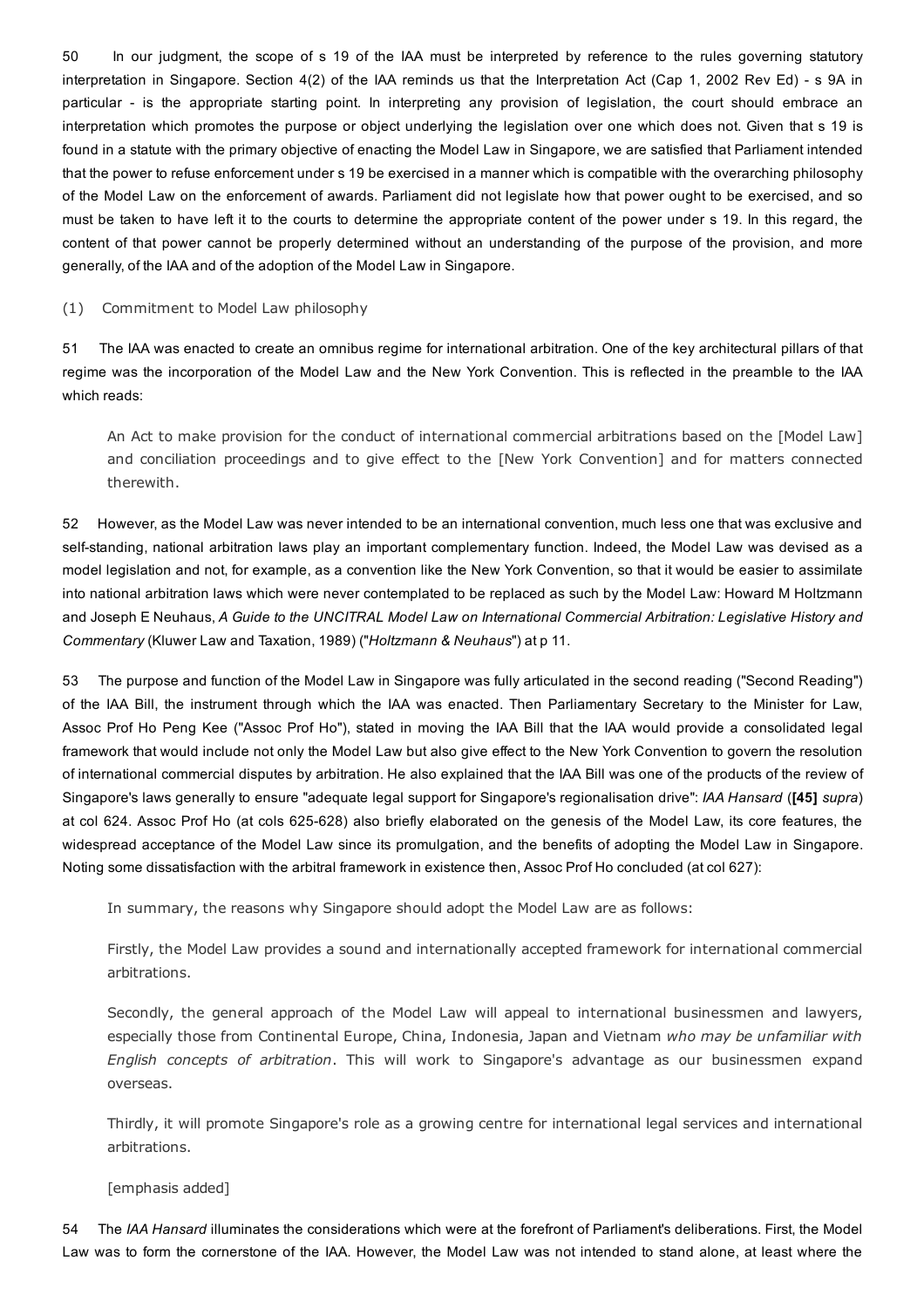enforcement of foreign awards is concerned. To that end, the New York Convention provisions and its attendant principles were to be subsumed within the IAA to address enforcement of foreign awards. Second, the consolidation of the Model Law and the New York Convention into a single legislation was the product of a thoughtful review of Singapore's arbitration landscape which was intended to ensure adequate legal support for Singapore's regionalisation drive. Third, the Model Law, which was crafted in such a way as to be acceptable both to common and civil law systems, was to herald a paradigm shift in the Singapore arbitral framework which had until then been guided by the English arbitration regime.

<span id="page-14-0"></span>55 In the light of the above, it is clear that the scope of the power to refuse enforcement in s 19 could no longer draw direct and complete inspiration from the English authorities once the IAA came into force. The context of the 1950 EAA and the IAA were, to put it simply, informed by different considerations. The adoption of the Model Law was a game changer which necessitated an "update" of the content of the power under s 19. In short, the construction of the power to refuse enforcement under s 19 now had to be consonant with the underlying philosophy of the Model Law on the enforcement of all awards generally and more specifically, domestic international awards.

#### THE MODEL LAW AND THE NEW YORK CONVENTION

56 UNCITRAL's general mandate was to promote the "progressive harmonization and unification of the law of international trade": UN General Assembly Resolution 2205, 21 UN GAOR Supp (A/6594, 17 December 1966). One of UNCITRAL's aims through the Model Law was to reduce the divergences which might result from each State's interpretation of its obligations under the New York Convention: Note of Secretariat on Further Work in Respect of International Commercial Arbitration (A/CN.9/169, 11 May 1979) at paras 69. The mechanism of a model law was intended to create uniform rules to eliminate local peculiarities which stood in the way of international consistency: see John Honnold, "The United Nations Commission on International Trade Law: Mission and Methods" (1979) 27 Am J Comp L 201.

57 Thus, from the outset, the enforcement regime of the Model Law was intended to be aligned with the New York Convention, save that it would apply not just to foreign awards but also domestic awards arising out of international commercial arbitrations: Holtzmann & Neuhaus at pp 1055-1056. Initially, the first draft of the Model Law had separate but closely connected sections for the enforcement of foreign and domestic awards. For foreign awards, the Model Law followed the New York Convention. As for domestic awards, the UNCITRAL Secretariat recommended that the same conditions and procedures as laid down in the New York Convention be adopted: Note by the Secretariat: Model Law on International Commercial Arbitration: Draft Articles 37 to 41 on Recognition and Enforcement of Award and Recourse Against Award (A/CN.9/WG.II/WP.42, 25 January 1983) reproduced in (1983) Yearbook of the United Nations Commission on International Trade Law, 1983, vol XIV at pp 92-93, notes 3 and 12.

58 At its Sixth Session, the Working Group decided to consolidate the hitherto separate sections on the recognition and enforcement of foreign and domestic awards into what became the current Art 35 of the Model Law which states:

### Article 35. Recognition and enforcement

(1) An arbitral award, irrespective of the country in which it was made, shall be recognised as binding and ... shall be enforced subject to the provisions of this Article and of Article 36 [which sets out the grounds for refusing recognition or enforcement].

### [emphasis added]

<span id="page-14-1"></span>59 The consolidation was recommended because the Working Group felt that "there were no cogent reasons for providing different rules for domestic awards and for foreign awards": Report of the Working Group on International Contract Practices on the Work of its Sixth Session (A/CN.9/245, 29 August-9 September 1983) ("Report of the Sixth Session") at para 139. This was not entirely surprising given that in its first session to discuss the Model Law, the Working Group had noted as follows (Report of the Working Group on International Contract Practices on the Work of its Third Session (A/CN.9/216, 23 March 1982)) at para 103:

There was wide support for the idea of adopting a *uniform system of enforcement for all awards* covered by the model law. This would result in all awards rendered in international commercial arbitration being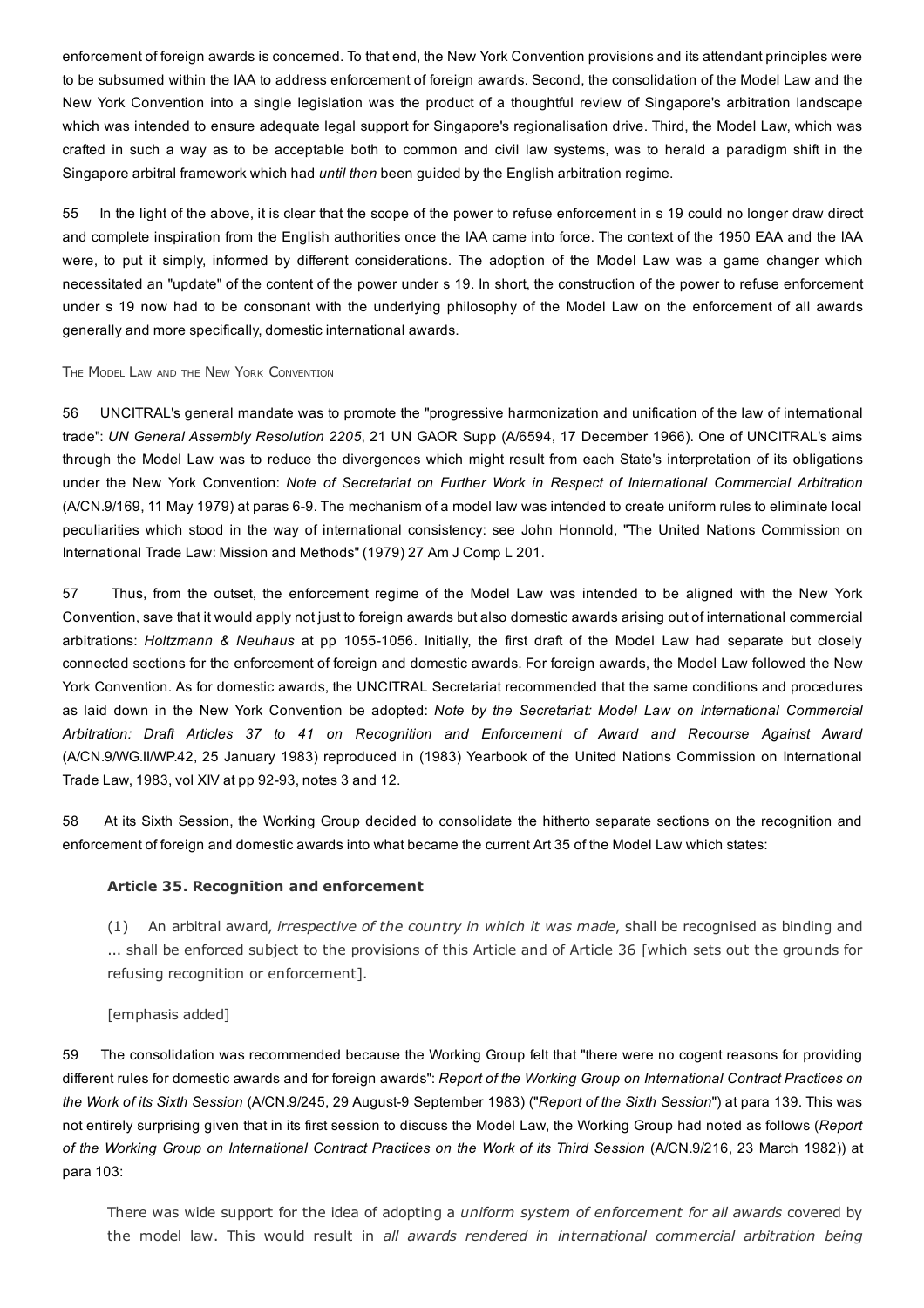<span id="page-15-0"></span>60 The Working Group noted in the Report of the Working Group on the Work of its Seventh Session (A/CN.9/246, 6 17 February 1984) ("Report of the Seventh Session") that there was a view which preferred that the Model Law omit any mention of foreign awards completely, for the following reasons (at para 142):

... Under one view, it was not appropriate to retain in the model law provisions which would regulate recognition and enforcement of foreign awards, in view of the existence of widely adhered to multilateral treaties such as the 1958 New York Convention on the Recognition and Enforcement of Foreign Arbitral Awards. It was pointed out that those States which had not ratified or acceded to the Convention should be invited to do so but that a State which decided not to adhere to that Convention was unlikely to adopt the almost identical rules laid down in articles 35 and 36. It was further pointed out that provisions on recognition and enforcement of foreign awards were not needed by those States which adhered to the 1958 New York Convention. In addition, such provisions in the model law might cast doubt on the effect of the reciprocity reservation made by many member States and may create other difficulties in the application of this Convention. Yet another advantage of not covering foreign awards was that the remaining provisions could be better tailored to domestic awards without the need for harmony with the 1958 New York Convention.

# 61 However, the prevailing view was for a combined Article to cover both foreign and domestic awards, with the main reason being (Report of the Seventh Session at para 143):

... [I]n international commercial arbitration the place of arbitration (and of the award) should be of limited importance and that, therefore, such awards should be recognized and enforced in a *uniform manner*, irrespective of their place of origin. [emphasis added]

62 This trend towards the uniform treatment of awards generally in fact began with the New York Convention which did away with the double exequatur rule prescribed in the 1927 Geneva Convention, under which leave for enforcement (exequatur and the like) was required from both the court of the seat of arbitration and the court of enforcement (when the place of enforcement is different from the seat of arbitration). The seat of arbitration which was influential because of the double exequatur rule therefore became less significant under the New York Convention. In fact, one delegate at the New York Conference considered the New York Convention a "very bold innovation" because of its impact on the double exequatur rule (see Summary Record of the Thirteenth Meeting (E/CONF.26/SR.13, 28 May 1958) at p 3). As Emmanuel Gaillard observed in "International Arbitration as a Transnational System of Justice" in Arbitration - The Next Fifty Years (Albert Jan van den Berg gen ed) (International Council for Commercial Arbitration, Kluwer Law International, 2012) at p 71:

The idea that the New York Convention would **place the seat of the arbitration at the top of a** jurisdictional hierarchy for enforcement purposes is counter to its fundamental objectives. If accepted, it would shift the focus from the award itself, which is the subject matter of the Convention, to the judicial process surrounding the award in the country where it was rendered, and would fly in the face of one of the greatest achievements of the New York Convention. Indeed, one must recall that the drafters of the Convention set out to abolish the requirement of double exequatur, which governed enforcement under the 1927 Geneva Convention on the Enforcement and Recognition of Foreign Arbitral Awards. [emphasis added in italics and bold italics]

<span id="page-15-1"></span>63 A clear elaboration of the implications of the New York Convention on whether and how the pursuit of active remedies in the seat of arbitration might be relevant to enforcement proceedings can be found in the recent decision of the UK Supreme Court in Dallah Real Estate and Tourism Holding Co v Ministry of Religious Affairs of the Government of Pakistan [2011] 1 AC 763 ("Dallah (SC)"). There, Lord Mance JSC noted that Art V(1)(e) of the New York Convention (see [76] below) accorded some deference and importance to the seat of arbitration, but went on to say (at [28]) the following, with which we are in agreement:

28. ... But article V(1)(a) and section 103(2)(b) [the section in the English Arbitration Act 1996 (c 23) which gives effect to the New York Convention] are framed as free-standing and categoric alternative grounds to article  $V(1)(e)$  of the Convention and section  $103(2)(f)$  for resisting recognition or enforcement.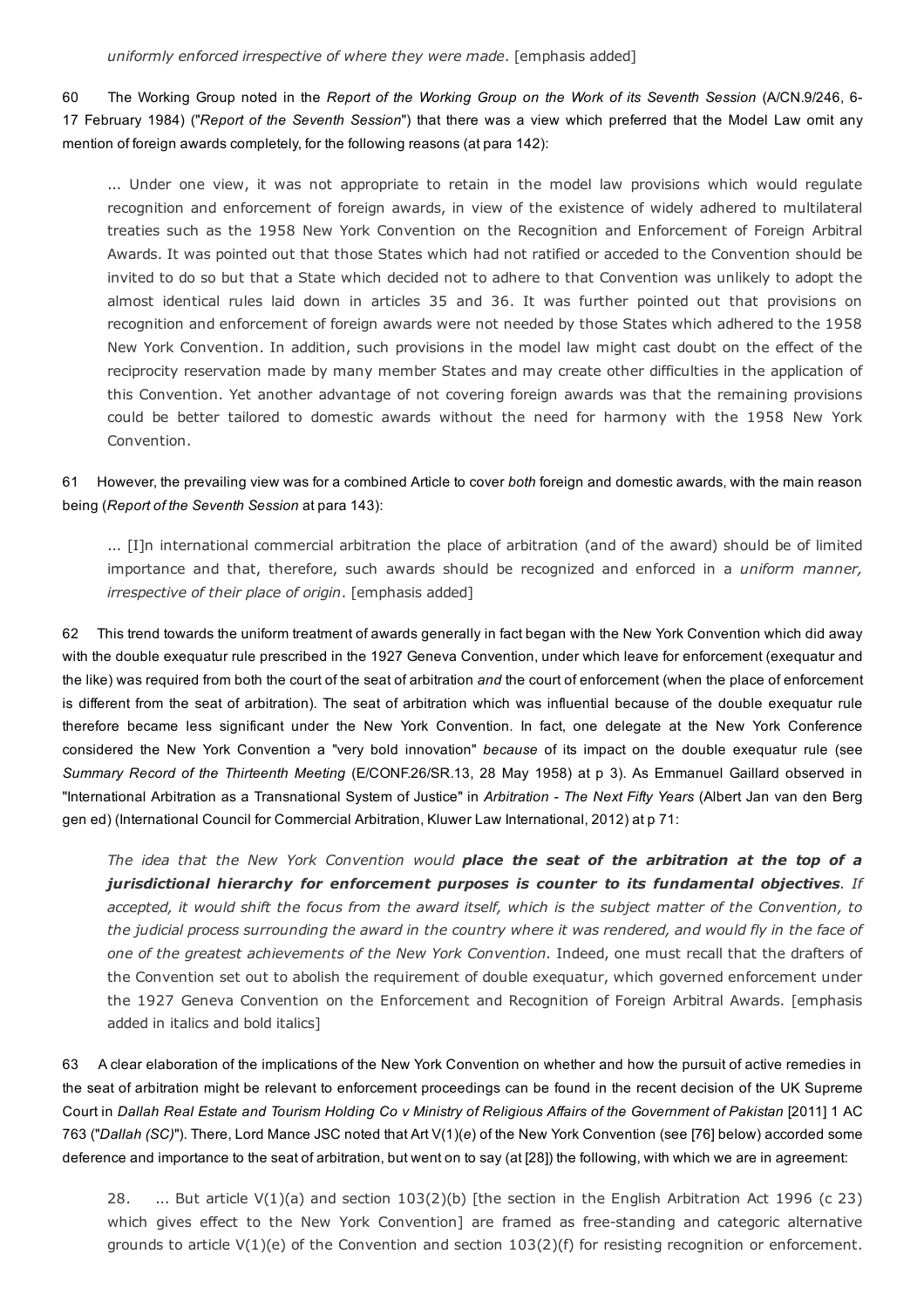Neither article  $V(1)(a)$  nor section 103(2)(b) hints at any restriction on the nature of the exercise open, either to the person resisting enforcement or to the court asked to enforce an award, when the validity (sc existence) of the supposed arbitration agreement is in issue. The onus may be on the person resisting recognition or enforcement, but the language enables such person to do so by proving (or furnishing proof) of the non-existence of any arbitration agreement. This language points strongly to ordinary judicial determination of that issue. Nor do article VI and section 103(5) contain any suggestion that a person resisting recognition or enforcement in one country has any obligation to seek to set aside the award in the other country where it was made. [emphasis added in italics and bold italics]

64 The drafters of the Model Law, in aligning the Model Law with the New York Convention, were plainly desirous of continuing this trend of deemphasising the importance of the seat of arbitration. However, there was and is one significant difference between the New York Convention and the Model Law. Unlike the New York Convention which only dealt with enforcement of awards, the Model Law also dealt with the setting aside of awards made in the seat of arbitration by the courts of that seat. This other avenue to challenge domestic awards resulted in the possibility that the enforcement of awards originating from within the jurisdiction of the supervisory court would be treated differently from that of foreign awards. This is where "choice of remedies" becomes significant and forms the crux of this dispute.

"CHOICE OF REMEDIES"

<span id="page-16-0"></span>65 Notwithstanding Mr Joseph's vigorous submissions, we are satisfied that "choice of remedies" is not just a facet of the Model Law enforcement regime; it is the heart of its entire design. The Analytical Commentary on Draft Text of a Model Law on International Commercial Arbitration (A/CN.9/264, 25 March 1985) ("Analytical Commentary") states clearly (at p 71) that:

[t]he application for setting aside constitutes the exclusive recourse to a court against the award in the sense that it is the only means for actively attacking the award ... [a] party retains, of course, the right to defend himself against the award, by requesting refusal of recognition or enforcement in proceedings initiated by the other party (articles 35 and 36).

66 Indeed the Analytical Commentary deliberately couples the term "recourse" with attacks on the award so as to create a clear distinction from remedies which act as defences to enforcement (ibid):

Existing national laws provide a variety of actions or remedies available to a party for **attacking** the award. Often equating arbitral awards with local court decisions, they set varied and sometimes extremely long periods of time and set forth varied and sometimes long lists of grounds on which the award may be attacked. Article 34 is designed to ameliorate this situation by providing only one means of recourse (paragraph (1)), available during a fairly short period of time (paragraph (3)) and for a rather limited number of reasons (paragraph (2)). ... [emphasis added in italics and bold italics]

<span id="page-16-1"></span>67 This distinction was delineated after doubts were raised as to whether the word "recourse" might be misleading since other "recourses" could also be found in Arts 36(1) and 16(2) (see Analytical Compilation of Comments by Governments and International Organisations on the Draft Text of a Model Law on International Commercial Arbitration (A/CN.9/263, 19 March 1985) ("Analytical Compilation") at p 47):

5. Mexico expresses doubt about the formulation of paragraph (1), which provides that the setting aside procedure is the only recourse to a court against the arbitral award, since article 36(1) also provides recourse against 'recognition or enforcement of an arbitral award', and article 16(2) gives two other recourses: a plea that the arbitral tribunal does not have jurisdiction and a plea that the arbitral tribunal is exceeding the scope of its authority. It is suggested that this be clarified in article 34(1).

68 The drafters' specificity of language is also manifested in the overall structure of the Model Law. Article 34, which provides for applications to set aside an arbitral award, falls under Ch VII, entitled "Recourse Against Award". Articles 35 and 36, on the other hand, fall under the next Chapter, entitled "Recognition and Enforcement of Awards". It is therefore evident to us that the Model Law recognises both a substantive and linguistic division between active and passive remedies.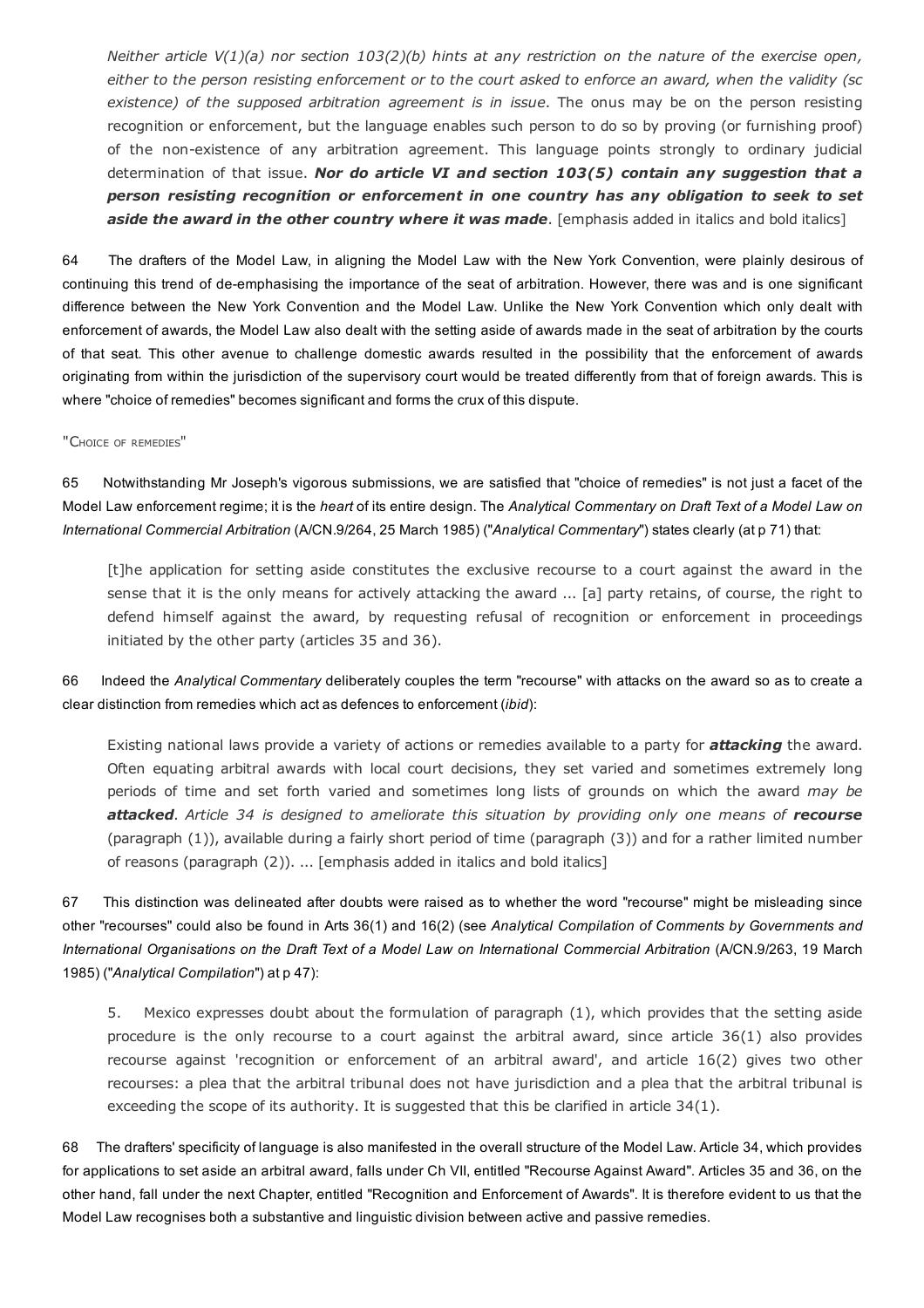69 The question is whether these remedies exist as a menu of choices for the award debtor to choose from. The controversy surrounding choice of remedies was very much alive in the discussions and deliberations amongst members of the Working Group. In its Seventh Session, the Working Group considered a proposal to insert the following paragraph in the draft Art 36 (Report of the Seventh Session [\(\[60\]](#page-15-0) supra) at para 153):

If an application for setting aside the award has not been made within the time-limit prescribed in article 34(3), the party against whom recognition or enforcement thereafter is sought may not raise any other objections than those referred to in this article, paragraph  $(1)$ , subparagraphs  $(a)(i)$  or  $(v)$  or  $(b)$ .

70 Not only was the question of "choice of remedies" squarely before the Working Group, a specific proposal to limit the grounds for resisting enforcement to Arts  $36(1)(a)(i)$ , (v) and  $(2)(b)$  when an application for setting aside was not made was put before it. Most critically, that proposal was rejected. The ensuing commentary explaining the rejection is instructive and enlightening (Report of the Seventh Session at paras 153-154):

153. ... Divergent views were expressed as to whether such a provision should be incorporated in the model law. Under one view, it was desirable to adopt a provision along these lines which would reduce the grounds for refusal of recognition and enforcement in those cases where a party had not made an application for setting aside during the time-limit prescribed therefor. It was pointed out that the provision was both useful in that it induced a party to raise objections based on the procedural irregularities covered by article  $34(2)(a)$ (ii), (iii) and (iv) during the relatively short time-limit set forth in article 34(3). While some proponents of that view thought that such a provision should apply to recognition and enforcement of **only domestic** awards, others were in favour of including also foreign awards, in which case the cut-off period was the period of time for requesting setting aside as prescribed in the law of the country where the award was made.

154. The prevailing view, however, was not to adopt such a provision. It was pointed out that the intended preclusion unduly restricted the freedom of a party to decide on how to raise its objections. In view of the different purposes and effects of setting aside and of invoking grounds for refusal of recognition or enforcement, a party should be free to avail itself of the alternative system of defences which was recognized by the 1958 New York Convention and should be maintained in the model law. It was further pointed out that if the provision were limited to recognition and enforcement of domestic awards it would not be consistent with the policy of the model law to treat awards in a uniform manner irrespective of their place of origin.

[emphasis added in italics and bold italics]

<span id="page-17-0"></span>71 Mr Joseph contended that the description of Art 34 as an "exclusive recourse" (see the extract at [65] above) against an award is inconsistent with the notion of "choice of remedies". We disagree. At the Seventh Session, the Working Group made the very same observation which Mr Joseph made before us, and queried whether this would give the wrong impression that Art 34 "disregard[ed] the right of a party under article 36 to raise objections against the recognition or enforcement of an award" (Report of the Seventh Session at para 130). The Working Group in fact "agreed that, for the sake of clarity, paragraph (1) [of Art 34] should make reference to that other type of recourse [ie, Art 36]" [emphasis added] (ibid). Ultimately, the Working Group declined to make the amendment that was originally recommended not because they changed their mind about "choice of remedies", but rather for a linguistic reason as it explained in the Report of the Seventh Session at para 197:

The Working Group noted that the term 'recourse' in article 34(1) had, in a number of languages, the connotation of an initiative or action by a party such as an 'appeal'. Since that meaning did not fully correspond with the raising of objections envisaged under article 36, the Working Group decided not to retain the reference to that article in article 34.

Thus, in our view, the travaux make it clear beyond argument that the Model Law provides for the system of "choice of remedies", and that this system applies equally to both foreign and domestic awards which are treated uniformly under the Model Law. It follows that under the Model Law, parties that do not actively attack a domestic international award remain able to passively rely on defences to enforcement absent any issues of waiver.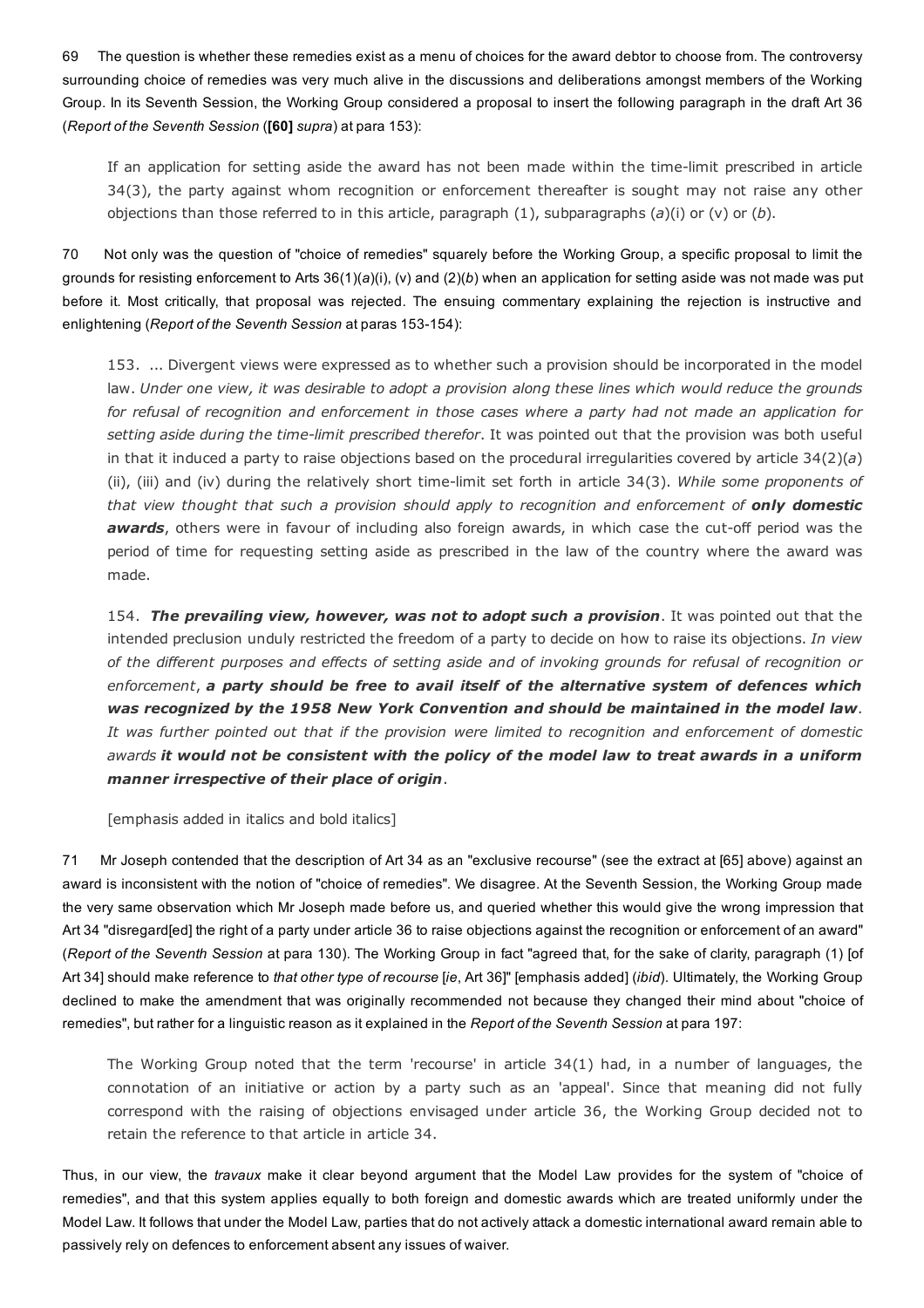72 Before leaving this point, there is one interesting reference in the travaux which might on the face of it be read as supporting Mr Joseph's position and which therefore merits addressing. In the Report of the Sixth Session ([\[59\]](#page-14-1) supra), it was noted (see paras 128, 137, 138, 150 and 156) that "choice of remedies" for the purposes of domestic awards was unacceptable. At the time of the Sixth Session, there were separate provisions for recognition and enforcement of domestic and foreign awards. As this was later amalgamated into the current Arts 35 and 36 which drew no distinction between domestic and foreign awards, the view espoused in the Sixth Session became nothing more than a footnote. A suggestion was made in that session to delete the provisions on enforcement of domestic awards such that the only remedy would be in the setting aside provisions (Report of the Sixth Session at para 128):

As regards recognition and enforcement of 'domestic' awards, it was stated that this matter was satisfactorily dealt with in the individual national laws which often treated such awards like court decisions rendered in the State. It was also pointed out that the existing national laws often set less onerous conditions than envisaged in the model law and, for example, did not provide for a special procedure for obtaining recognition or enforcement of 'domestic' awards. Finally, it was unacceptable to retain the system of double control set forth in articles [36] and [34]. [emphasis added]

73 It is worth clarifying that the language used in this section of the *travaux* was "double-control", which we understand in the context of the travaux as a whole as referring to the system of alternative remedies found in Arts 34 and 36, ie, the "choice of remedies" (which also coheres with the basis upon which arguments were canvassed before us - see [40] above). Had the proposal been accepted, the only remedy open to a party seeking to challenge a domestic award would be the active remedy of setting aside. That would support Astro's case. However, this suggestion was not adopted because (ibid at para 157):

... it was not justified to deprive a party from raising objections if 'domestic enforcement' was sought after expiration of this time-limit while the same objections could still be raised against enforcement in any other State.

74 Whichever way we look at it, Mr Joseph's arguments on "choice of remedies" cannot be sustained. Fundamentally, the thrust of Mr Joseph's argument was that under the scheme of the Model Law, the party objecting to jurisdiction would lose its right to raise the same jurisdictional objection in enforcement proceedings before the supervisory court if it had foregone an opportunity to actively attack the award either under Art 16(3) if there was a preliminary ruling on jurisdiction, or under Art 34. This is diametrically opposed to the concept of "choice of remedies".

#### A WIDER NOTION OF "DOUBLE-CONTROL"

75 At this point we depart from the main trunk of our analysis on the underlying philosophy of the Model Law and specifically on the "choice of remedies" to acknowledge that a wider meaning could also be ascribed to the language of "double-control" used in the travaux. "Double-control" could also be regarded as a content-neutral rubric which simply sets out the distinction between active and passive remedies without more. Interstitial doctrines would in turn then be required to modulate the relationship between these two remedial layers and, by extension, the relative roles of the supervisory and enforcing courts. It is clear, from our foregoing analysis, that both the New York Convention and the Model Law recognise the "choice of remedies" as one such interstitial doctrine, so that a party is not precluded from resisting the enforcement of an award by virtue of its failure to utilise an available active remedy. There is also authority that the New York Convention permits a party to resist enforcement even after an unsuccessful active challenge, save and except for the operation of any issue estoppel recognised by the enforcing court (see Dallah Estate and Tourism Holding Company v Ministry of Religious Affairs of the Government of Pakistan [2009] EWCA Civ 755 at [90] per Rix LJ and Dallah (SC) [\(\[63\]](#page-15-1) supra) at [98] and [103]-[104] per Lord Collins of Mapesbury JSC; Gujarat NRE Coke Limited v Coeclerici Asia (Pte) Ltd [2013] FCAFC 109 at [55]-[65]). In so far as this is accurate of the New York Convention we see no reason to regard the Model Law as any different, given that the objective of uniform treatment of international arbitral awards is common to both instruments. The underlying theme is that "double-control" endorses what Lord Mance JSC described in Dallah (SC) (at [28]) as "ordinary judicial determination" in the court of enforcement; it is generally for each enforcing court to determine for itself what weight and significance should be ascribed to the omission, progress or success of an active challenge in the court of the seat.

<span id="page-18-0"></span>76 We would add one caveat to this general position, which is that we entertain serious doubt as to whether "doublecontrol" extends to the recognition and enforcement of an award which has been set aside in the seat by the court of a foreign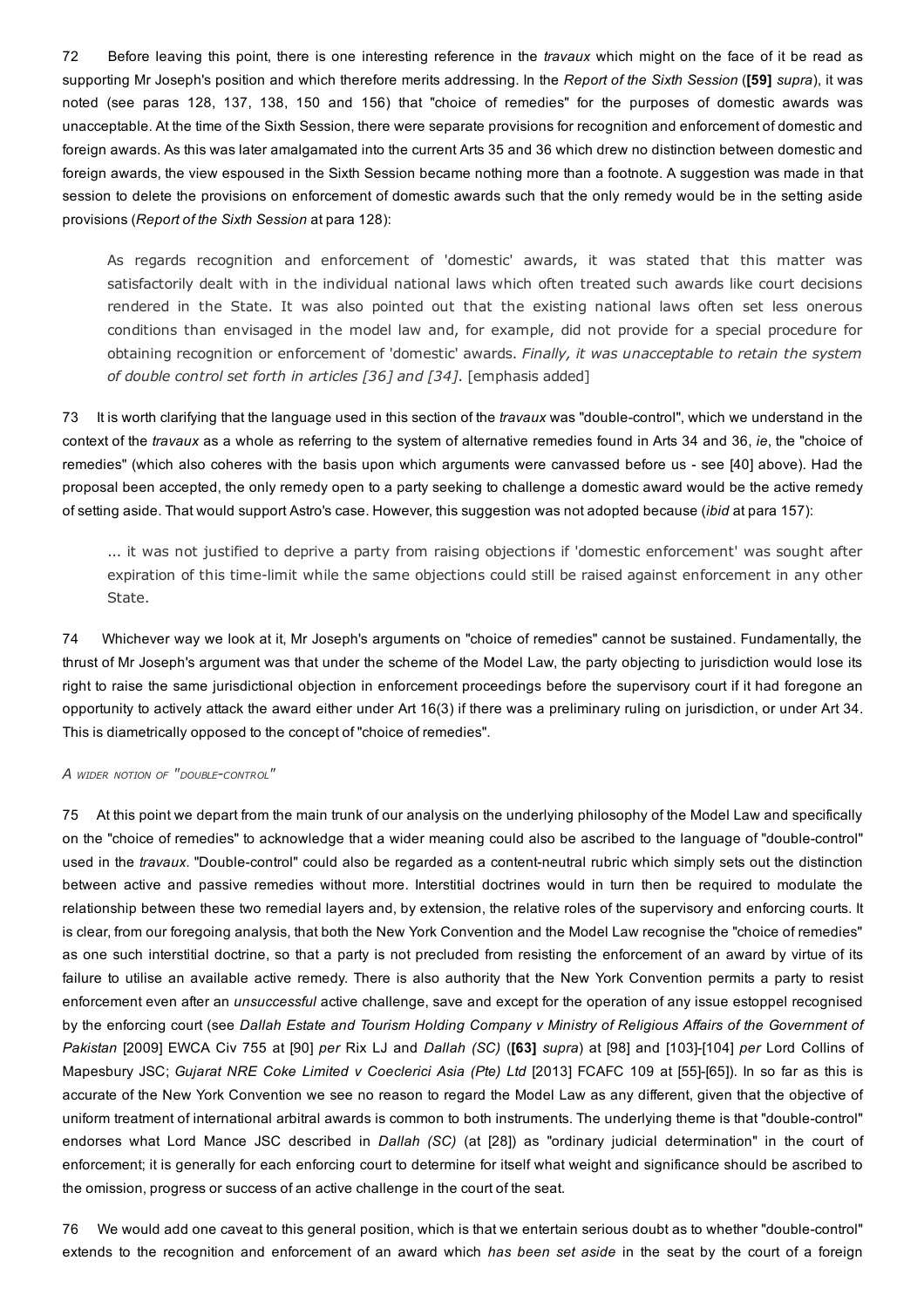jurisdiction. We note that French arbitration law appears to have moved down that path. French law appears to recognise a system of "transnational" or "supranational" arbitral awards, whereby awards do not derive their validity and legitimacy from a particular local system of law. Thus, in Hilmarton Ltd v Omnium de traitement et de valorisation (1995) XX Yearbook Comm Arb 663-665 ("Hilmarton"), the Cour de Cassation affirmed the decision of the Cour d'Appel de Paris which declared that the subject award was enforceable in France even though it had been set aside in Switzerland. The Swiss court had annulled the award on the basis that it had misconstrued what constituted an affront to morality in Swiss law (see Omnium de Traitement et de Valorisation - OTV v Hilmarton (1994) XIX Yearbook Comm Arb 214-222). The apex French court held that the Swiss award, being an international award, was not integrated into the legal order of the seat and therefore continued to exist notwithstanding that it had been set aside. The recognition of the award in accordance with French law was not, therefore, contrary to international public policy. The same result and reasoning also features in the Cour d'Appel de Paris' decision of The Arab Republic of Egypt v Chromalloy Aeroservices, Inc (1997) XXII Yearbook Comm Arb 691-695. France, of course, is not a Model Law jurisdiction and as the Cour de Cassation stated in Hilmarton, the relevant French legislation (Art 1502 of the New Code of Civil Procedure) does not contain the equivalent of Art V(1)(e) of the New York Convention (the wording of which is identical to Art  $36(1)(a)(v)$  of the Model Law), which provides:

- (1) Recognition and enforcement of the award may be refused, at the request of the party against whom it is invoked, only if that party furnishes to the competent authority where the recognition and enforcement is sought, proof that
	- ...
	- (e) the award has not yet become binding on the parties, or has been set aside or suspended by a competent authority of the country in which, or under the law of which, that award was made.

<span id="page-19-0"></span>77 While the wording of Art  $V(1)(e)$  of the New York Convention and Art  $36(1)(a)(v)$  of the Model Law arguably contemplates the possibility that an award which has been set aside may still be enforced, in the sense that the refusal to enforce remains subject to the discretion of the enforcing court, the contemplated erga omnes effect of a successful application to set aside an award would generally lead to the conclusion that there is simply no award to enforce. What else could it mean to set aside an award? If this avenue of recourse would only ever be of efficacy in relation to enforcement proceedings in the seat court, then it seems to have been devised for little, if any, discernible purpose. As such, we do not think that in principle, even the wider notion of "double-control" can encompass the same approach as has been adopted by the French courts. The refusal to enforce awards which have not been set aside at the seat court may therefore constitute one of the outer-limits of "doublecontrol". However, as this specific issue is not directly engaged in the present appeal, we offer no further comment beyond these tentative thoughts.

# GERMANY AND OUAC BEC

78 It is apposite to discuss briefly the enforcement regimes of Germany and Qu©bec which the Judge considered and relied on heavily. According to the Judge, these two Model Law jurisdictions do not recognise the policy of "choice of remedies". Turning first to Qu©bec, we respectfully disagree with the Judge's construction of Québec law. She said (at [83] of the Judgment ([\[2\]](#page-3-0) supra)):

83 ... In Québec, a refusal to recognise and enforce a domestic international award (homologation) is equivalent to a setting aside (annulment) of an award. The correct legal basis for a refusal to enforce is therefore that there is no award to enforce, ie, the award has been set aside. Articles 947, 947.1 and 947.2 of [Québec arbitration law] read as follows:

947. The only possible recourse against an arbitration award is an application for its annulment.

...

[High Court's emphasis in the Judgment]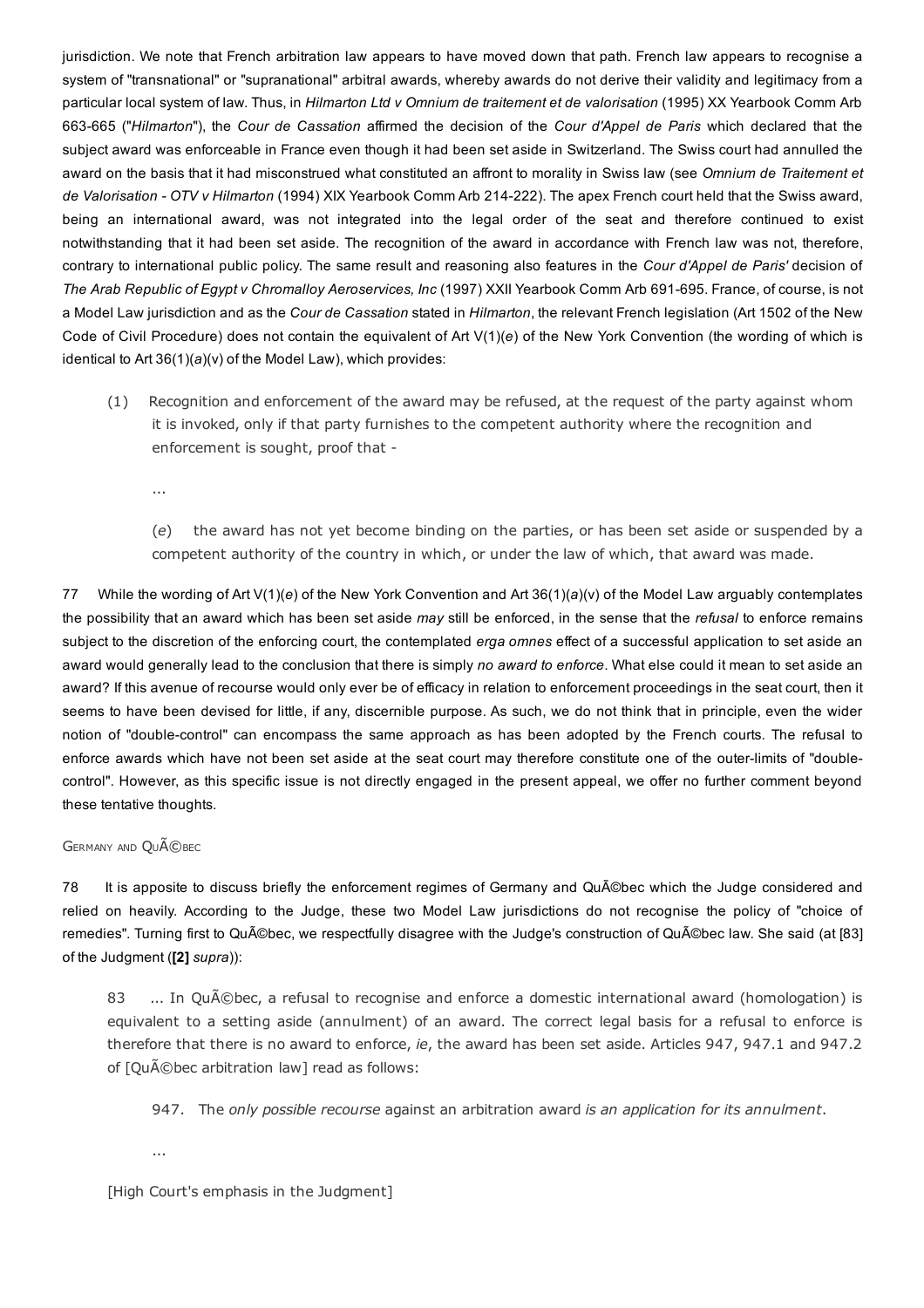79 We agree with Mr Landau's submission that the phrase "the only possible recourse ... is annulment" is to be understood as an "attack" against the award through setting aside or, where permissible, an appeal. The language in Art 947 tracks Art 34(1) of the Model Law which, although as we have shown incorporates the policy of "choice of remedies", at the same time provides that setting aside under Art 34(1) is the exclusive recourse against an award. There is no clearer explanation of this than that provided in the Analytical Commentary ([\[65\]](#page-16-0) supra) on Art 34(1) which we have extracted and reproduced above at [65] and [71].

80 Indeed, in our view, Québec law is no different from Singapore law in that the courts have a power to refuse the enforcement of a domestic international award. The relevant provision, which is Art 946 and not Art 947 which the Judge referred to, reads:

An arbitration award cannot be put into compulsory execution until it has been homologated.

81 While the court may not examine the merits of the dispute (Art 946.2), it may nevertheless refuse homologation on proof that (Art 946.4):

1) one of the parties was not qualified to enter into the arbitration agreement;

2) the arbitration agreement is invalid under the law elected by the parties or, failing any indication in that regard, under the laws of QuACbec;

3) the party against whom the award is invoked was not given proper notice of the appointment of an arbitrator or of the arbitration proceedings or was otherwise unable to present his case;

4) the award deals with a dispute not contemplated by or not falling within the terms of the arbitration agreement, or it contains decisions on matters beyond the scope of the agreement; or

5) the mode of appointment of arbitrators or the applicable arbitration procedure was not observed.

82 We turn then to the position in Germany. We agree with the Judge that Germany has abandoned the "choice of remedies" and this is reflected in its legislation. However, Germany has not just excluded the operation of Arts 35 and 36 of the Model Law. It has, in addition, legislated extensively for an enforcement regime that is distinctly different from that of the Model Law. This regime is governed by s 1060 of the German Zivilprozessordnung (Tenth Book on the Code of Civil Procedure) (Germany) ("ZPO") which prescribes:

(1) Enforcement of the award takes place if it has been declared enforceable.

(2) An application for declaration of enforceability shall be refused and the award set aside if one of the grounds for setting aside under section 1059 subs. 2 exists. Grounds for setting aside shall not be taken into account, if at the time when the application for a declaration of enforceability is served, an application for setting aside based on such grounds has been finally rejected. Grounds for setting aside under section 1059 subs. 2, no. 1 shall also not be taken into account if the time-limits set by section 1059 subs. 3 have expired without the party opposing the application having made an application for setting aside the award.

83 In these circumstances, it is difficult to see how the German position can be said to be representative of the approach under the Model Law. Indeed, the authority cited by the Judge (at [82] of the Judgment), Jean-Fran§ois Poudret & S©bastien Besson, Comparative Law of International Arbitration (Sweet & Maxwell, 2nd Ed, 2007) at para 864 recognised that the German position departs from what has been described as "'dual control' of a domestic award". We do not read this as endorsing the German approach as the appropriate representation of the enforcement regime under the Model Law.

(2) Populating the power to refuse enforcement under section 19

<span id="page-20-0"></span>84 As we have held, the content of the power to refuse enforcement under s 19 must be construed in accordance with the purpose of the IAA which, as we have stated, is to embrace the Model Law. Given that de-emphasising the seat of arbitration by maintaining the award debtor's "choice of remedies" and alignment with the grounds under the New York Convention are the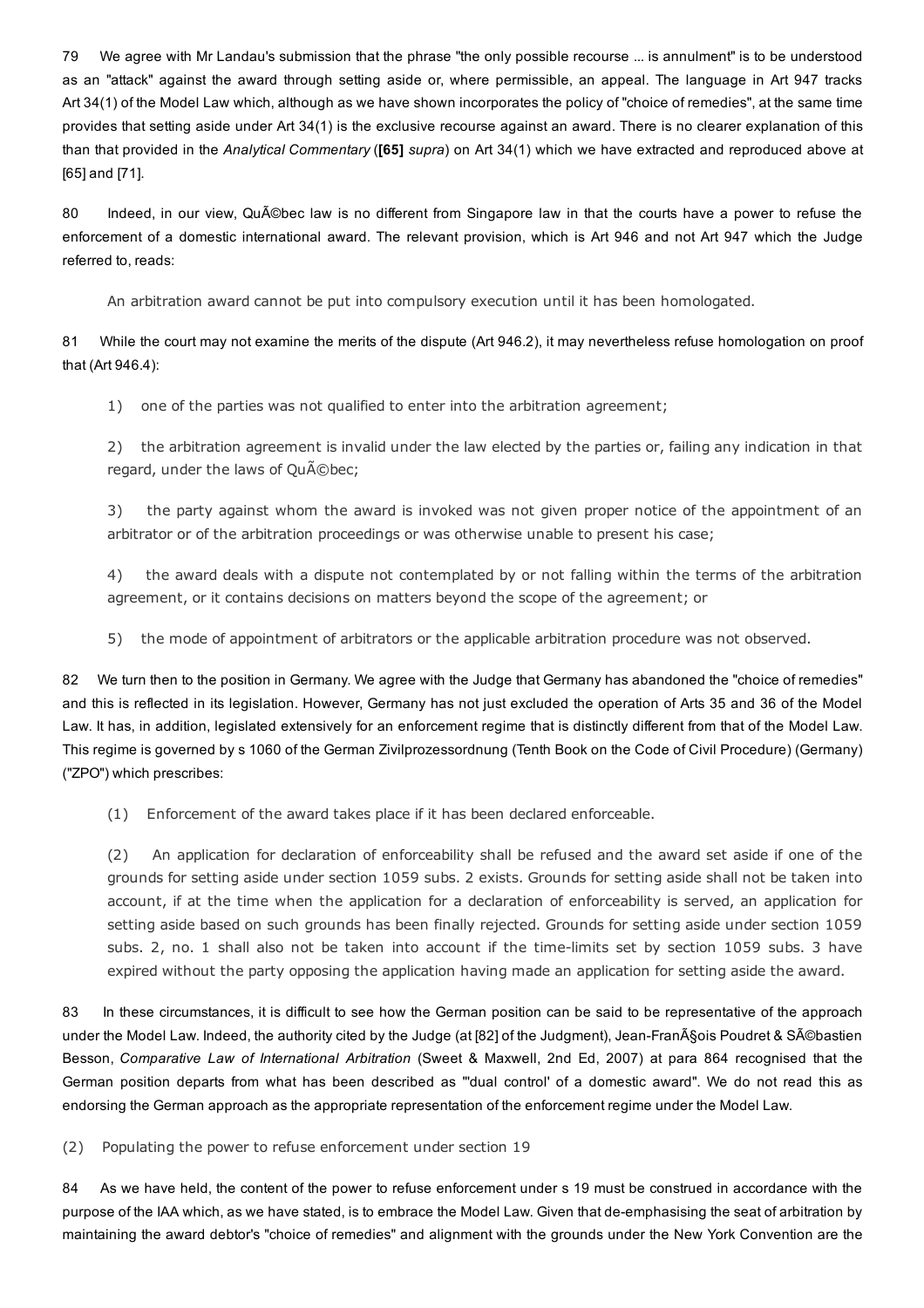pervading themes under the enforcement regime of the Model Law, the most efficacious method of giving full effect to the Model Law philosophy would, in our view, be to recognise that the same grounds for resisting enforcement under Art 36(1) are equally available to a party resisting enforcement under s 19 of the IAA.

85 But what of Mr Joseph's submission that reference may not be made to Arts 35 and 36 because Parliament, by s 3(1) of the IAA, had expressly decided that those articles shall not have the force of law? To begin with, the conclusion that the grounds set out in Art 36(1) are available to guide the discretion conferred by s 19 is not the same as saying that Art 36 has the force of law in Singapore. On our reading of s 3(1), that section in no way constrains the power of the court to determine the grounds upon which it would refuse enforcement of domestic international awards under s 19 and it remains open to the courts to align the exercise of that discretion with the grounds under Art 36. This alone is sufficient to negative Mr Joseph's argument. Nevertheless and in any event, an analysis of the legislative object in excluding Arts 35 and 36 by s 3(1) of the IAA is revealing in that it readily becomes evident that this had nothing to do with constraining or limiting the content of the court's power to refuse enforcement under s 19. Instead, as the background to s 3(1) shows, it was intended only to avoid conflict with the New York Convention regarding the enforcement of foreign awards.

### (3) Effect of exclusion of Articles 35 and 36 by section 3(1)

<span id="page-21-0"></span>86 The drafting of the IAA was the result of wide consultation. It was first prepared by a sub-committee of the Singapore Academy of Law's Law Reform Committee (IAA Hansard ([\[45\]](#page-12-0) supra) at col 627). The sub-committee was appointed by the Attorney-General in 1991 to examine the existing laws relating to commercial arbitration in Singapore and to make recommendations for their reform or revision. In the sub-committee's report, published in Sub-Committee on Review of Arbitration Laws (Academy, 1993) ("the LRC Report"), it was recommended (at paras 39 and 40) that Arts 35 and 36 should be excluded so that there would not be any conflict between these provisions and the provisions of the New York Convention which are premised on the concept of reciprocity. The IAA Bill contained in the LRC Report was subsequently adopted (with amendments which are irrelevant for the present purposes) by the full Law Reform Committee and eventually passed by Parliament as the IAA. It is therefore evident that the specific object of Parliament in excluding Ch VIII of the Model Law, ie, Arts 35 and 36 of the Model Law, was to enable the enforcement of foreign awards to be governed by only one set of rules, namely, the New York Convention and not have to deal with the question of how to address the matter of reciprocity if Arts 35 and 36 were retained.

87 The LRC Report and the subsequent parliamentary debates never touched on the issue of whether the exclusion of Arts 35 and 36 would also thereby entail that the High Court would be unable to refuse the recognition and enforcement of domestic international awards which, by definition, are outside the ambit of the New York Convention. In the process of deconflicting the enforcement regimes under the Model Law and the New York Convention (see [60] and [86] above), Parliament gave no hint of any intention to exclude the "choice of remedies" in relation to domestic international awards where enforcement proceedings are brought in Singapore. However, the effect of the legislative device that was employed in order to enable the enforcement of foreign awards to be governed by the New York Convention was that domestic international awards were left to be regulated by s 19 of the IAA. The contention that this was meant to and in fact did have the effect of excluding domestic international awards from the scheme of the "choice of remedies" would require the conclusion that Parliament intended domestic international awards which had not been set aside to be enforceable by default in Singapore. In light of the history and clear policy of the Model Law outlined above at [56]-[71], there are at least three reasons to conclude that this was never the case.

88 First, the primary object of the IAA is to give effect to the Model Law. It is therefore clear to us that if there was a shift in 1995 when the IAA came into force, it must be a shift towards rather than away from the Model Law. Given the centrality of "choice of remedies" and the alignment in the treatment of foreign and domestic awards to the philosophy of the Model Law read with the New York Convention, we do not accept that the enactment of s 3(1) was for a completely different purpose and, by that device, that the legislative omission of Art 36 is sufficiently indicative of a legislative intention to deprive award debtors under a domestic international award of passive remedies before the Singapore courts.

89 The second reason is related to the first. A policy of default enforcement for any Singapore awards which have not been set aside would be a significant innovation and if this was the legislative object, then in the context of a detailed Second Reading speech one would have expected to find some express acknowledgement or reference. Of this, there is no trace.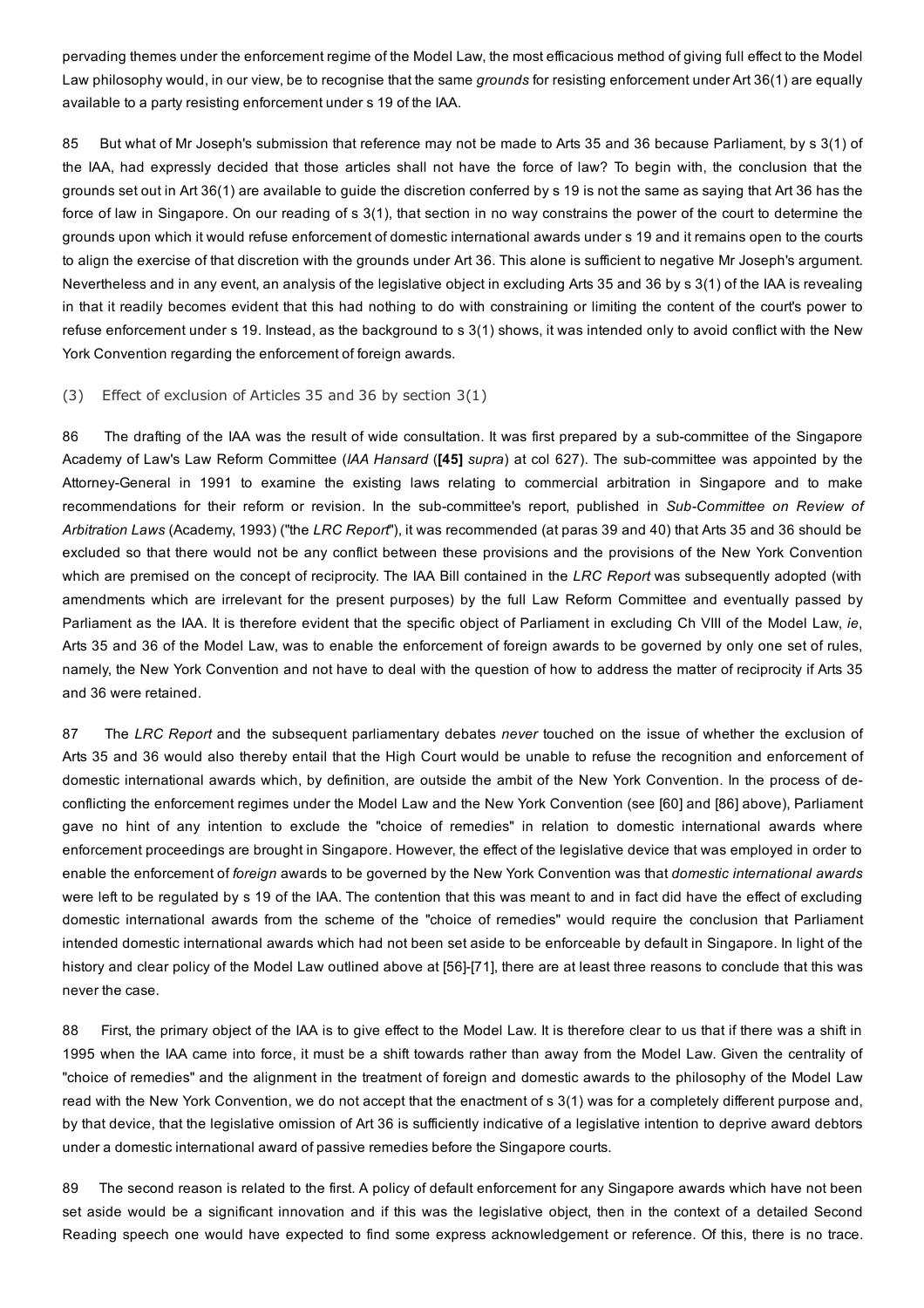When viewed in the context of the pre-1996 English arbitration regime and the pre-1995 Singapore arbitration regime, as well as the policy of the Model Law, default enforcement of domestic international awards must entail a positive decision: (a) to change the previously prevailing position; and (b) to depart from the Model Law. We do not think that such a development in relation to domestic international awards was ever contemplated, much less intended, and we are unwilling to accept this as an incidental consequence of Parliament's preference that the New York Convention continue to regulate the enforcement of foreign awards. The fact that a clear reason was ascribed for the exclusion of Arts 35 and 36 which has nothing to do with treating foreign and domestic awards differently strengthens our view that there was never an intention to simultaneously introduce an unstated policy of default enforcement for domestic international awards. Of course, we are not suggesting that States cannot modify the Model Law to their own preferences. Indeed, the German example shows not only what is possible but also how it should be done if modification is desired. But it is only sensible in the end that significant policy decisions which depart not only from international norms but also the avowed purpose of the statute should not be too easily read into the margins of legislative provisions.

<span id="page-22-0"></span>90 Moreover, significant practical ramifications would follow if we were to interpret s 3(1) of the IAA as having the effect of excluding the application of "choice of remedies" from domestic international awards. Parties involved in international arbitrations in Singapore would be compelled to engage their active remedies in the Singapore courts, ie, by challenging a preliminary ruling under Art 16(3) or initiating setting aside proceedings under Art 34, because the option of exercising a passive remedy of resisting enforcement here would not be open to them. This can have potentially far-reaching implications on the practice and flourishing of arbitration in Singapore. Without venturing into the realm of public policy, the basic point to be made here is that Parliament should not be taken to have silently, and even incidentally, undertaken such a singular and signal decision.

91 We return here to the Working Group's meeting in the Sixth Session where the issue of excluding foreign awards altogether from the Model Law was discussed (see [58]-[60] above). The prevailing view at the time was for the provisions on recognition and enforcement of foreign awards to be included in the Model Law, in addition to those dealing with domestic awards. The general discussion of the Working Group reflects two separate concerns with Art 36 - one pertaining to the overlap with the New York Convention for foreign awards, and the other relating to "choice of remedies". It is telling - particularly since Singapore had a representative in the *travaux* discussions and was therefore apprised of the debates - that Parliament, in excluding Arts 35 and 36, referenced only the former concern and made no mention at all of the latter.

92 Last but not least, we note that the legislature in other states such as Ireland, Austria, Bangladesh, Croatia and Germany have either combined the setting aside regime with the enforcement regime for domestic international awards or have limited the grounds for resisting enforcement of those awards to public policy and non-arbitrability. In the paragraphs that follow, we set out our reasons for rejecting Mr Joseph's submission that the Singapore Parliament would therefore not have been alone or acting radically in intending through s 3(1) to contract out of the Model Law philosophy of treating the enforcement of all awards uniformly and preserving the "choice of remedies".

93 First, given our view that s 19 of the IAA is the controlling provision, a view with which Mr Joseph agrees, the only sources of authority which the court should look at are the parliamentary materials against the backdrop of the history and origin of s 19, which we have done (see [34]-[55] above). As a result of that exercise, it is evident that Parliament did not intend to reject or exclude the "choice of remedies" policy of the Model Law. Unless there is evidence to suggest that Parliament had been motivated by the position adopted in the foreign jurisdictions referred to by Mr Joseph, we do not find reference to such jurisdictions to show how they might have weighed their policy choices to be of any significant value. In any event, there might have been various reasons why those states excluded Arts 35 and 36. We must therefore resist the urge to reason by analogy without first scrutinising the respective legislations and their background to determine the specific rationale for the exclusion.

94 The exclusion of Arts 35 and 36 is not a new issue. In the Working Group discussions on Arts 35 and 36, certain state representatives did suggest that Arts 35 and 36 should be deleted, on the basis that arbitral awards made in some states are akin to and have the force and effect of a court judgment without the need for further steps to be taken. It was argued that if Arts 35 and 36 had the force of law, such awards would no longer have that "self-enforcing" effect. This argument, however, did not find sufficient favour amongst the majority of the Working Group and Arts 35 and 36 were therefore retained. In the end, some of these states which had wanted Arts 35 and 36 to be deleted from the Model Law nevertheless enacted the Model Law.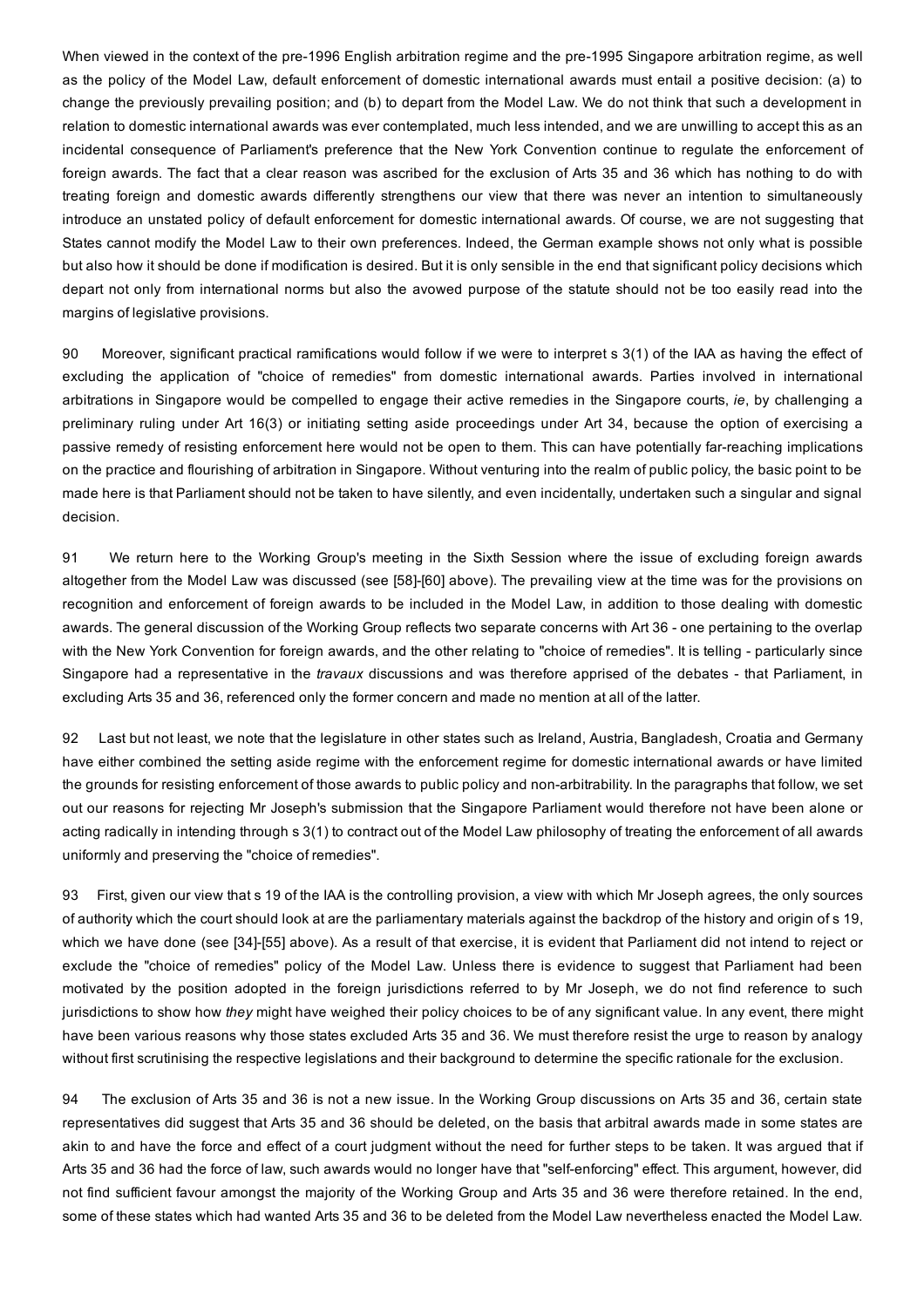However, other states, such as Austria and Croatia, excluded Arts 35 and 36 so as to preserve the "self-enforcing" status of their domestic awards.

### 95 For example, Art 31 of Croatia's Law on Arbitration (Official Gazette no 88/2001) states:

The award of the arbitral tribunal shall have, in respect of the parties, the force of a final judgment (res iudicata), unless the parties have expressly agreed that the award may be contested by an arbitral tribunal of a higher instance. [emphasis added]

### 96 Likewise, s 607 of the Austrian Code of Civil Procedure as revised on 13 January 2006 states:

The award has, between the parties, the effect of a final and binding court judgment.

97 Thus, one reason for the exclusion of Arts 35 and 36 of the Model Law as shown in the examples of Austria and Croatia is the preservation of the "selfenforcing" nature of domestic international awards. That reason is inapplicable in Singapore as arbitral awards have never been "self-enforcing" (see [34]-[47] above).

98 We can accept Mr Joseph's argument that there are other states such as Germany which have contracted out of "choice of remedies" by excluding Arts 35 and 36. However, the effect of such exclusion must depend on its underlying purpose. Germany provides a good example. As we have noted above at [82], the German legislature had considered the issue of "choice of remedies" and decided that it was not suitable for them. The same cannot be said here. The German position is therefore not analogous to our local context. We would add, parenthetically, that the German position in fact impliedly acknowledges that barring such carefully and deliberately crafted legislation, the default position under the Model Law is one that upholds the "choice of remedies" even for domestic awards.

<span id="page-23-0"></span>99 For these reasons, we do not find that s 3(1) precludes us from interpreting s 19 as permitting a party resisting enforcement of a domestic international award to do so on the same grounds as those in Art 36(1). On the contrary, we consider that this would accord with the objects for which the Model Law was enacted as law in Singapore in 1994 and came into effect in 1995. Our conclusion, we note, is also in line with the views expressed by most commentators on the IAA: see Michael Hwang SC et al, "Singapore" in International Handbook on Commercial Arbitration vol IV (Jan Paulsson gen ed) (Kluwer, 2011) at p 37; Lim Wei Lee and Alvin Yeo SC, "Singapore" in Asia Arbitration Handbook (Michael Moser & John Choong eds) (Oxford University Press, 2011) at para 15-357; but cf Robert Merkin & Johanna Hjalmarsson, Singapore Arbitration Legislation Annotated (Informa, 2009) at p 51.

# Article 16(3) and "choice of remedies"

100 FM's attempt to mount a passive defence against the enforcement of the Awards is subject to a second obstacle in that the Joinder Objection had already been the subject of the Tribunal's decision in the Award on Preliminary Issues. FM therefore had an earlier opportunity of appealing to the Singapore court under Art 16(3) which it did not take. Article 16(3) has been reproduced at [20] above.

101 Mr Joseph argued that once an arbitral tribunal decides to make a preliminary ruling on jurisdiction, the only option left to an aggrieved party is to invoke the appellate route to the court as provided for in Art 16(3). According to Mr Joseph, if that route is not taken, there can be no further opportunity to revisit the jurisdictional objection at the setting aside stage after the substantive award has been rendered or at the enforcement stage. Mr Joseph submitted that this preference for "instant court control" was adopted after extensive and deliberate discussions by the Working Group. An arbitral tribunal has the discretion to defer a decision on a jurisdictional objection to the final award on the merits, but once it chooses to render a preliminary ruling, the operative policy advantages of finality, certainty, preventing dilatory tactics and reducing waste of time and money dictate that those jurisdictional challenges must be challenged under and only under Art 16(3).

102 Last but not least, Mr Joseph pointed out that in construing the nature and effect of Art 16(3), the court should have regard to the construction of Art 13(3) because the remedy in the former was intended to be modelled after the latter. Article 13(3), which sets out the rules governing the challenging of an arbitrator, reads:

### Article 13. Challenge procedure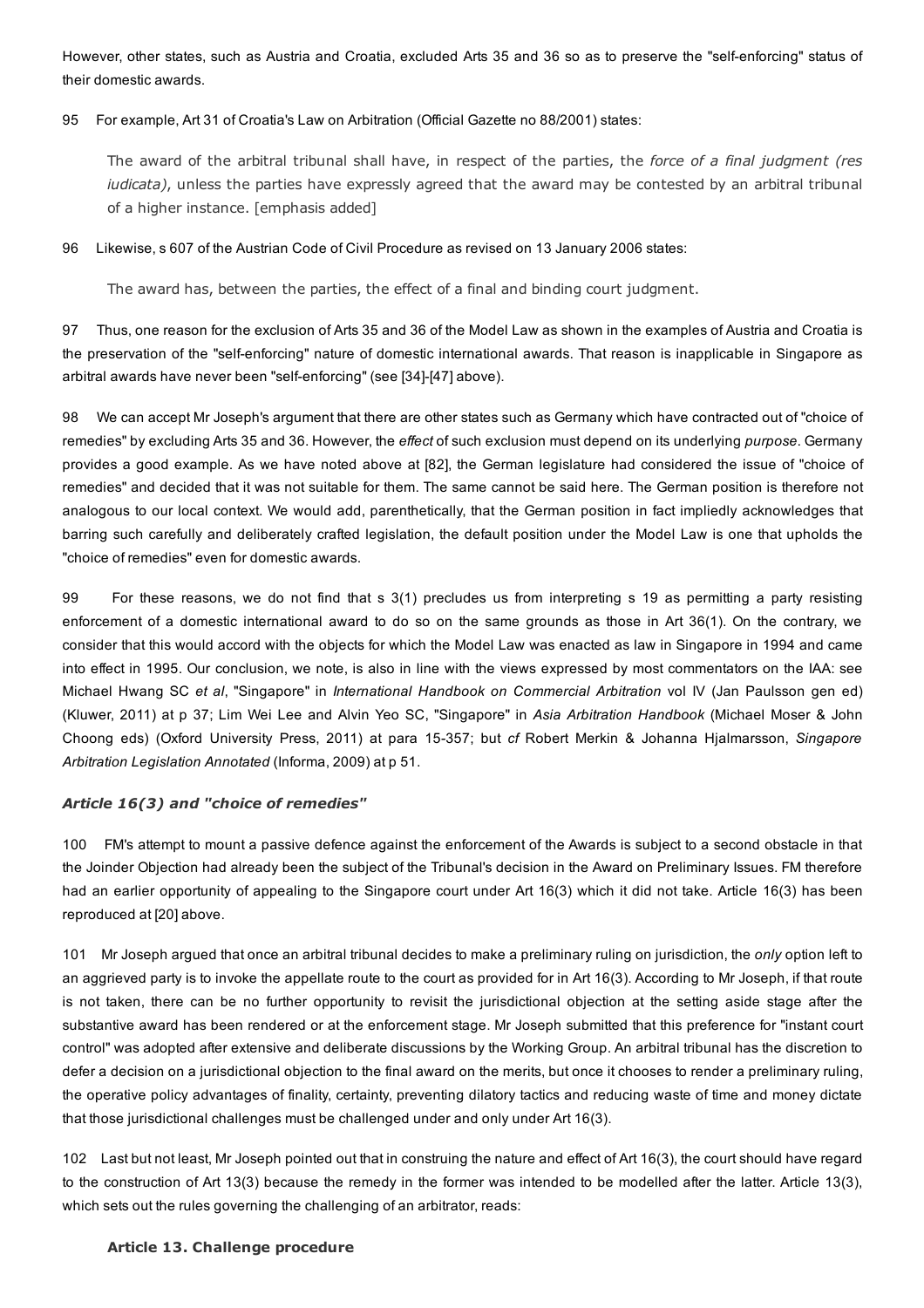(3) If a challenge under any procedure agreed upon by the parties or under the procedure of paragraph (2) of this Article is not successful, the challenging party may request, within thirty days after having received notice of the decision rejecting the challenge, the court or other authority specified in Article 6 to decide on the challenge, which decision shall be subject to no appeal; while such a request is pending, the arbitral tribunal, including the challenged arbitrator, may continue the arbitral proceedings and make an award.

103 Mr Joseph submitted that the position under Art 13(3) was that a party that elected not to seek the court's intervention cannot subsequently challenge the validity of the award on grounds similar to those on which it based its initial challenge. This, he contended, should inform how Art 16(3) ought to be construed.

104 Mr Landau's answer to all of Mr Joseph's submissions on this point was short and in keeping with his overarching submission. Mr Landau submitted that Art 16(3) was only ever intended to be an additional active remedy and did not affect the availability of passive remedies built into the Art 36 procedure. Put another way, it was not intended to be carved out of the underlying system of "choice of remedies" built into the Model Law. Nor do the travaux reveal otherwise.

105 Our decision that the Model Law undoubtedly subscribes to the notion of "choice of remedies" weakens but does not foreclose Mr Joseph's argument. It is plausible that even within a system of "choice of remedies" only certain active remedies can exist alongside passive remedies. Thus, it is still necessary for us to consider if there is support in the travaux or elsewhere for Mr Joseph's proposition that Art 16(3) is a "one-shot remedy" which if not utilised precludes recourse to the passive remedy of resisting enforcement.

106 At first blush, the travaux do not yield an unequivocal answer. There were calls for Art 16(3) to expressly include a reference to Art 36 which were reiterated, but these were eventually placed on hold. In the Analytical Compilation ([\[67\]](#page-16-1) supra), it is recorded (at p 29) that Norway was in favour of allowing the flexibility for some form of early court control, and suggested the following draft Art 16(6):

(6) A ruling by the arbitral tribunal that it has jurisdiction may be contested only in an action referred to in paragraph (4) of this article, in an action for setting aside an award on the merits or as a defence against an action for recognition or enforcement of the award.

107 The International Bar Association was also supportive of an express clarification that a contest by way of defence to recognition or enforcement should be included in Art 16 (Analytical Compilation at p 30):

Norway and [the International Bar Association] suggest that it should be mentioned in article 16(3) that a ruling by an arbitral tribunal that it has jurisdiction could also be contested by way of defence against recognition or enforcement of the award. It is pointed out by IBA that under article 16(3) it appears that questions of jurisdiction may only be raised in an action for setting aside, and not by way of defence to an action for recognition or enforcement of the award. This could lead to an absurd result if the losing party is unable to take an action for setting aside simply because the winner stepped in first with an action for enforcement.

# 108 In the Analytical Commentary (**[\[65\]](#page-16-0)** supra), the position was recorded as follows (at p 40):

12. As noted earlier ..., the power of the arbitral tribunal to rule on its own competence is subject to judicial control. Where a ruling by the arbitral tribunal that it has jurisdiction is, exceptionally, included in an award on the merits, it is obvious that the judicial control of that ruling would be exercised upon an application by the objecting party for the setting aside of the award. The less clear, and in fact controversial, case is where such affirmative ruling [on jurisdiction] is made on a plea as a preliminary question. The solution adopted in article 16(3) is that also in this case judicial control may be sought only after the award on the merits is rendered, namely in setting aside proceedings (and, although this is not immediately clear

...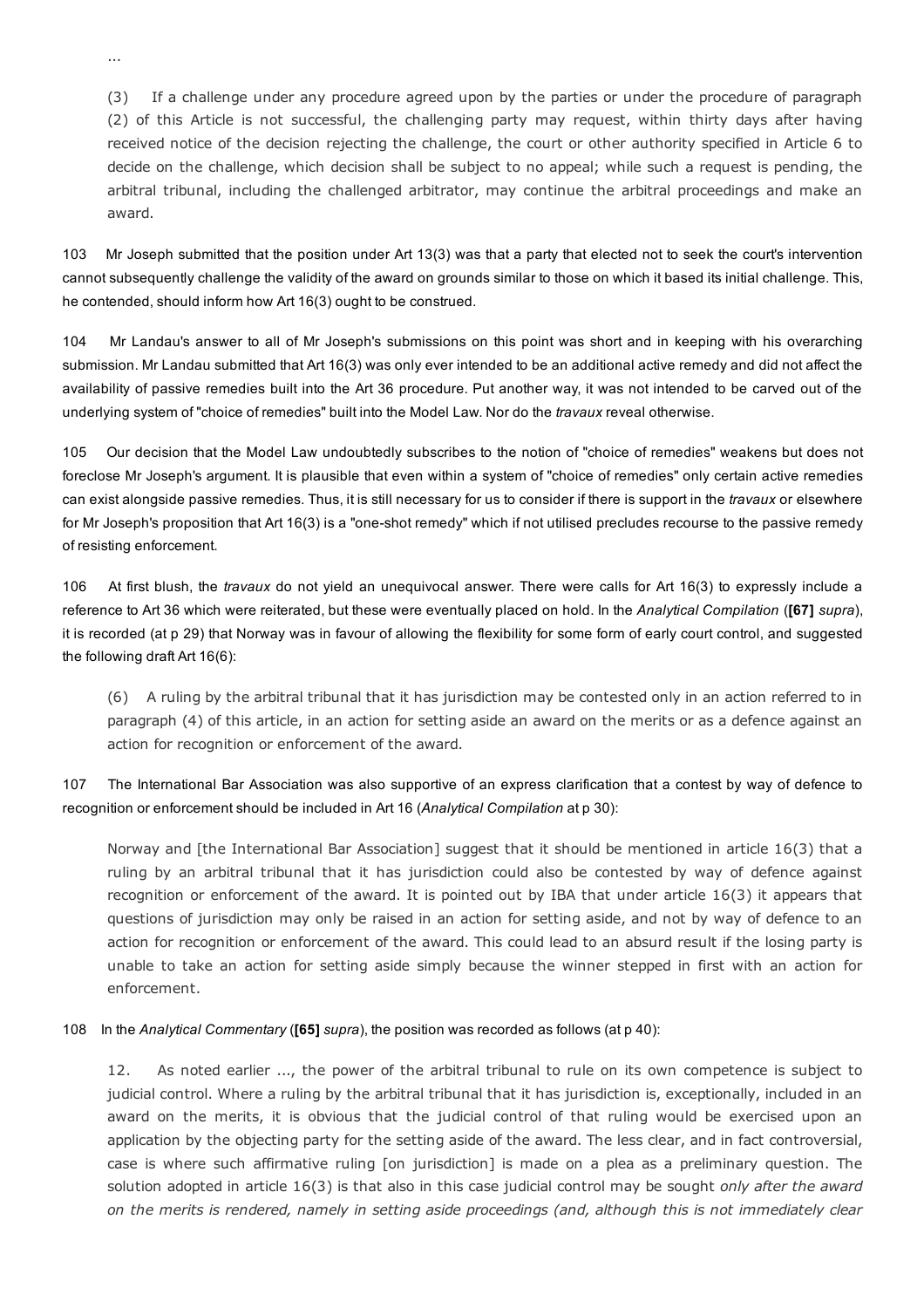from the present text [footnote omitted], in any recognition or enforcement proceedings). [internal citations omitted; emphasis added]

<span id="page-25-0"></span>109 Two points may be made. First, at the time of the Analytical Commentary, the version of Art 16(3) being considered provided for judicial control of a tribunal's decision on jurisdiction (including preliminary rulings) only at the stage of the setting aside of the final award, and not for instant court control. But, and this is the second point, the Analytical Commentary then clarified that although the language in Art 16(3) did not expressly say so, it was understood that a party might choose not to challenge the preliminary ruling on jurisdiction at the setting aside stage and yet raise that same challenge in enforcement proceedings. The footnote in the above excerpt is particularly revealing (Analytical Commentary at p 40):

The reason for referring in article 16(3) only to the application for setting aside was that the thrust of this provision concerns the faculty of an objecting party to *attack* the arbitral tribunal's ruling by initiating court proceedings for review of that ruling. However, the Commission may wish to consider the appropriateness of adding, for the sake of clarity, a reference to recognition and enforcement proceedings, which, although initiated by the other party, provide a forum for the objecting party to invoke lack of jurisdiction as a ground for refusal (under article  $36(1)(a)(i)$ ). [emphasis added in italics and bold italics]

110 This position was maintained, as noted in the Summary Records for meetings on the UNCITRAL Model Law on International Commercial Arbitration reproduced in the Yearbook of the United Nations Commission on International Trade Law, 1985, vol XVI ("the Summary Records"). At the 315th meeting, the UK representative, Sir Michael Mustill cautioned that the impression that a ruling by the arbitral tribunal in Art 16(3) could only be contested in an action for setting aside the award "was not correct since a party could also apply for refusal of recognition or enforcement of the award under article 36" (the Summary Records at p 440). Separately, the US representative, Mr Howard Holtzmann ("Mr Holtzmann") agreed that "challenges to jurisdiction when made should be regarded not simply as actions for setting aside but also as a form of defence in an enforcement action" (the Summary Records at p 442). Later that day in the 316th meeting, Mr Holtzmann commented that "no one had spoken against the Norwegian proposal" (the Summary Records at p 443) which implied that a challenge against a preliminary ruling could be mounted under both setting aside and resisting enforcement proceedings, to which the Chairman suggested that the matter might be more appropriately discussed in conjunction with Art 36. Two days later at the 320th meeting, Dr Aron Broches, who was the observer for the International Council for Commercial Arbitration, enquired as to what would be the position if a party did not take advantage of its right of recourse to the court under Art 16(3) (the Summary Records at p 459). Specifically, he queried whether such failure could be regarded as a waiver which precluded reliance on the same ground in setting aside proceedings (ibid). The Chairman's reply was that the issue "would be a question of national procedural law on ... res judicata" [emphasis added] (ibid).

111 All of this underscores the point that Art 16(3) was not intended to be a "oneshot remedy", much less affect the availability of defences at the stage of recognition and enforcement. Otherwise, the Commission would more likely than not have dealt with the implications for Art 36 there and then. Nothing in the travaux suggests that Art 16(3) was an exception to the "choice of remedies" philosophy upon which the treatment of awards was predicated.

# Policy objectives of Article 16(3)

<span id="page-25-1"></span>112 Mr Joseph is on somewhat firmer ground when he relies on the discussions of the policy objectives behind Art 16(3) as articulated by the Report of the United Nations Commission on International Trade Law on the work of its Eighteenth Session (A/40/17, 3-21 June 1985) ("Commission Report") at paras 158-160:

158. Under one view, the solution adopted in was appropriate in that it permitted such court control only in setting aside proceedings and, as should be clarified in the text, in the context of recognition and enforcement of awards. That solution was preferred to instant court control since it would prevent abuse by a party for purposes of delay or obstruction of the proceedings.

159. Under another view, [Art 16(3)] should be modified so as to empower the arbitral tribunal to grant leave for an appeal to the court or in some other way, for instance by making its ruling in the form of an award, permit instant court control. It was stated in support that such flexibility was desirable....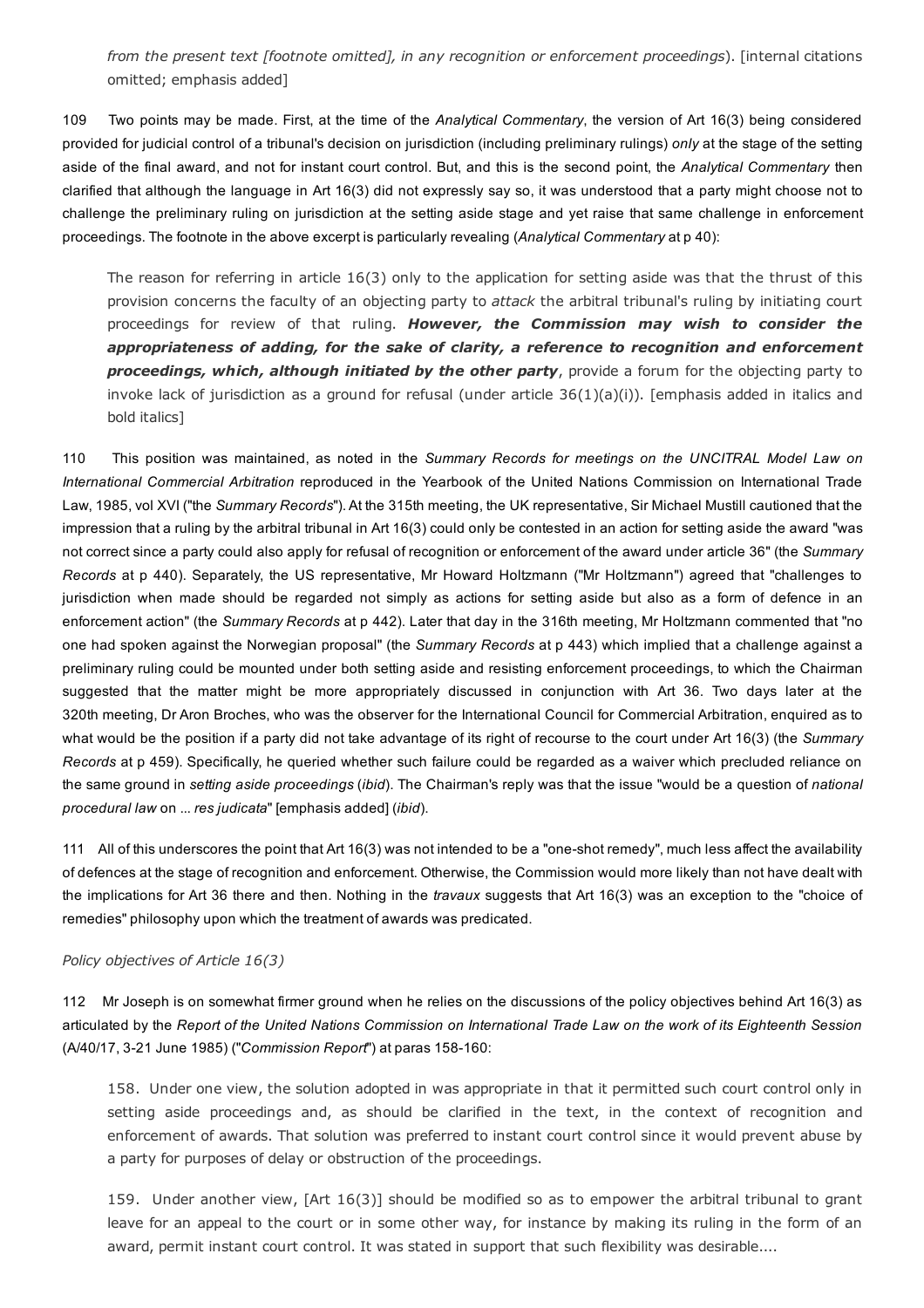160. Under yet another view, it was necessary to allow the parties instant resort to the court in order to obtain certainty in the important question of the arbitral tribunal's jurisdiction. Various suggestions were made for achieving that result. One suggestion was to adopt the solution found in article 13(3) and thus to allow immediate court control in each case where the arbitral tribunal ruled on the issue of its jurisdiction as a preliminary question. ...

113 However, it is important to note the context in which the policy objectives were raised in order to understand their significance. The debate on Art 16(3) centred predominantly on whether jurisdictional objections should be subject to immediate court control, or whether such review should be postponed till after the final award had been rendered. It was thus the question of when an active remedy could be exercised that the drafters were grappling with; not whether a jurisdictional challenge might instead be ventilated at the time of enforcement as a passive remedy.

114 There were two divergent threads. Some members of the Working Group were of the view that court control over jurisdictional challenges should not be delayed until the eventual setting aside proceedings, which had been the position in the earlier drafts of Art 16(3). They did not want awards to become redundant at the very end of the process when a jurisdictional challenge had already been raised at the outset before the tribunal. The solution of enabling earlier (or instant) court control on preliminary rulings was thus born. This solution was inherently more time and cost efficient relative to the previous solution of allowing jurisdictional challenges to be raised only at the end of the arbitration proceedings. On the other hand, the drafters were aware of the potential for parties to delay the arbitration by challenging preliminary rulings even if they were likely to fail. The solution which was finally agreed on was to enable the tribunal to determine, in its discretion, whether the question of jurisdiction should be subject to court control earlier in the arbitration or only at the end.

115 The policy objectives relied on by Mr Joseph can therefore be explained by and within this context. These are achieved by empowering the tribunal to decide when its decision could be made subject to active court control. There is no need and neither was there any impetus evident in the travaux to imply that Art 16(3) was also intended to be a "one-shot remedy" so that the passive remedy of raising the issue at the enforcement stage was lost or excluded simply by the inclusion of Art 16(3). In our judgment, Mr Joseph's characterisation of "instant court control" as the "final and only" mode of court control is not borne out by the materials. From the way Art 16(3) evolved over the course of the Working Group discussions, the reference in the travaux to "instant court control" is an expression that was juxtaposed against the alternative approach of only being able to raise a jurisdictional challenge before the courts after the award on the merits had been rendered.

116 Of course, it can meaningfully be argued that if certainty and time and cost efficiency are the paramount objectives, Art 16(3) ought to be the one and only opportunity for raising a jurisdictional objection which has already been decided as a preliminary ruling. The question is whether the drafters placed these undoubtedly important objectives at the apex of their considerations so as to contemplate Art 16(3) being a "one-shot remedy"; or whether, while the drafters recognised that certainty and efficiency were important, they never intended to pursue this at the expense of the overarching theme of uniformity in the treatment of foreign and domestic awards and the co-existence of active and passive remedies to be pursued at the choice of the award debtor. In our judgment, the line was drawn in favour of the latter.

117 The architecture of Art 16(3) is not certaintycentric. The fact that Art 16(3) gives the tribunal an untrammelled discretion to determine whether to decide a jurisdictional challenge in a preliminary ruling which is subject to immediate court control or in a final award together with the merits suggests that Art 16(3) is not fixated with certainty. If certainty was paramount, one might have expected that all jurisdictional objections must be decided preliminarily and be subject to instant and exclusive court control. Moreover, the fact that the tribunal can proceed to determine the merits while the appeal to the court is pending also does not augur well for the argument from unconditional certainty. Certainty was important and was indeed achieved in so far as the parties were permitted, if the tribunal so chose to exercise its discretion and provide a preliminary ruling, to challenge that decision instantly before the appropriate courts (see Commission Report at para 160 which is reproduced at [112] above). It did not extend to precluding subsequent recourse to passive remedies.

118 In this way and to this extent, Art 16(3) was meant to render the arbitration process more efficient as compared to the earlier alternative draft of only being able to challenge jurisdictional rulings after the award on the merits was rendered. We do not see how precluding access to passive remedies after the arbitration process has been completed contributes to this objective save in so far as a court subsequently comes to a different view from that of the tribunal on the question of jurisdiction.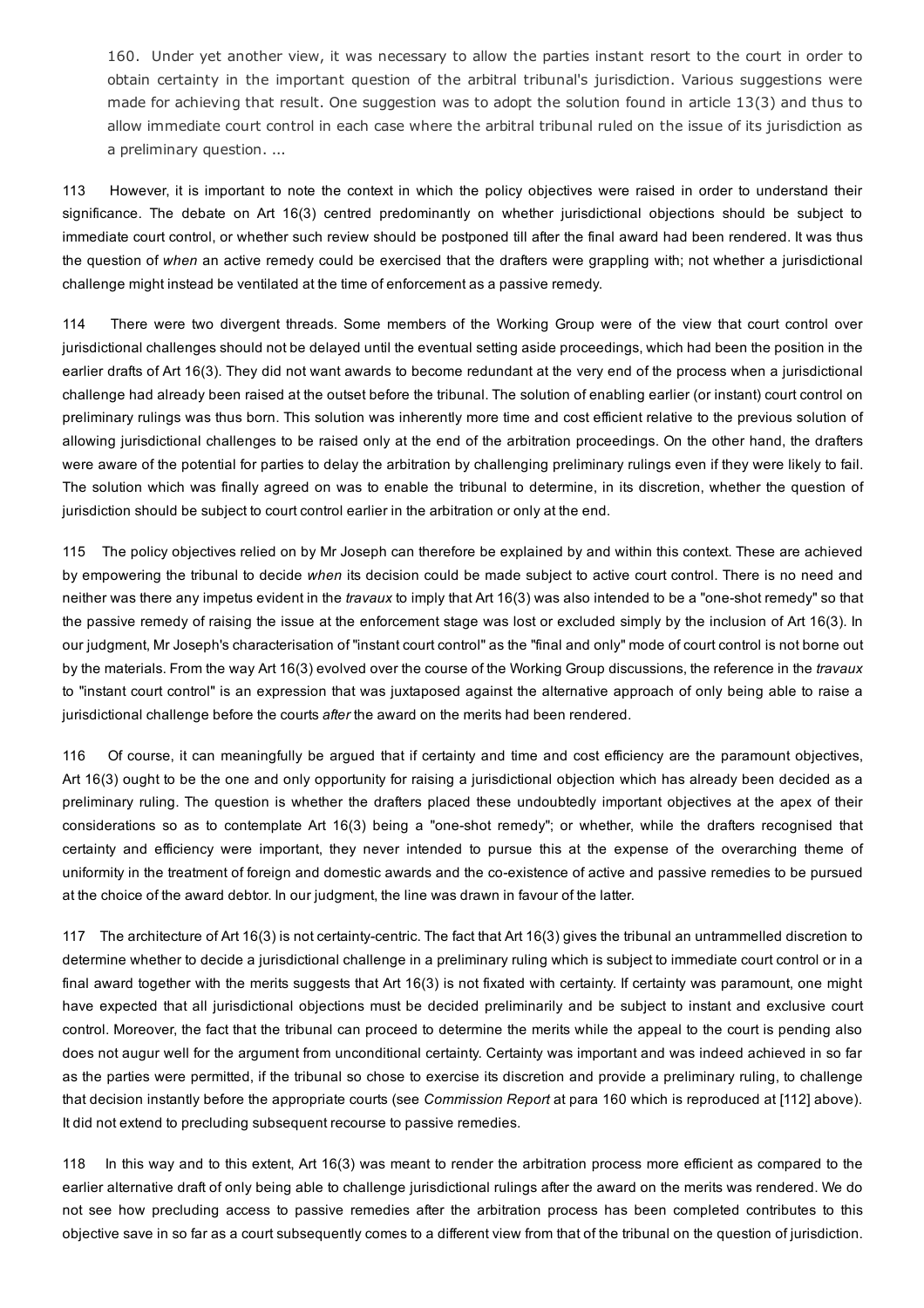As unfortunate as that might be, it would usually be the party that took an exuberant view of the tribunal's jurisdiction that suffers the prejudice and this is to be weighed against the prejudice to a party, who on the enforcing court's view, was never subject to the tribunal's jurisdiction in the first place.

119 Our scepticism over Mr Joseph's position is also strengthened by the permissive wording of Art 16(3), which states that the dissatisfied party "may request" the supervising court to review the matter on appeal. This suggests that Art 16(3) was meant to provide parties with an additional option rather than to confine them to a particular course of action.

120 In the final analysis, the secondary materials placed before us, while evincing a range of views, support our reading of the travaux. Mr Landau relies on the following commentary from Holtzmann & Neuhaus [\(\[52\]](#page-13-1) supra) at p 479:

It should be noted, however, that the power provided in Article 16(1) is circumscribed by other provisions of the Law. The arbitral tribunal's power is neither exclusive nor final. Its decision is subject, first, to immediate review by a court under Articles 16(3), second, to later court review in a setting aside procedure under Article 34, and, third, to still later review in an action for recognition and enforcement under Article 36. In addition, the issue frequently will arise and be ruled on by a court in a proceeding brought under Article 8. [emphasis added]

121 Further support may be found in the opinion of Dr Aron Broches in International Handbook on Commercial Arbitration vol V (Jan Paulsson gen ed) (Wolters Kluwer, Suppl 11, January 1990) at p 84:

48. ... The arguments in favour of a negative reply are even stronger than in the case of failure to raise the plea [of lack of jurisdiction] with the arbitral tribunal. I submit that after having raised the plea before the arbitral tribunal the party in question has a choice between either seeking a decision from the Art. 6 court under paragraph (3) or raising the issue in proceedings under Arts. 34 and 36.

122 Against this, Mr Joseph refers to an article by Prof Dr Alan Uzelac ("Prof Uzelac") entitled "Jurisdiction of the Arbitral Tribunal: Current Jurisprudence and Problem Areas under the UNCITRAL Model Law" [2005] Int ALR 154 at p 163, which was also cited by the Judge (at [161] of the Judgment [\(\[2\]](#page-3-0) supra)) in which he states:

... the original concept of the MAL 16(3) certainly did not envisage multiple (double or even triple) court proceedings controlling one and the same arbitral decision on jurisdiction as the main matter - one under Art. 16(3); the other, independent setting aside of the award on jurisdiction; and, eventually, another setting aside of the award on the merits for the reasons stated in Art. 34(2)(i). If such practice would develop, it could have a discouraging effect on the arbitrators that would like to resolve jurisdictional issues in their preliminary decisions.

<span id="page-27-0"></span>123 On a close reading, however, Prof Uzelac's article does not support Mr Joseph's point. Indeed, Prof Uzelac discussed Art 16(3) entirely within the sphere of active remedies, just as Mr Landau has characterised it. The socalled triple court proceedings consist of Art 16(3) and two applications for setting aside, one for jurisdiction and the other on the merits of the award. The extracted passage therefore says nothing more than that such a multiplicity of active remedies was never intended, from which one cannot imply that the passive remedy of Art 36 should also be excluded.

# Article 13(3)

<span id="page-27-2"></span>124 We turn now to the construction of Art 13(3) of the Model Law which, in Mr Joseph's submission, offers a useful analogue to the construction of Art 16(3). He argued that Art 13(3) requires the parties to invoke curial assistance for challenges to arbitrators, failing which or if the challenge is dismissed by the court, the affected party is not permitted to raise objections to the appointment of the arbitrator for the purposes of challenging the award. In support of his argument, Mr Joseph referred us to the Report of the Sixth Session ([\[59\]](#page-14-1) supra), the Analytical Commentary ([\[65\]](#page-16-0) supra) and the UNCITRAL 2012 Digest of Case Law on the Model Law on International Commercial Arbitration (United Nations, 2012) ("UNCITRAL Digest"). Article 13(3) has been reproduced at [102] above.

<span id="page-27-1"></span>125 While we acknowledge that the travaux bear out Mr Joseph's contention that there was thought to be some connection between Arts 13(3) and 16(3), we disagree that the materials justify the construction of Art 13(3) contended for by Mr Joseph.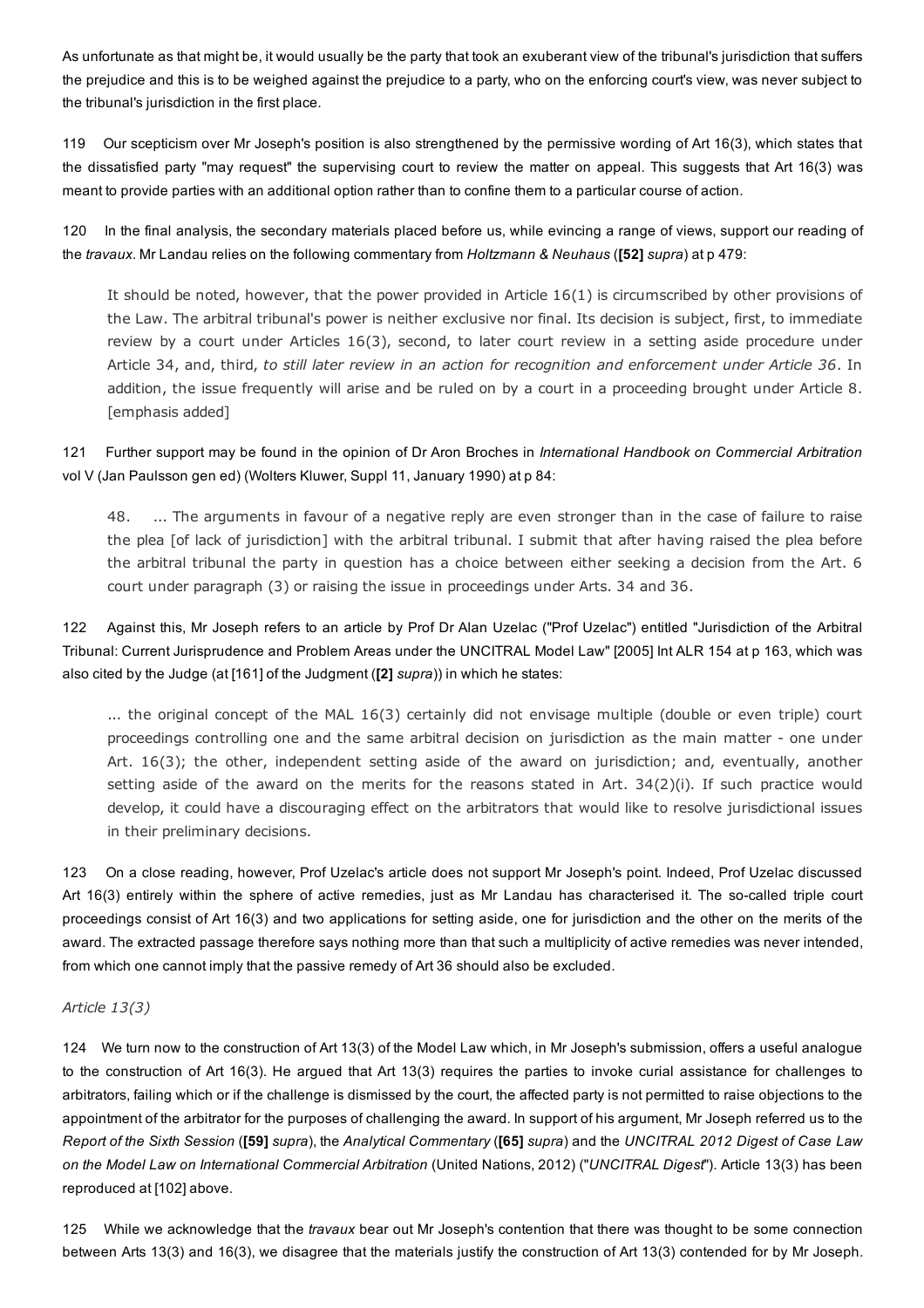First, the Report of the Sixth Session does not show that the Working Group took the view that a party which does not challenge the decision of the arbitral tribunal on its own appointment will lose its right to challenge it subsequently. The focus of that particular meeting was not on the effect of a failure to challenge, but rather, whether resort to the court for challenges against an arbitrator should be allowed when arbitration proceedings are pending.

126 Second, the Analytical Commentary does not venture as far as Mr Joseph contends. All it states (at p 33) is that:

[Article 13] grants any challenging party, who was unsuccessful in the procedure agreed upon by the parties or in the one under paragraph (2), a last resort to the Court specified in article 6. The provision, in its most crucial part, adopts a compromise solution with regard to the controversy of whether any resort to a court should be allowed *only after the final award is made or whether a decision during the arbitral proceedings is* preferable. ... [emphasis added in italics and bold italics]

127 To be fair to Mr Joseph, the Analytical Commentary does speak of "last resort to the court". However, as was apparent in the discussions in the Sixth Session, the operative concern was whether resort to a court should be allowed only after the final award is made or whether this could be had when the arbitration was pending. The solution was a compromise in that recourse during the arbitration was permitted, but the arbitral tribunal was allowed to proceed with the arbitration concurrently. The Analytical Commentary does not conclude that a party which is aggrieved by the appointment of an arbitrator is obliged to mount a challenge under Art 13(3) and that failing which it will be unable to raise this ground subsequently in enforcement proceedings.

128 In the course of the hearing, we drew Mr Joseph's attention to the suggestion in Holtzmann & Neuhaus ([\[52\]](#page-13-1) supra at pp 408410) that a party would be able to raise objections in Art 34 and Art 36 proceedings (both active and passive remedies) based on allegations of impartiality even if that party was aware of the asserted failing during the arbitration but did not bring a timely challenge. We have some reservations whether the active remedy of setting aside remains open to such an objecting party, but leaving that aside, if the rest of the suggestion presented in Holtzmann & Neuhaus is accepted, it must follow a fortiori that a failure to appeal to the court against the tribunal's ruling on a challenge against an arbitrator does not preclude the passive remedy being exercised later in Art 36 proceedings. A converse view would be entirely irrational since it would mean that a party that challenged the appointment of an arbitrator but decided not to appeal against the tribunal's ruling until after the arbitration in enforcement proceedings, would be worse off than one who knew that grounds for challenge existed but decided not to initiate any challenge until after the arbitration. Indeed, we asked Mr Joseph during the hearing if there was anything in the travaux which states that a failure to challenge under Art 13(3) precludes the raising of the same objection subsequently either as an active remedy in setting aside or as a passive remedy in enforcement proceedings. Mr Joseph candidly conceded that there was none.

129 The Commission Report ([\[112\]](#page-25-1) supra) clearly demonstrates that Art 16(3) was modelled after Art 13(3) in the sense that both instruments regulate court control of the arbitration (at paras 157 and 160-161):

157. The Commission adopted the principle underlying paragraph (3), namely that the competence of the arbitral tribunal to rule on its own jurisdiction was subject to court control. However, there was a divergence of views as to when and under what circumstances such resort to a court should be available.

...

160. Under yet another view, it was necessary to **allow** the parties instant resort to the court in order to obtain certainty in the important question of the arbitral tribunal's jurisdiction. Various suggestions were made for achieving that result. One suggestion was to adopt the solution found in article 13(3) and thus to allow immediate court control in each case where the arbitral tribunal ruled on the issue of its jurisdiction as a preliminary question. ... Yet another suggestion was to reintroduce in the text previous draft article 17. ...

161. The Commission, after deliberation, decided not to reintroduce previous draft article 17 but to provide for instant court control in article 16(3) along the lines of the solution adopted in article 13(3). ...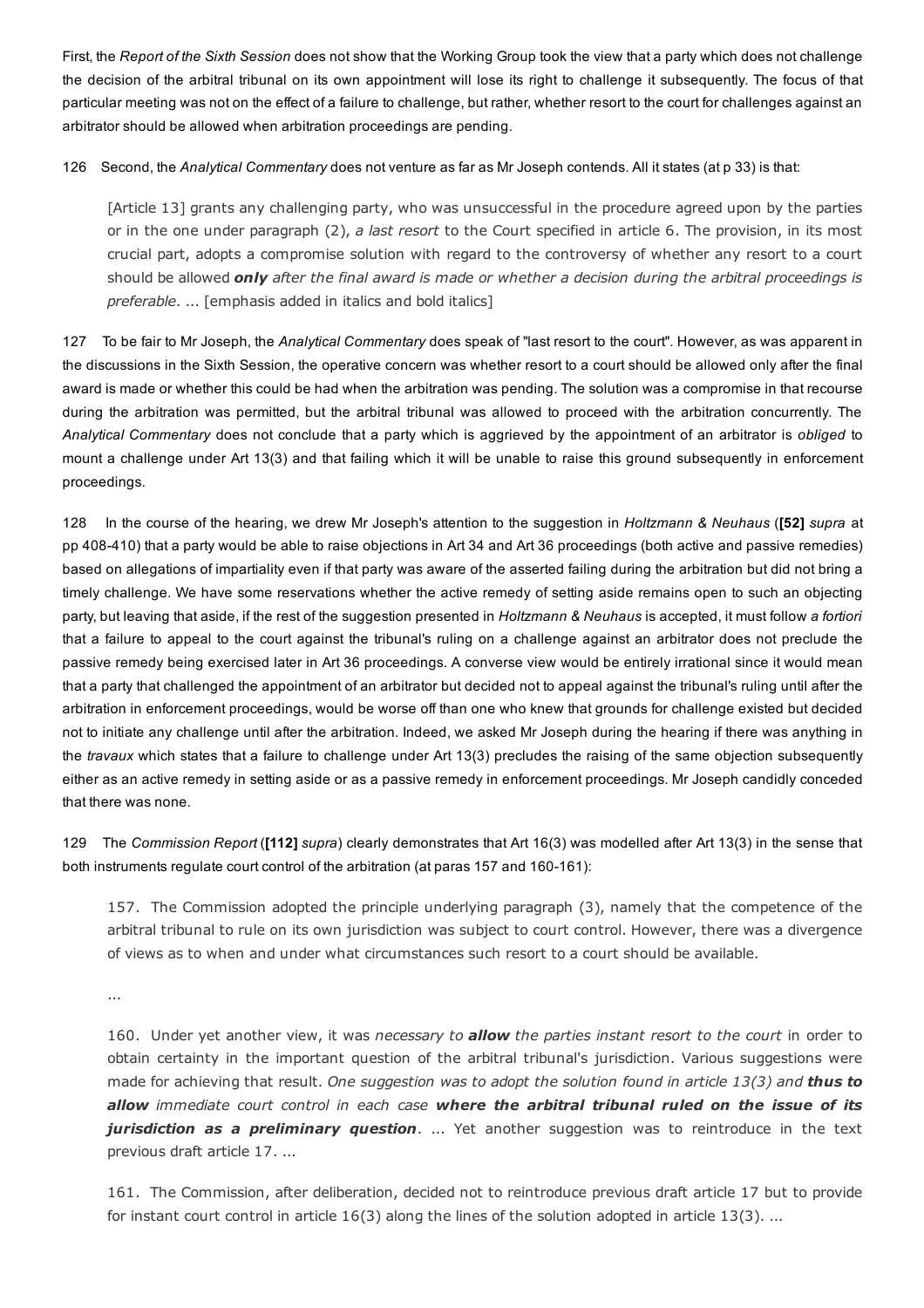[emphasis added in italics and bold italics]

130 "Instant court control" is therefore more aptly understood as *immediate* court control over pending arbitration proceedings, as opposed to delayed court control over the arbitration award. Both forms of control lie exclusively within the purview of the supervisory court, which in a system of "choice of remedies" is distinct from the control of the enforcing court over recognition and enforcement of the award. Therefore the prescription of "instant court control" does not, contrary to what Mr Joseph contended, imply sole court control. The more pertinent controversy is whether a party's active remedy under Art 34 remains available to it if it fails to trigger the instant controls available under Arts 13(3) or 16(3). In the light of the *travaux* which we have examined, it appears to us that there is a policy of the Model Law to achieve certainty and finality in the seat of arbitration. This is further borne out by the strict timeline of 30 days imposed under both Arts 13(3) and 16(3), the design of which seems to be to precipitate an early determination on issues of composition and jurisdiction so that the arbitration can continue. We would therefore be surprised if a party retained the right to bring an application to set aside a final award on the merits under Art 34 on a ground which they could have raised via other active remedies before the supervising court at an earlier stage when the arbitration process was still ongoing. But, as we have noted, whatever the position is with regard to the availability of a later active remedy following the failure to trigger earlier active remedies in Arts 13(3) and 16(3), it has no effect or bearing on a party's ability to invoke its passive remedies at the time of enforcement.

131 For completeness, we will also address Mr Joseph's reliance on the UNCITRAL Digest ([\[124\]](#page-27-2) supra). In our view, the UNCITRAL Digest is ambivalent, at best. It only states (at p 69) that Art 13(3) was necessary to avoid unnecessary waste of time and delay. This does not help us one way or the other on the critical question of whether Art 13(3) was intended to be a "oneshot remedy". Even if we were to ignore the ambivalence of the UNCITRAL Digest on Art 13(3), the same commentary on Art 16(3) frankly acknowledged (at p 82) that the Model Law "does not indicate" whether a party's failure to challenge the preliminary ruling precludes a subsequent challenge under both Art 34 and Art 36 proceedings. This corroborates the travaux and our view that the drafters did not intend Art 13(3) to be a "one  $\hat{a} \in \hat{a}$  shot remedy".

<span id="page-29-0"></span>132 On the totality of the above considerations, we are compelled to conclude that Art 16(3) is neither an exception to the "choice of remedies" policy of the Model Law, nor a "oneshot remedy". Parties who elect not to challenge the tribunal's preliminary ruling on its jurisdiction are not thereby precluded from relying on its passive remedy to resist recognition and enforcement on the grounds set out in Art 36(1). That having been said, we are of the tentative view, as noted above, that the position might not be the same in relation to whether such a party may raise such a ground to initiate setting aside proceedings under Art 34.

# Section 19B

133 Although our analysis above is sufficient to dispose of the threshold issues, we make some brief observations on the construction of s 19B of the IAA which the Judge used to support her decision. Section 19B reads:

# Effect of award

**19B.**-(1) An award made by the arbitral tribunal pursuant to an arbitration agreement is final and binding on the parties and on any persons claiming through or under them and may be relied upon by any of the parties by way of defence, set-off or otherwise in any proceedings in any court of competent jurisdiction.

(2) Except as provided in Articles 33 and 34(4) of the Model Law, upon an award being made, including an award made in accordance with section 19A, the arbitral tribunal shall not vary, amend, correct, review, add to or revoke the award.

(3) For the purposes of subsection (2), an award is made when it has been signed and delivered in accordance with Article 31 of the Model Law.

(4) This section shall not affect the right of a person to challenge the award by any available arbitral process of appeal or review or in accordance with the provisions of this Act and the Model Law.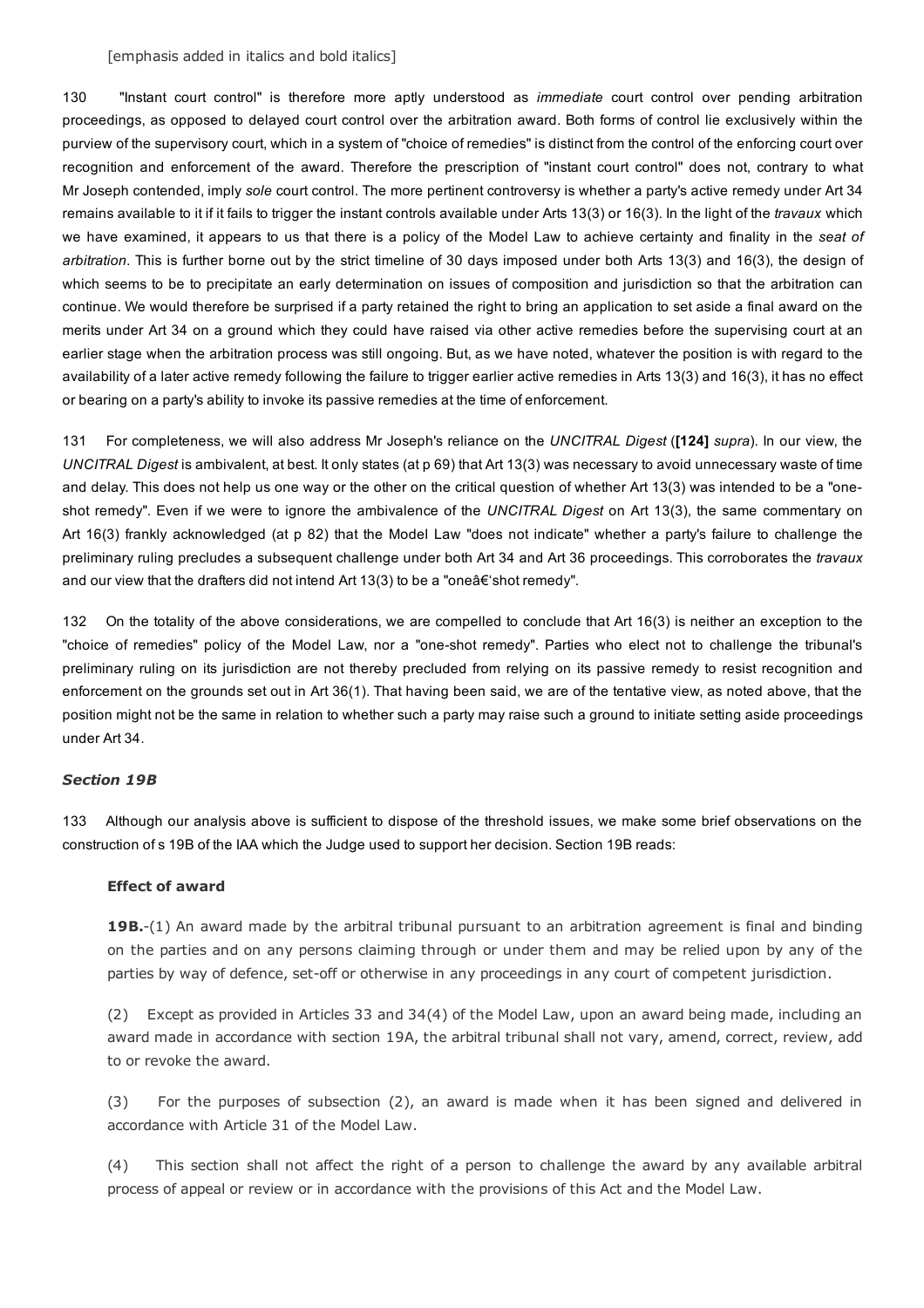134 The Judge held (at [14]-[15] and [78] of the Judgment [\(\[2\]](#page-3-0) supra)) that where a court is prepared to grant enforcement of an award under s 19, it will do so because it has recognised the award as final and binding. Tying recognition of the award to its enforcement, the Judge reasoned that in order to resist enforcement, the award debtor must first resist the recognition of the award, and the terms for doing so are provided in s 19B(4) of the IAA which she interpreted as referring only to setting aside proceedings.

135 She held (at [79] of the Judgment):

This means that the final and binding effect of a domestic international award is qualified by the ability to set it aside on the grounds prescribed in Art 34 of the Model Law and s 24 of the IAA. Should such grounds exist, this court may refuse to recognise the award in question as final and binding and set it aside instead; enforcement would then be moot. [emphasis added in italics and bold italics]

She further added (at [82] of the Judgment) that:

[r]efusal of recognition and enforcement cannot be divorced from setting aside - a domestic international award is either recognised and not set aside, or it is not recognised and is set aside. [emphasis added; emphasis in original omitted]

The Judge also observed that her construction of the interplay between recognition and enforcement is not new, citing as support the German position pursuant to s 1060 of the ZPO.

136 We have already explained earlier (at [82]-[83] above) why the German position is unhelpful in our context. But in addition to this, we also find ourselves unable to agree with the Judge's reasoning and conclusion on s 19B as a matter of statutory interpretation.

<span id="page-30-0"></span>137 In the Second Reading of the International Arbitration (Amendment) Bill ("the Amendment Bill") which became the International Arbitration (Amendment) Act 2001 (Act 38 of 2001) through which s 19B was inserted into the IAA, Assoc Prof Ho gave the following reason for introducing the current ss 19A and 19B which was then cl 14 under the Bill (Singapore Parliamentary Debates, Official Report (5 October 2001) vol 73 at col 2222 (Ho Peng Kee, Minister of State for Law)):

[C]lause 14 provides clarification on the finality of an interim award. Under UK arbitration law and our domestic Arbitration Act, an interim award, once given, is binding and cannot be reviewed by the arbitrator. The Model Law says nothing about the finality of an interim award but practitioners have long assumed that the position is the same as well. The Attorney-General, the Chairman of the SIAC and leading arbitrators, including members of the Singapore Institute of Arbitrators, have recommended that legislation be passed to clarify this position to avoid uncertainty in the law. Thus, clause 14 of the Bill amends the Act to state clearly that the position in Singapore for nternational arbitrations is that interim awards are final and binding. [emphasis added]

138 Hence, s 19B was concerned with ensuring that interim awards were final and binding. When read together with s 19A which was enacted at the same time - which permits arbitral tribunals to make awards at various points in the arbitration on various issues, it is clear that Parliament was grappling with the nature and effect of interim awards. This, in turn, is an entirely different issue from that which the Judge found. In this regard, although it was not expressly stated in the Second Reading, the view expressed by Tan Kay Kheng in "Of Interim Awards: Their Effect Prior To and After the International Arbitration (Amendment) Act 2001" (2002) 14 SAcLJ 143 that the insertion of ss 19A and 19B was meant to legislatively overrule Tang Boon Jek Jeffrey v Tan Poh Leng Stanley [2001] 2 SLR(R) 273 ("Jeffrey Tang") is persuasive.

139 In that case, the arbitrator made an award dismissing the respondent's claim and purportedly, also the appellant's counterclaim. This award was stated to be "final save as to costs". A week later, the arbitrator issued another award in which he acknowledged that in his earlier award, he had in fact omitted to deal with the appellant's counterclaim. After hearing further arguments, the arbitrator issued yet another award in which he allowed the appellant's counterclaim with interest, on the ground that his earlier decision was erroneous. In the third award, the arbitrator also dealt with the issue of interest and costs. The respondent's application to set aside the third award on the basis that the arbitrator was functus officio when he made it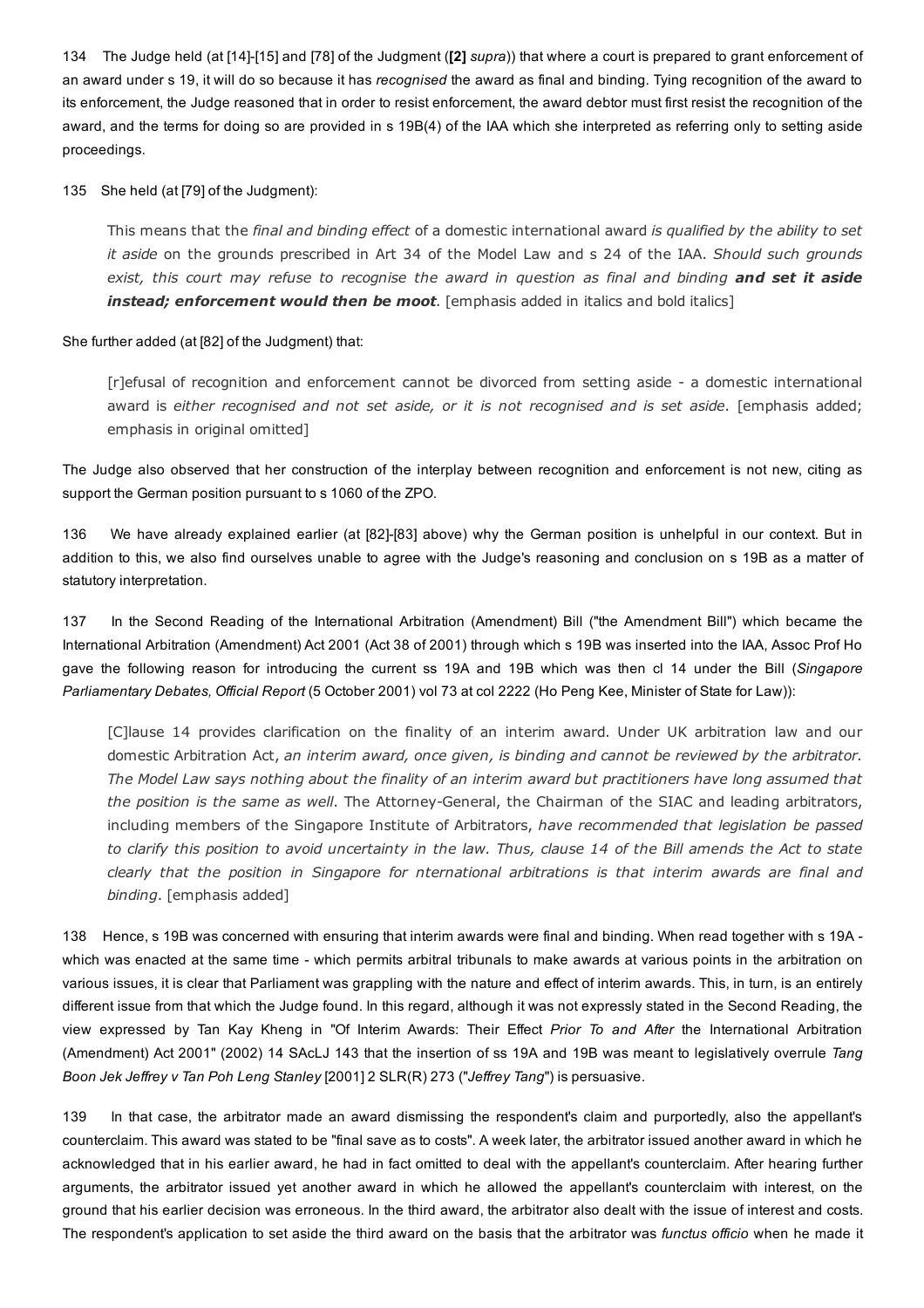was initially allowed by the High Court. However, the Court of Appeal reinstated the award, holding that a "final award" had to be one that decided or completed everything that the arbitral tribunal was expected to decide, including the question of costs. Until such a final award was given, the arbitral tribunal's mandate continued and it was not functus officio. As the arbitrator had not decided on all the issues, his mandate had not been terminated and he was entitled to reconsider his decision and if he thought fit, as he did here, to reverse himself. It is evident that the outcome in Jeffrey Tang could not be reached after the enactment of ss 19A and 19B.

140 It can be seen from Assoc Prof Ho's speech in the Second Reading of the Amendment Bill (see [137] above) that Parliament's intention to align the effect of interim awards with that of final awards was driven by its object of providing that all awards - interim and final - should reflect the principle of finality. What this meant was that an award, once issued, was to be final and conclusive as to the merits of the subject-matter determined under that award; and it could thereafter only be altered in the limited circumstances provided for in Arts 33 and 34(4) of the Model Law. This is nothing more than another way of saying that the issues determined under the award are res judicata. This was also how Gloster J interpreted the equivalent provision in the 1996 English Arbitration Act, s 69, in Shell Egypt West Manzala GmbH v Dana Gas Egypt Limited (formerly Centurion Petroleum Corporation) [2009] 2 CLC 481. Section 69 provides that "[u]nless otherwise agreed by the parties, a party to arbitral proceedings may (upon notice to the other parties and to the tribunal) appeal to the court on a question of law arising out of an award made in the proceedings". As the right of appeal under s 69 can be contracted out, the award creditor submitted that cl 14.3 of the arbitration agreement which states that the award shall be "final, conclusive and binding on the parties" manifested the parties' intention to do so.

### 141 Gloster J rejected that argument, holding (at [38]):

... Although, on their face, the words 'final, conclusive and binding upon them' are words of considerable width, which might, in an appropriate context, appear to be sufficient to exclude a right of appeal, the reality is that the expression 'final and binding', in the context of arbitration, and arbitration agreements, has long been used to state the well-recognised rule in relation to arbitration, namely that an award is final and binding in the traditional sense and creates a res judicata between the parties. The expression was used for such purpose in section 16 of the Arbitration Act 1950, which was re-enacted in section 58(1) of the 1996 Act, with the added provision contained in section 58(2), that the finality and binding nature of an award does not exclude the possibility of challenging an award, by any available arbitral process of appeal or review or otherwise in accordance with Part 1 of the 1996 Act. As stated at page 342 of the 2001 Companion to Mustill and Boyd's *The Law and Practice of Commercial Arbitration in England* (2<sup>nd</sup> Edition), this provision was inserted because the reference to finality in section 16 of the Arbitration Act 1950 was sometimes assumed 'wrongly' to exclude the possibility of challenging an award. [emphasis added]

<span id="page-31-0"></span>142 In our view, it is clear that s 19B(1) had everything to do with res judicata of issues which results in the tribunal being functus officio in relation to awards already made, and nothing to do with the availability of curial remedies. While s 19B(4) does talk about curial remedies, its effect was misconstrued by the Judge. We disagree that s 19B(4) imposes a positive obligation on the award debtor to challenge the award in an active manner, viz, setting aside, if it wishes to extricate itself from the otherwise "final and binding" consequences of the award. The point of s 19B(4) is a negative one. As Gloster J pointed out, although issues determined under the award are res judicata, it was important to dispel the misconception that the award then becomes unimpeachable. On the contrary, it may still be challenged in accordance with the available processes of appeal or review of the award permitted by the law governing the arbitration. In short, s 19B(4) in fact clarifies what "final and binding" does not amount to.

# Conclusion on threshold issues

### 143 To summarise, we hold that:

(a) the enforcement of domestic international awards is governed by s 19 of the IAA, the construction of which must be consonant with the underlying philosophy of the Model Law (at  $[53]$ - $[55]$ );

(b) the overarching scheme of the Model Law was to de-emphasise the importance of the seat of arbitration and facilitate the uniform treatment of international arbitration awards (at [57]-[62] and [64]);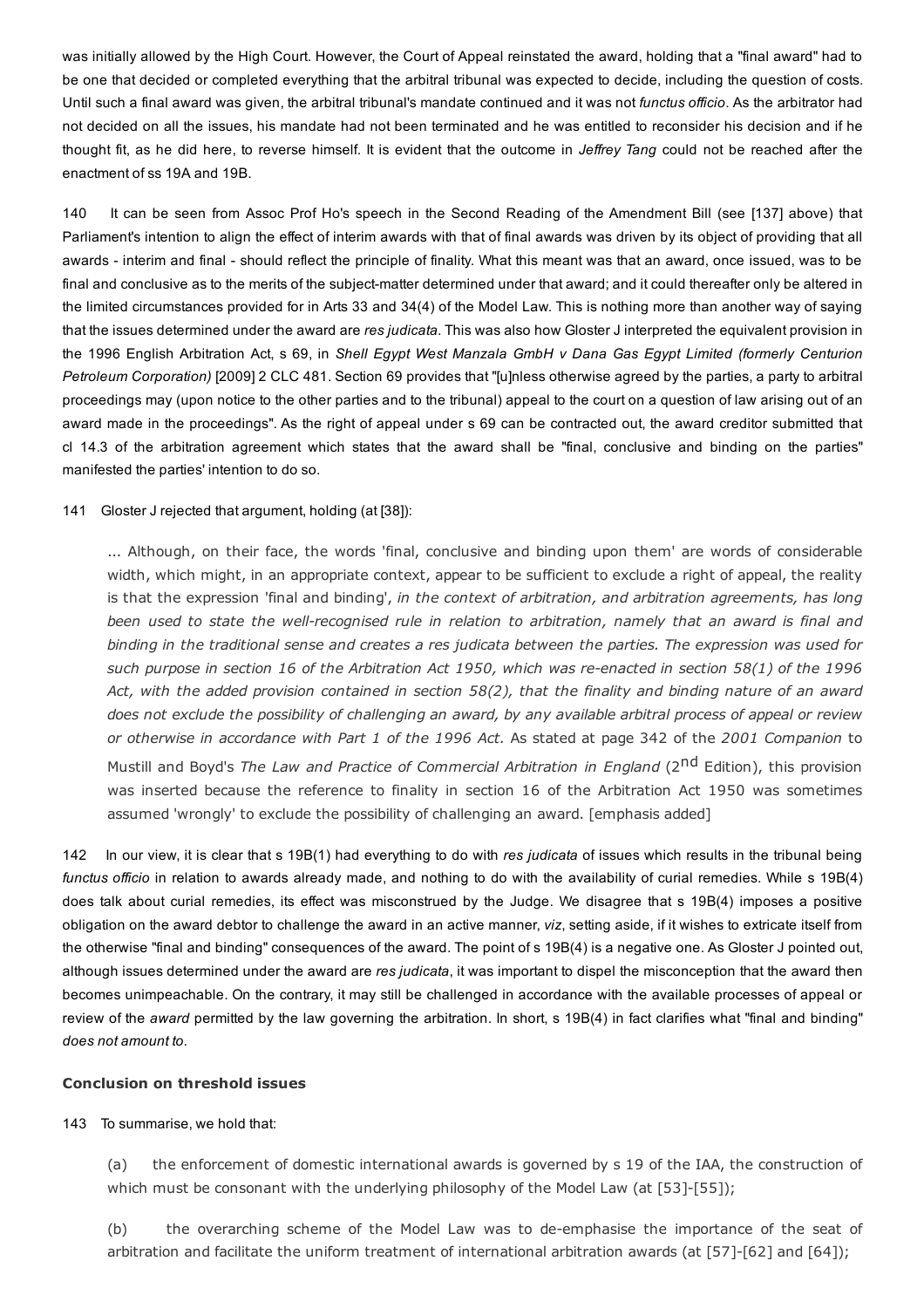(c) the "choice of remedies", under which passive defences will still be available to the award debtor who did not utilise his active remedies, is fundamental to the design of the Model Law (at  $[65]$ - $[68]$  and  $[71]$ );

(d) it follows that the best way to give effect to the philosophy of the Model Law would be to recognise that the same grounds for resisting enforcement under Art 36(1) of the Model Law will be equally available under s 19 of the IAA (at [84]);

(e) s 3(1) of the IAA cannot be understood as having incidentally derogated from the clear philosophy of the Model Law (at  $[86]-[90]$ );

(f) Art  $16(3)$  is neither an exception to the "choice of remedies" nor a "one-shot remedy" (at  $[109]$  to [123] and [125] to [132]); and as such,

(g) pursuant to s 19 of the IAA, FM may apply to set aside the Enforcement Orders under any of the grounds which are found in Art 36(1) (at [99]).

### Our decision on the merits of the Joinder Objection

144 Thus far, we have only concluded that the court has the power under s 19 of the IAA to refuse enforcement of domestic international awards if it is able to establish one of the grounds under Art 36 of the Model Law. It still remains for us to determine whether the Joinder Objection falls within one of the Art 36 grounds, and if so, whether the Joinder Objection should be decided in FM's favour.

### The Joinder Objection as a ground for refusing enforcement

145 Mr Landau's case was that the Joinder Objection resulted in there being "no arbitration agreement" between FM and the 6th to 8th Respondents. However, he did not rely on any specific statutory ground either in the IAA or the Model Law to support FM's application that the Enforcement Orders should be set aside. This is perhaps not surprising given that the thrust of his case was that the power to refuse enforcement is to be exercised in a manner which is consistent with generally accepted standards, and not any specific grounds such as Art 36 of the Model Law (see [49] above).

146 In our judgment, the first step of characterising the objection is of vital importance in any effort to resist enforcement. Although Mr Landau has characterised the Joinder Objection as an issue of the existence of an arbitration agreement, there are other possible characterisations. For instance, the Joinder Objection could be seen as an issue of whether the scope of the arbitration agreement in the SSA extends to the 6th to 8th Respondents given that the parties had agreed to a set of institutional rules under which the joinder might be proper. Alternatively, it could be viewed as a challenge to an improper procedure undertaken by the Tribunal. Each characterisation falls to be determined under a different ground of Art 36 of the Model Law (or Art V of the New York Convention).

147 In our view, there are three potential bases under the IAA read with the Model Law which permit the refusal to enforce a domestic international award on account of a finding that there was no arbitration agreement between the award creditor and debtor: (a) the opening words of s 19 which requires enforcement to be made "on an arbitration agreement"; (b) the ground in Art  $36(1)(a)(i)$ ; and (c) the ground in Art  $36(1)(a)(iii)$ .

### Award on an arbitration agreement

148 It is a generally accepted rule in international commercial arbitrations that a party may only enforce an award if that party can show that the award which it is seeking to enforce was made pursuant to an arbitration agreement between itself and the party against whom the award is sought to be enforced. This essentially party-centric precondition is prescribed, albeit in varying words, by both the Model Law (Art 35(2)) and New York Convention (Art  $\mathsf{IV}(1)(b)$ ). The same concept that an enforceable award must be made pursuant to an arbitration agreement is also found in s 19 of the IAA:

An award on an arbitration agreement may, by leave of the High Court or a Judge thereof, be enforced ...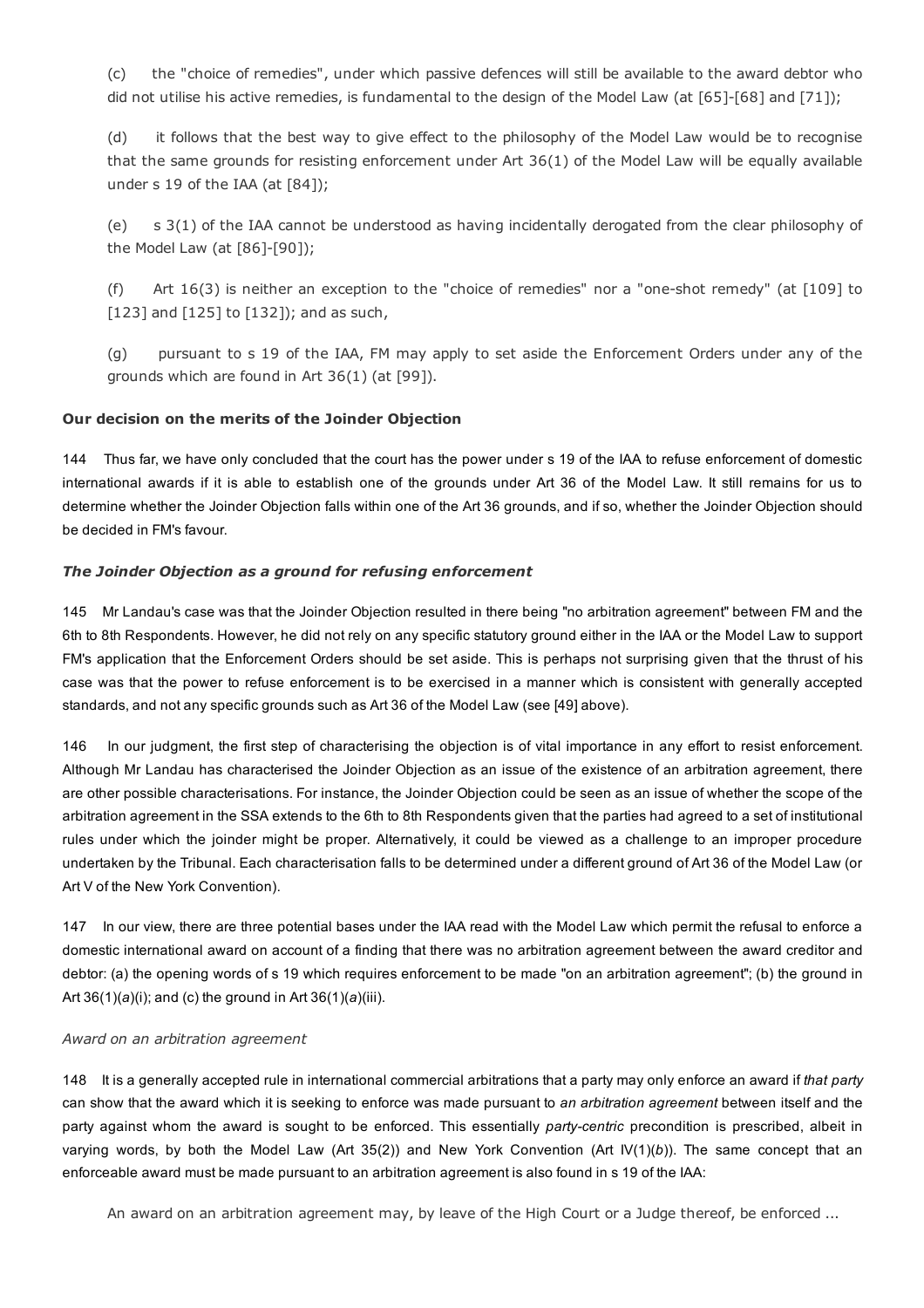149 In IMC Aviation Solutions Pty Ltd v Altain Khuder LLC (2011) 253 FLR 9 ("Altain") where a foreign award was sought to be enforced in Australia, the Victoria Court of Appeal grappled with whether the existence of an arbitration agreement was a precondition for enforcement (Stage One), or, if it was an issue which should be considered under one of the Art V grounds of the New York Convention (Stage Two). The court treated the existence of an arbitration agreement as antecedent to the issue of whether the award debtor was required to establish one of the Art V grounds in the New York Convention, ie, a Stage One matter. The burden was therefore on the award creditor to show that there was an existing arbitration agreement between itself and the award debtor. The reasoning by the court in Altain can be gleaned from the following example which it gave (at [139]):

... If the named parties to an arbitration agreement were X and Y, and an award was made in favour of X against Z, production of the arbitration agreement and the award would not suffice for the making of an ex parte order for the enforcement of the award even if the award stated that it was made pursuant to the arbitration agreement. This is because, even though the award [was] purported to have been made under the arbitration agreement, the contents of those documents do not provide any evidence that Z was a party to the arbitration agreement.

150 Although Altain does not stand alone in taking this approach (see International Arbitration and International Commercial Law: Synergy, Convergence and Evolution (Stefan Michael Kr $\tilde{A}$ fill et al eds) (Kluwer Law International, 2011) at pp 323-332), there is another view that questions whether this relatively robust interpretation of the obligation to demonstrate an existing arbitration agreement in Altain unduly cuts into the defences for resisting enforcement under Stage Two (see, eg, Yukos Oil Company v Dardana Limited [2002] EWCA Civ 543 ("Dardana") at [11]-[12]). The overlap between the two stages of the enforcement process is inevitable but we do not think that this presents undue difficulty. The distinction between a Stage One and Stage Two matter is an issue that goes towards burden of proof of entitlement to enforcement. No doubt in certain cases the burden of proof may prove determinative, for example, where the award creditor cannot even produce an arbitration agreement. However, it is equally true that in very many cases, the award creditor can produce an arbitration agreement. Even if the arbitration agreement is challenged as not having been entered into between the parties, such a challenge would, save in the clearest of cases, almost certainly proceed to Stage Two where the onus is then on the award debtor to make good its assertion that the presented arbitration agreement was in fact never agreed to or formed between the parties. As the authors of Recognition and Enforcement of Foreign Arbitral Awards: A Global Commentary on the New York Convention (Herbert Kronke et al eds) (Kluwer Law International, 2010) ("Global Commentary on the New York Convention") explained (at pp 163-164, and 167):

The procedural prerequisites to an application for enforcement of an arbitration award are to be distinguished from the several defences to enforcement enumerated in Article V of the New York Convention. Article IV requires an applicant only to 'supply' the document; the text of Article IV does not mention proof of validity. Once the applicant in an enforcement action meets the procedural burden as per Article IV of providing an award and an arbitration agreement in the form prescribed therein, he establishes a prima facie case for enforcement of the award. For purposes of Article IV, it is not relevant whether the agreement is valid. Regarding the validity, the burden of proof then shifts to the defendant to establish a ground for non-enforcement under Article V. Article IV deals only with formal requirements.

However, Article IV(1)(b) and Article V(1)(a) may overlap in some respects. The prima facie presumption [of enforceability] ... arises only if, at least at a first glance, the arbitration agreement to be submitted is between the parties. Submission of an arbitration agreement to which the defendant [award debtor] is obviously not a party would generally not satisfy the requirement [of Article  $IV(1)(b)$ ]. ...

...

As a general rule, courts addressing an enforcement petition should not use Article IV to examine the material validity of the arbitration agreement beyond ascertaining that it was between the parties. ...

[emphasis added]

151 There is no dispute over the burden of proof on the facts before us. Both Astro and FM were content to argue the Joinder Objection in full, with the concomitant understanding that the resolution of the Joinder Objection would determine the outcome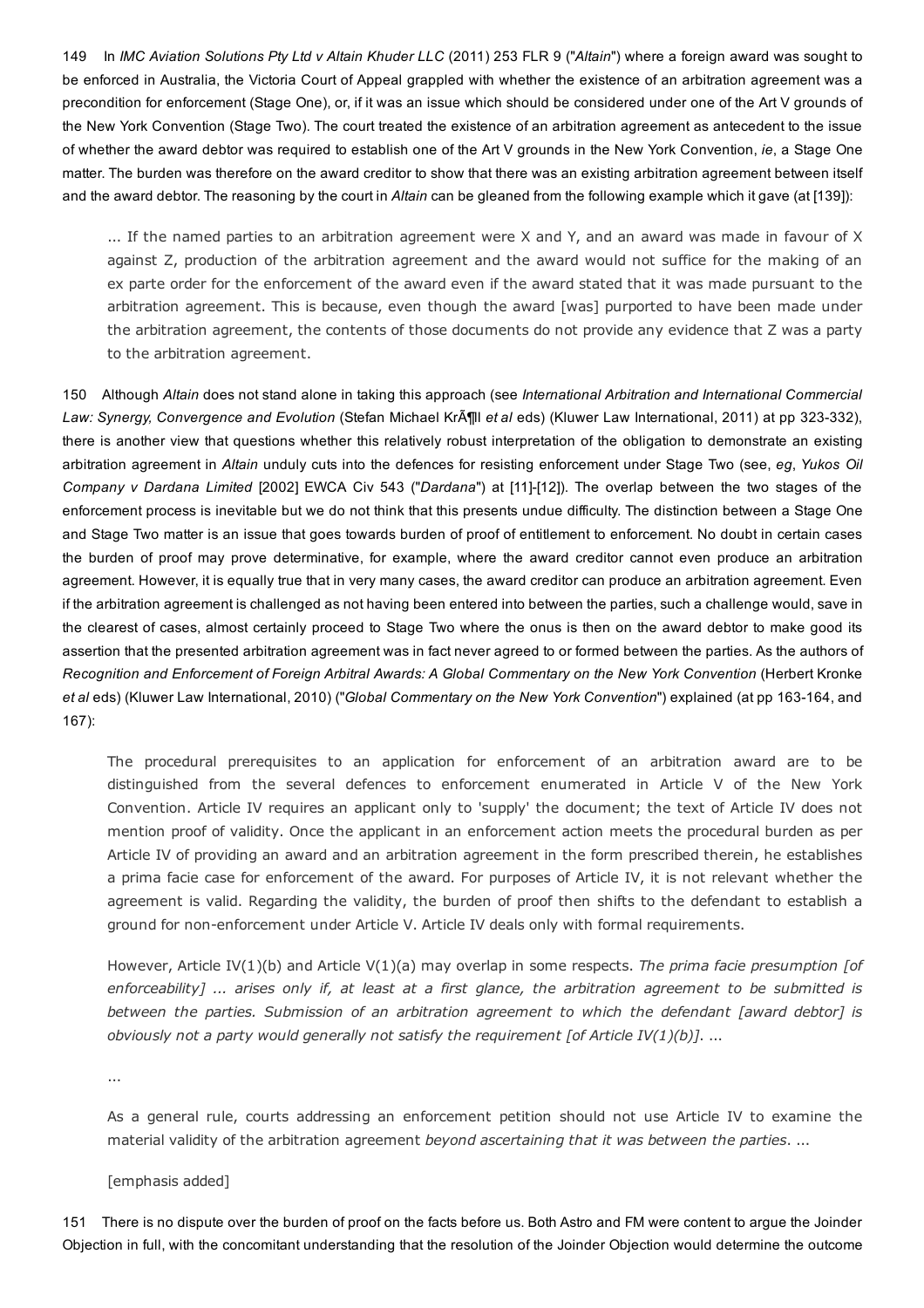of their respective applications. Notably, FM's case was not run on the basis that Astro did not produce an arbitration agreement for the purposes of Stage One. On these premises, we do not have to decide when and under what factual circumstances an assertion that there was no arbitration agreement at all, crosses from being a Stage One matter to a Stage Two matter. What we do have to decide is this: on a Stage Two analysis, should a challenge such as the Joinder Objection properly fall within one of the grounds under Art 36(1) of the Model Law or Art V of the New York Convention (in foreign award cases), namely Arts 36(1) (a)(i) and (iii), and Arts V(1)(a) and V(1)(c) respectively? For ease of reference, we shall refer to Art 36(1)(a)(i) and Art V(1)(a) as the first ground, and Art  $36(1)(a)(iii)$  and Art  $V(1)(c)$  as the third ground (see [19] above).

### Articles 36(1)(a)(i) and 36(1)(a)(iii)

<span id="page-34-0"></span>152 There is no settled position on whether the existence of an arbitration agreement between two parties should fall under the first or third ground. Following Dardana at [12], and Dallah (SC) [\(\[63\]](#page-15-1) supra) at [12], it is clear that the English courts consider the existence of the arbitration agreement as falling under the umbrella of the validity of the arbitration agreement set out in the first ground. The Global Commentary on the New York Convention (at pp 277-278), on the other hand, noted that there is authority for the view that the issue falls to be decided under the third ground. Amongst the cases cited in support are the US District Court and Court of Appeals' decisions in Sarhank Group v Oracle Corp No 01-civ-1295, 2002 WL 31268635 (SDNY, 2002); 404 F 3d 657 (2nd Cir, 2005).

153 The Singapore High Court has considered this question on two previous occasions. In Aloe Vera of America, Inc v Asianic Food (S) Pte Ltd [2006] 3 SLR(R) 174, an employee of a company was named in an arbitration notice on the basis that the arbitration agreement between his company and the claimant provided that any dispute involving, *inter alios*, their employees, shall be resolved by arbitration which was seated in Arizona. The arbitrator found that the dispute was within his jurisdiction and made an award against the employee. When the award was sought to be enforced in Singapore, the employee challenged the enforcement on the basis that he was not a proper party to the arbitration agreement, and that the award was unenforceable pursuant to Art  $V(1)(c)$  of the New York Convention, *ie*, the third ground. Judith Prakash J held (at [69]) that the third ground covers challenges relating to the scope of the arbitration agreement rather than to whether a particular person was a party to that agreement. She therefore rejected Art V(1)(c) as an available basis for resisting enforcement on those facts.

154 In Denmark Skibstekniske Konsulenter A/S I Likvidation v Ultrapolis 3000 Investments Ltd [2010] 3 SLR 661 ("Ultrapolis"), the award debtor sought to resist enforcement of an award made in Denmark under Art  $V(1)(a)$  of the New York Convention, ie, the first ground. The argument advanced by the award debtor was that the arbitration clause in a standard form was not incorporated into the main agreement between the parties. As such, there was no binding arbitration agreement. Belinda Ang Saw Ean J rejected (at [45]) the award debtor's challenge under the first ground not because it was brought within the wrong ground, but because she found that the standard form terms did form part of the main contract between the parties.

155 The view that the third ground deals more with the *scope* of the arbitration agreement as opposed to its existence has also found favour with Mercédeh Azeredo da Silveira and Laurent Lévy in their chapter "Transgression of the Arbitrators' Authority: Article V(1)(c) of the New York Convention" in Enforcement of Arbitration Agreements and International Arbitral Awards: The New York Convention in Practice (Emmanuel Gaillard & Domenico Di Pietro eds) (Cameron May, 2008) at pp 639-640. Gary Born in his treatise, International Commercial Arbitration (Kluwer Law International, 2009) at pp 2777 and 2798 also states that the first ground generally deals with the existence and validity of arbitration agreements and that "in contrast", authorities dealing with the interpretation of the scope of the arbitration agreement are more appositely dealt with under the third ground. The International Council for Commercial Arbitration also considers the nonexistence of an arbitration agreement as a matter falling under the first ground: ICCA's Guide to the Interpretation of the 1958 New York Convention: A Handbook for Judges (ICCA, 2011) at p 86.

156 That said, there is no doubt some difficulty with the express language of the first ground. As Lord Collins JSC in Dallah (SC) observed at [77], the words used in the first ground suggest that its purpose is limited to issues of validity of an arbitration agreement which at least once existed (in addition to any issue of capacity which is not relevant for present purposes). Nevertheless, in our view, the question of the existence of an arbitration agreement can be subsumed within the issue of the validity of an arbitration agreement. In addition to Lord Collins JSC's observations (at [77]) that this interpretation of the first ground is "consistent international practice", we would add some further observations.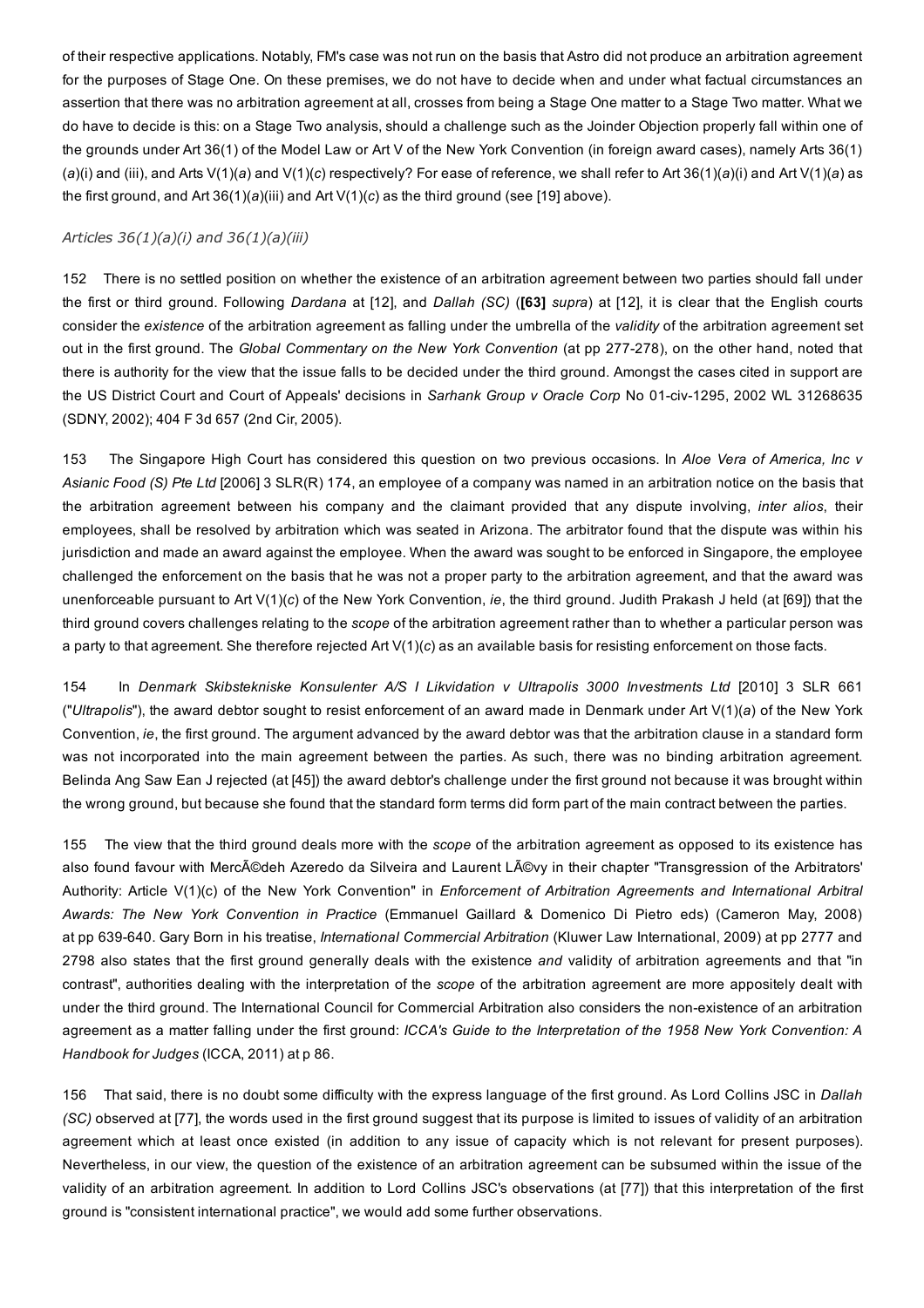157 The existence or, more accurately, formation of a contract has not always been considered as part of the basket of issues concerned with the material validity of a contract. This is not unexpected as the notion of validity of a contract might be conditioned on the supposition of a contract which at least once existed. However, as the development of the law in the area of the conflict of laws has shown, this fine divide can be bridged. At one point, the choice of law rule for contract formation and material validity were considered separately by the leading treatise on the subject, Dicey & Morris on The Conflict of Laws vol 2 (J H C Morris gen ed) (Stevens & Sons Limited, 10th Ed, 1980) at pp 775-778 (on formation) and pp 789-794 (on material or essential validity). In the latest edition of the same treatise, now known as Dicey, Morris & Collins on The Conflict of Laws vol 2 (Lord Collins gen ed) (Sweet & Maxwell, 15th Ed, 2012) at para 32-107, r 225 which prescribes the choice of law rule for material validity of a contract is introduced as such:

This Rule is based on Art. 10 of the [Rome I] Regulation, which is headed 'consent and material validity.' The expression 'material or essential validity' covers situations where something in the nature of the contract makes it wholly or partially invalid. In prior English usage it included cases in which a contract was illegal in inception (e.g. contracts in restraint of trade), and although there were some differences, this was also the approach of civil law systems. The reference in Art.  $10(1)$  to existence and validity thus includes such matters as formation (including the effect of silence), absence of consideration, fraud, duress, mistake, and also the legality of a contract. [emphasis added]

The subsequent paragraphs then go on to discuss the old common law cases on contract formation (Albeko Schuhmaschinen AG v Kamborian Shoe Machine Co Ltd (1961) 111 LJ 519; Compania Naviera Micro SA v Shipley International Inc (The Parouth) [1982] 2 Lloyd's Rep 351).

<span id="page-35-0"></span>158 If validity in the first ground is interpreted in this manner (which interpretation we cannot see any strong objections to), the issue of the existence of an arbitration agreement would be capable of being subsumed under the first ground. The question thus is whether the alleged arbitration agreement between FM and the 6th to 8th Respondents is valid in the sense of whether it was ever formed; with the validity of this agreement to be decided in accordance with the law governing the alleged arbitration agreement. As this alleged arbitration agreement between FM and the 6th to 8th Respondents was created, if at all, by the joinder procedure, it falls outside of the SSA and any choice of law clause therein. As such, the applicable law to determine the Joinder Objection must be Singapore law as the law of the place where the Awards were made. Indeed, neither party took any issue with the application of Singapore law to resolve this issue.

# Reviewing the Joinder Objection

159 On that basis, we turn to the Joinder Objection. Given that - as the Tribunal itself acknowledged - the 6th to 8th Respondents were not parties to the SSA, there is no doubt that they were technically strangers to the arbitration agreement. FM's Joinder Objection rests on the premise that the Tribunal rendered the Awards without jurisdiction as the 2007 SIAC Rules did not vest it with the power to join non-parties to the Arbitration.

160 The merits of FM's challenge turn on the proper construction of r 24(b) of the 2007 SIAC Rules which provides as follows:

# Rule 24: Additional Powers of the Tribunal

24.1 In addition and not in derogation of the powers conferred by any applicable law of the arbitration, the Tribunal shall have the power to:

...

(b) allow other parties to be joined in the arbitration with their express consent, and make a single final award determining all disputes among the parties to the arbitration.

161 Drilling down to specifics, it is the meaning to be ascribed to "other parties" which will be the principal determinant of whether the joinder was properly ordered.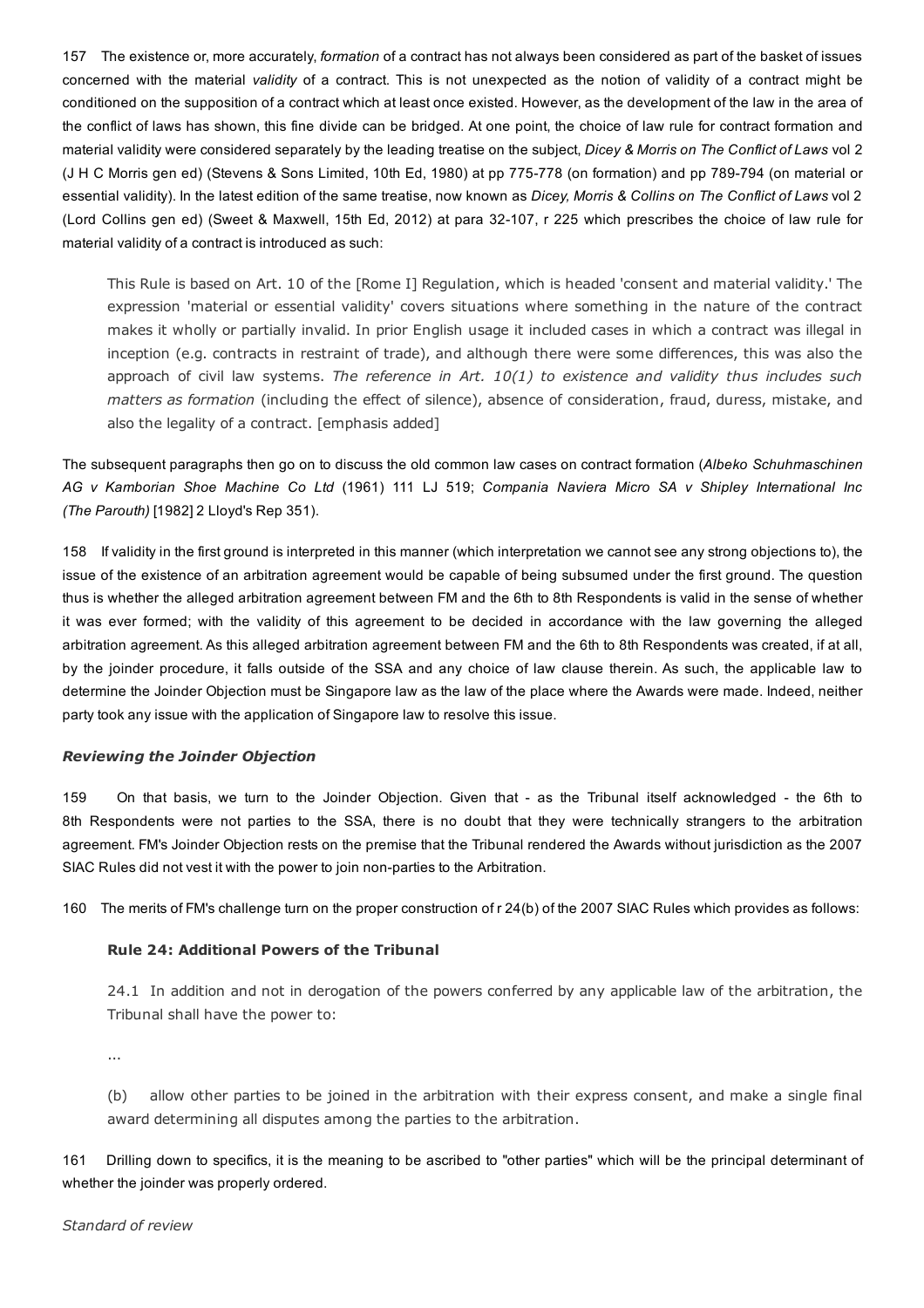<span id="page-36-0"></span>162 Before analysing the arguments, it is necessary to set out the standard of review to be applied. Mr Landau submitted that this court can and should review the Tribunal's decision de novo. He relies in particular on the authority of Dallah (SC) ([\[63\]](#page-15-1) supra), and emphasised the following passage from Lord Mance JSC's decision (at [30]):

The nature of the present exercise is, in my opinion, also unaffected where an arbitral tribunal has either assumed or, after full deliberation, concluded that it had jurisdiction. There is in law no distinction between these situations. The tribunal's own view of its jurisdiction has no legal or evidential value, when the issue is whether the tribunal had any legitimate authority in relation to the Government at all. This is so however full was the evidence before it and however carefully deliberated was its conclusion. ....

163 The extracted passage represents the leading statement on the standard of curial review to be applied under the New York Convention, and there is no reason in principle for the position under the Model Law to be any different. Significantly, the jurisprudence of the Singapore courts has also evinced the exercise of de novo judicial review (see Ultrapolis at [38]-[39] and Galsworthy Ltd of the Republic of Liberia v Glory Wealth Shipping Pte Ltd [2011] 1 SLR 727 at [8]). We affirm these local authorities. In particular, we also agree with Lord Mance JSC that the tribunal's own view of its jurisdiction has no legal or evidential value before a court that has to determine that question.

<span id="page-36-1"></span>164 In the light of our decision that a domestic international award can be refused enforcement if one of the grounds reflected in Art 36(1) of the Model Law is established and that the Joinder Objection, if justified, would fall within Art 36(1)(a)(i), it must follow that we are entitled, indeed obliged, to undertake a fresh examination of the Joinder Objection which was decided in the Award on Preliminary Issues.

### The Tribunal's decision

165 The Tribunal's reasons for granting the joinder of the 6th to 8th Respondents can be outlined as follows:

(a) as a matter of construction, a tribunal's power "to allow other parties to be joined in the arbitration" under r 24(b) must be understood as meaning that parties outside of the *arbitration agreement* may be joined into the arbitration;

(b) there is no scope for implying into r 24(b) a further requirement that there should be an expression of consent by all the parties to the reference; and

(c) a rule which required further express consent by all parties in an arbitration would have been "merely a statement of the obvious".

166 The Tribunal's most crucial holding was that "other parties" for the purposes of r 24(b) referred to strangers to the agreement to arbitrate, as opposed to others who though party to the agreement to arbitrate had not hitherto joined or been involved in the arbitration. It began its analysis by looking at the meaning of the term "party" within the 2007 SIAC Rules. A distinction was drawn between "the agreement to refer future disputes to arbitration, and the separate agreement arising when an existing dispute becomes the subject of a reference to arbitration". This distinction is constitutive of the doctrine of "doubleseverability". In Syska v Vivendi Universal SA [2009] 1 All ER (Comm) 244 ("Syska"), Christopher Clarke J explained the doctrine as such (at [93]):

This analysis is also consonant with the well-established English law doctrine of 'double-separability', whereby the 'continuous' arbitration agreement and the individual reference to arbitration in a particular case constitute separate contracts, and may be governed by different laws so that the former contract may fail when the latter does not. See eg: Black Clawson International Ltd v Papierwerke Wladhof-Aschaffenburg AG [1981] 2 Lloyd's Rep 446 at 455 (per Mustill J), Unisys International Services Ltd v Eastern Counties Newspapers Ltd [1991] 1 Lloyd's Rep 538 at 562 and Mustill and Boyd Commercial Arbitration (2nd edn, 1989) at pp 60-62:

It is now established that when a dispute arises within the scope of an agreement to arbitrate future disputes, and when that agreement is put into effect by the giving of a notice of arbitration, a new set of contractual relationships comes into existence, requiring the parties to arbitrate the individual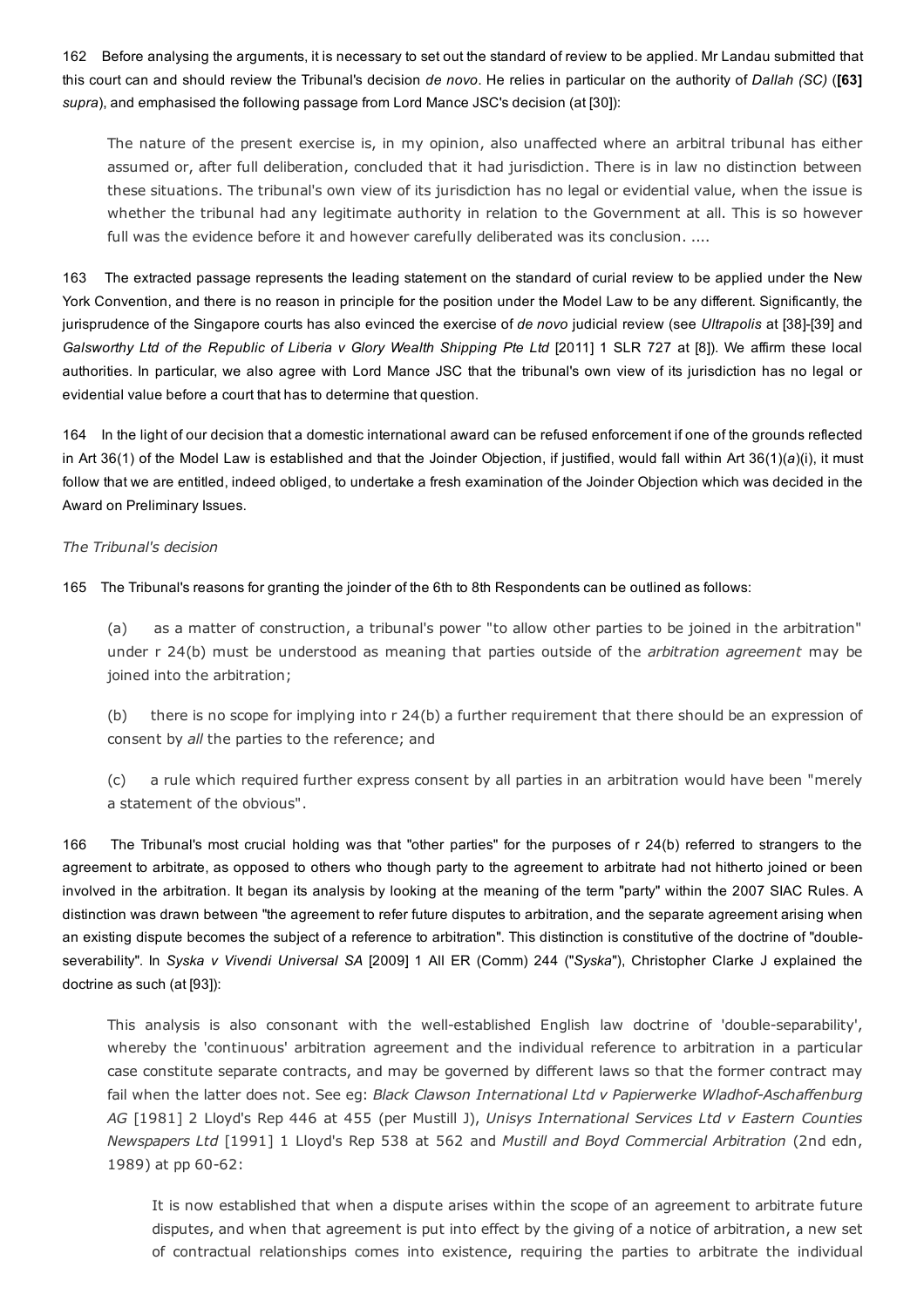dispute. Although this obligation springs from the continuous agreement to arbitrate future disputes, it is distinct from it, at least in the sense that events which terminate one group of relationships do not necessarily terminate the other. Thus, the question - 'Has something happened which means that the parties are no longer obliged to submit any of their disputes to arbitration?' is to be answered by reference to different contractual terms from those which govern the question - 'Has something happened which means that the parties are no longer obliged to submit this dispute to this reference?'. Since the questions are different, it would appear to follow that in theory they may have to be answered by reference to different laws.

The principle of double-severability [sic] is foreign to most systems of law. But it serves as an example of how the reference can have a life of its own unaffected by the fact that the arbitration agreement is invalid for the purpose of any future proceedings.

167 Having set out this doctrine, the Tribunal proceeded to find that the term "party" is used in the 2007 SIAC Rules to refer only to the subjects in the separate agreement which is independently conceived by the reference to arbitration ("the arbitration reference") and not to the subjects of the agreement to arbitrate. The sole support for this proposition was derived from r 25.2, which provides that:

A plea that the Tribunal does not have jurisdiction shall be raised not later than in the Statement of Defence. A plea that the Tribunal is exceeding the scope of its authority shall be raised promptly after the Tribunal has indicated its intention to decide on the matter alleged to be beyond the scope of its authority. In either case the Tribunal may nevertheless admit a late plea under this Rule if it considers the delay justified. A party is not precluded from raising such a plea by the fact that he has nominated, or participated in the nomination of an arbitrator. [emphasis added]

168 The Tribunal reasoned that "a party" that challenges the jurisdiction of a tribunal may assert that it is outside of the agreement to refer future disputes to arbitration, ie, the arbitration agreement, but in raising such a challenge it is inescapably a part of the arbitration reference. As such, the "party" referred to in r 25.2 must necessarily be a subject of the arbitration reference rather than the arbitration agreement. The Tribunal then extrapolated that "other parties" in r 24(b) must refer to "parties who are not already parties to the agreement to refer the dispute which is the subject of the reference", and not "other parties to the agreement to refer future disputes".

169 Apart from this textual analysis, the Tribunal also thought that its favoured interpretation was the only way to save r 24(b) from redundancy. The reasoning here (at [104]) is worth setting out in full with the prefatory understanding that FM's argument at the time was r 24(b) should be understood as requiring the consent of not just the party to be joined, but also all other parties to the reference:

This is the context in which rule 24 b. is to be construed, and demonstrates the object which it was designed to achieve. To have drafted a rule which required, beyond the consent given by agreeing to an arbitration in accordance with the rules, some further express consent by all parties to the arbitration, would have produced a result of little or no practical value. In some cases parties do consent to the joinder of third parties. No rule is required to make this happen, and it is impossible to imagine that the draftsman of the SIAC Rules intended to achieve merely a statement of the obvious, while imposing a further requirement that the arbitration tribunal should have a power to allow (and therefore also to disallow) the joinder of a third party in such circumstances. Indeed it is difficult to conceive circumstances in which an arbitral tribunal would consider it could properly refuse to allow joinder where all parties concerned wished it to take place. On the other hand, to promulgate a rule, as the respondents say SIAC has done, which allowed one party to the proceedings to veto the joinder of a third party with the consent of everyone else concerned would have been simply pointless. That is the position without such a rule, and is precisely the mischief which the international arbitration community has been searching for means to avoid.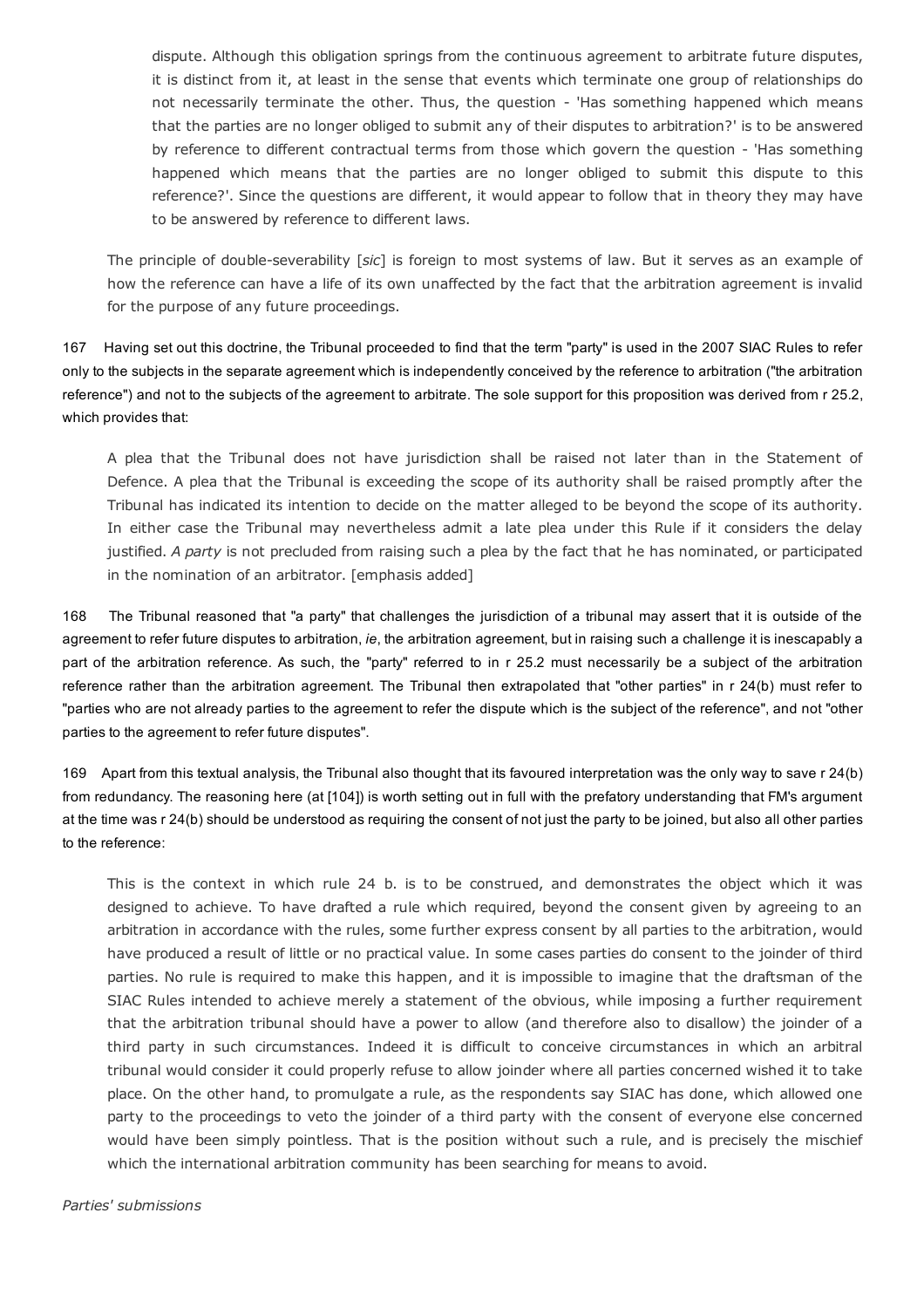<span id="page-38-0"></span>170 Mr Landau attacked the Tribunal's decision as mistaking r 24(b) for a provision which confers the *jurisdiction* to bring or join non-parties into an arbitration instead of a procedural power to effect joinder. On his submission, there is a clear conceptual difference between jurisdiction and power. A tribunal only has jurisdiction over parties to the arbitration agreement, and it is only with the consent of those parties that the power to join non-parties to the arbitration agreement can be exercised. This is presented as a general principle which necessitates unequivocal words of departure. Mr Landau points to the discussions of the Working Group tasked with drafting the 2010 revisions to the UNCITRAL Arbitration Rules as support. The Report of the Working Group on Arbitration and Conciliation on the Work of its Forty-Sixth session (A/CN.9/619, 5â€'9 February 2007) ("UNCITRAL Arbitration Rules Report") records (at para 122) that the proposal to permit the joinder of non-parties was considered and rejected on the basis that it would run counter to the "fundamental principle of consent of parties in arbitration".

171 On the issue of construction, Mr Landau's argument was that the reference to "other parties" was first introduced in the 1997 version of the SIAC Rules, which was in turn derived from r 13(c) of the 1985 London Court of International Arbitration (LCIA) Rules ("the 1985 LCIA Rules"). The 1985 LCIA Rules were subsequently amended in 1998 ("the 1998 LCIA Rules") to allow the joinder of "third persons" under Art 22.1(h). Mr Landau argues that the 1985 LCIA Rules did not permit the joinder of non-parties to the arbitration agreement, but only of other parties to the arbitration agreement. This argument runs by implication from the change of wording between r 13.1(c) of the 1985 LCIA Rules and Art 22.1(h) of the 1998 LCIA Rules, and is supported by Peter Turner and Reza Mohtashami, A Guide to the LCIA Arbitration Rules (Oxford University Press, 2009) at para 6.47:

... ICC tribunals have rejected the power to join third parties (as opposed to extending the scope of the arbitration clause). ... It is this difficulty that the provision of Article 22.1(h) seeks to overcome, by providing an express power to join third parties who may not necessarily be parties to the arbitration agreement. This remains, however, a controversial area. ...

172 On this point, Mr Joseph relied on an article released contemporaneously with the 1985 LCIA Rules to argue that r 13.1(c) did permit the joinder of non-parties to the arbitration. In J Martin Hunter and Jan Paulsson, "A Commentary on the 1985 Rules of the London Court of International Arbitration" published in Yearbook Commercial Arbitration 1985 vol X (Pieter Sanders ed) (Kluwer Law International, 1985), the authors state unequivocally that the rules "allow arbitrators to permit nonâ€'signatories to the arbitration agreement to join in the arbitration, providing that they are willing to do so, and unless all signatories to the arbitration agreement refuse the joinder" (at p 168). We would add that Mr Joseph's point is also reflected in the exposition in Alan Redfern and Martin Hunter, Law and Practice of International Commercial Arbitration (Sweet & Maxwell, 2nd Ed, 1991) at p 188:

The other solution is to incorporate into the arbitration agreement reference to rules of arbitration which enable other parties to be joined. ... Amongst the arbitral institutions, the LCIA has provided for joinder of parties, and for a single award, by the following provisions:

... the Tribunal shall have the power ... to:

(c) allow other parties to be joined in the arbitration with their express consent, and make a single final award of determining all disputes between them ... ;

This provision retains the element of consent usually regarded as essential in international commercial arbitration so far as the party to be joined is concerned. However, it removes that element in relation to the existing parties (or rather, one of them - since it would be impracticable for an arbitral tribunal to join a third party against the wishes of all the parties to the existing arbitration).

173 Finally, Mr Landau pointed to the equivalent provision in the latest version of the SIAC Rules (5th Ed, 1 April 2013) ("the 2013 SIAC Rules"), which permits the joinder of "third parties ... provided that such person is a party to the arbitration agreement". It is therefore clear that under the 2013 SIAC Rules, only other parties to the arbitration agreement can be joined to the reference. On the premise that it would be improbable for the SIAC Rules to have moved in an illiberal direction, he submitted that the 2007 SIAC Rules could not have been more permissive than the latest iteration of the Rules.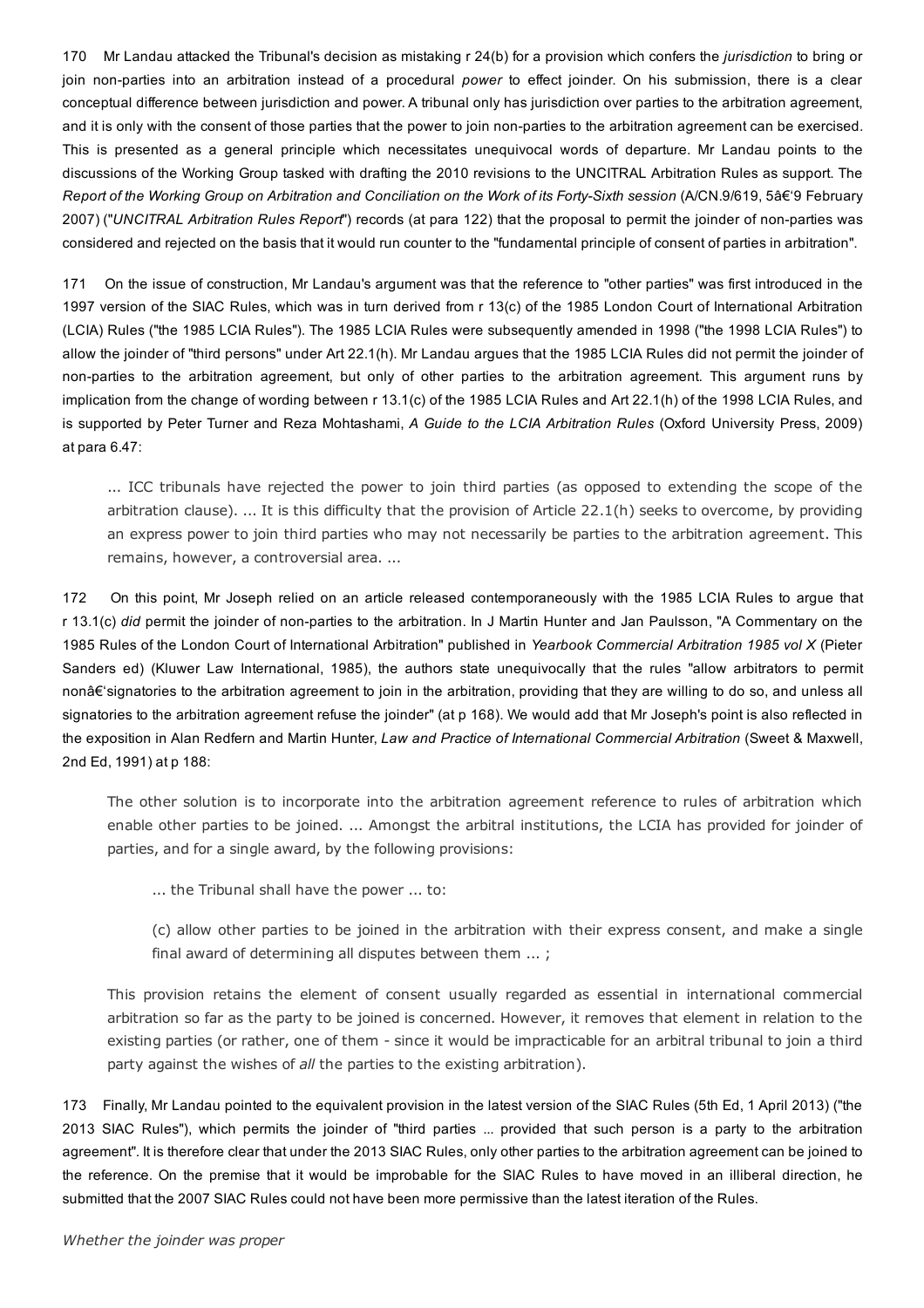174 We recognise that certain institutional arbitration rules confer on the putative tribunal the power to join third parties who are not party to the arbitration agreement (hereinafter referred to as "non-parties") without first obtaining the consent of all the parties which are part of the extant arbitration. The prime example is Art 22(1)(h) of the 1998 LCIA Rules, which is still in force:

Article 22

# Additional Powers of the Arbitral Tribunal

22.1

Unless the parties at any time agree otherwise in writing, the Arbitral Tribunal shall have the power, on the application of any party or of its own motion, but in either case only after giving the parties a reasonable opportunity to state their views:

...

(h) to allow, only upon the application of a party, one or more third persons to be joined in the arbitration as a party **provided any such third person and the applicant party** have consented thereto in writing, and thereafter to make a single final award, or separate awards, in respect of all parties so implicated in the arbitration.

[emphasis added in italics and bold italics]

175 Article 4(2) of the Swiss Rules of International Arbitration (June 2012) ("Swiss Rules") is similar but wider in that the tribunal has broad discretion to decide whether to join a "third person" and if the consent of any party to the arbitration is required:

Where one or more third persons request to participate in arbitral proceedings already pending under these Rules or where a party to pending arbitral proceedings under these Rules requests that one or more third persons participate in the arbitration, the arbitral tribunal shall decide on such request, after consulting with all of the parties, including the person or persons to be joined, taking into account all relevant circumstances. [emphasis added in italics and bold italics]

<span id="page-39-1"></span>176 A joinder under the LCIA Rules and the Swiss Rules has, rather aptly, been termed as a "forced joinder", since a joinder under these rules is possible notwithstanding the objections of a party to the arbitration: see Gary Born, International Arbitration: Law and Practice vol I (Kluwer Law International, 2012) ("Born") at pp 228-229. These rules are not before us and we therefore shall not express any views on them.

<span id="page-39-2"></span>177 What is before us is the question of whether by contracting to arbitrate under the 2007 SIAC Rules, the parties had agreed to confer on the putative tribunal the power to order a forced joinder. Although there is some divergence in the views expressed in the literature in this area, the basic commonality which is undisputed is the requirement of consent to the forced joinder (see Julian Lew et al, Comparative International Commercial Arbitration (Kluwer Law International, 2003) ("Lew, Mistelis & Kr $\tilde{A}$ ,  $\tilde{W}$  at para 16-40. If there is consent given in any form, either under the arbitration agreement or through subscription to a set of institutional rules which unambiguously permits forced joinders, that would suffice to negative any subsequent allegation that there was no agreement to arbitrate with the joined party.

# (1) Construction of rule 24(b)

<span id="page-39-0"></span>178 The Tribunal held that r 24(b) of the 2007 SIAC Rules confers on a tribunal the power to allow parties who are not parties to the arbitration agreement to be joined without first procuring consent from all the other parties who were already part of the arbitration reference. Indeed, it took the view that a party may be joined to the reference "even against the wishes of all the other parties". The only consent necessary was that from the party which was to be joined.

179 It is apposite to note that r 24(b) is silent as to whether a forced joinder will be ordered on the motion of one of the parties to the arbitration agreement, the party or parties to be joined, or the tribunal itself. Therefore, under the Tribunal's construction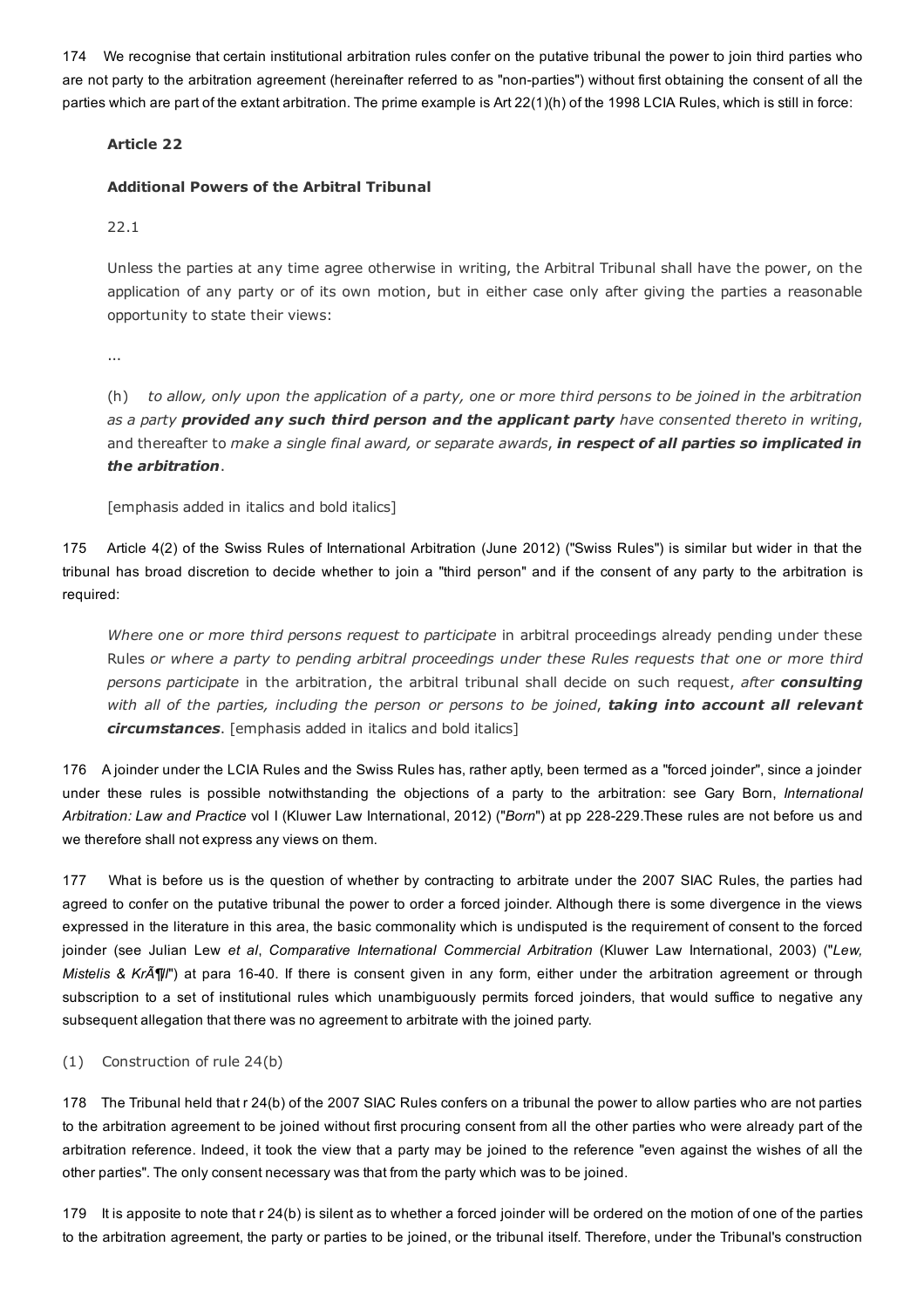of the rule, where the process is initiated by the party to be joined, the tribunal's discretion is the only obstacle to forced joinder. Where the process is initiated by the tribunal, the consent of the party to be joined is the only obstacle. In the second possible scenario, r 24(b) comes precariously close to creating on the part of the existing parties to an agreement to arbitrate under the 2007 SIAC Rules, a unilateral offer to arbitrate with an indeterminate class of potential disputants. Indeed, a tribunal's power to join non-parties also appears to be open-ended in that it is subject only to the qualification that it should not be exercised "in derogation of the powers conferred by any applicable law of the arbitration" (at r 24.1). There are no express conditions which need to be fulfilled before a non-party can be joined, nor is there any express mention that parties can modify the tribunal's power to join non-parties to the arbitration.

180 On this reading, r 24(b) stands in marked contrast to Art 22.1(h) of the 1998 LCIA Rules (see [174] above). The latter provision specifies that the joinder should be effected: (a) upon the application of a party to the arbitration reference; (b) that the third person must have consented with the applicant party in writing; (c) that this additional power of joinder is subject to the parties agreeing otherwise in writing; and (d) that parties must be given a reasonable opportunity to state their views. Similarly, Art 4(2) of the Swiss Rules (see [175] above) sets out how a request for joinder might originate and broadly prescribes the necessary procedural steps. The relative paucity of detail in the 2007 SIAC Rules suggests to us that r 24(b) might not have been intended to have the same effect as a forced joinder under the 1998 LCIA Rules and the Swiss Rules. If indeed r 24(b) was intended to vest tribunals with such a broad power to join non-parties, we think it scarcely credulous that the language used to convey this should be so unclear. The use of a differentiating term like "third person", as with the 1998 LCIA Rules and the Swiss Rules, would have been a straightforward solution (see also [187] below).

181 Having decided that r 24(b) conferred upon it this broad power to join non-parties to the arbitration, the Tribunal did not then delineate the limits of this power. We cannot see, however, how the power to join non-parties to the arbitration could be exercised outside of the subject-matter of the arbitration reference between the original parties. A tribunal cannot extend its jurisdiction to disputes over which it has no jurisdiction by simply purporting to rely on r 24. To this extent we accept Mr Landau's argument that r 24(b) acts as a procedural power, rather than a means for a tribunal to extend its jurisdiction. It would otherwise be a portal through which a tribunal could exercise unlimited jurisdiction over any dispute which any non-party could have with the parties to the arbitration reference. We do not think that any set of arbitration rules, unless explicitly stated otherwise (and even then, we would reserve our views), could provide for such unlimited jurisdiction. The terms of any arbitration reference must ultimately lie within the limits described by the arbitration agreement, save to the extent that it might be extended with the explicit consent of all the parties. In our judgment, the general position must be that the arbitration agreement sets the parameters of the tribunal's jurisdiction. This follows from the premise that arbitration references spring from the continuous agreement to arbitrate future disputes (see Syska above at [166], citing Mustill & Boyd ([\[38\]](#page-10-0) supra)).

182 In this regard it is useful to set out the relevant sections of cll 17.1 and 17.4 of the SSA:

17.1 Parties' Efforts. The Parties agree to use all reasonable efforts to resolve any dispute under, or in relation to this Agreement quickly and amicably to achieve timely and full performance of the terms of this Agreement.

...

17.4 Dispute Resolution Procedure. If the Parties in dispute are unable to resolve the subject matter of dispute amicably within thirty (30) days, then any Party in dispute may commence binding arbitration through the Singapore International Arbitration Centre ('SIAC') and in accordance, except as herein stated, with the rules of SIAC. The arbitration proceedings, including the making of an award, shall take place at the Singapore International Arbitration Centre and the award of the arbitrators shall be final and binding upon the Parties. Notwithstanding the provisions and rules set forth in the rules of SIAC, the following procedural provisions shall apply to such arbitration proceedings:

...

183 It is abundantly clear that the dispute resolution mechanism of the SSA does not pertain to disputes outside of the scope of the SSA itself, ie, disputes which arise from an entirely different contract. As such, there is nothing in the wording of r 24(b) or the SSA itself which could support a finding of jurisdiction over an unconnected dispute any more than it could support a claim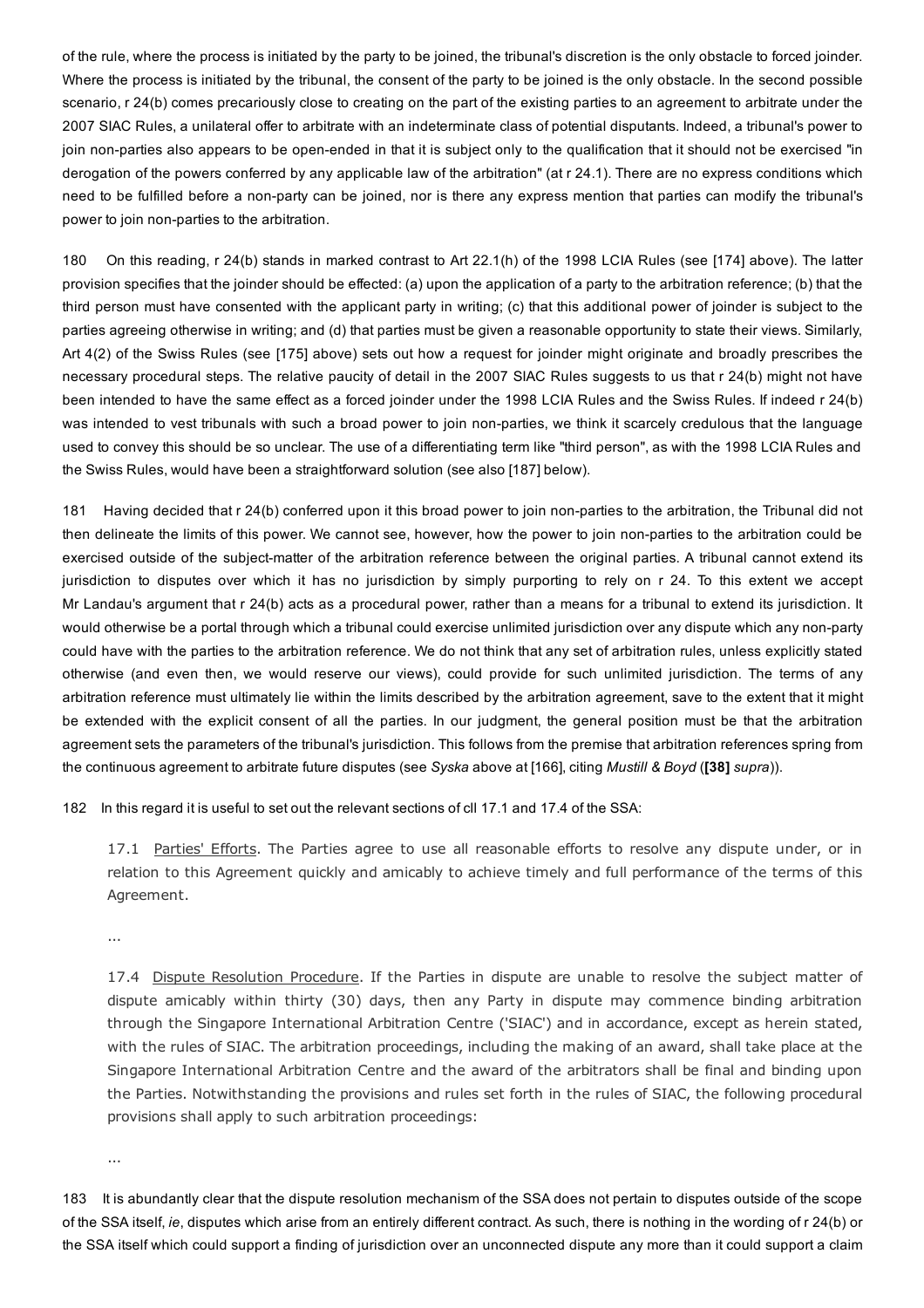to arbitration by, say, FM's window cleaners. Yet, taken to its logical extreme, the Tribunal's decision would allow r 24(b) to have such an effect, at least notionally. It is disconcerting that the Tribunal's decision could conceivably permit a non-party to apply, on his own motion, to be joined to an arbitration for the purpose of arbitrating a separate dispute with one of the extant parties, which application might then be granted without any consultation with the parties to the arbitration or opportunity given for objections to be raised by those parties. As the Tribunal did not address these other aspects of joinder, and so as not to speculate on its unexpressed views, perhaps it would suffice to say that the Tribunal did not appear to have fully apprehended the potential implications of its construction of r 24(b).

184 It ought to be apparent from the foregoing that the forced joinder of non-parties is a significant procedure which raises issues that go to the very core of the arbitration. Unsurprisingly, the Working Group which considered the inclusion of such a rule in the 2010 UNCITRAL Arbitration Rules thought that it would represent a "major modification": see UNCITRAL Arbitration Rules Report [\(\[170\]](#page-38-0) supra) at para 126. If the Tribunal's view is to be accepted, such a momentous shift occasioned by the 2007 SIAC Rules was both accompanied by and greeted with silence, until now. Indeed this would have occurred as early as 1991, as the first version of the SIAC Rules is in pari materia with the 2007 SIAC Rules on the power of joinder (see r 24.1(c) of the SIAC Rules (1st Ed, 1 September 1991)). More importantly, the shift would have occurred without any clear linguistic signification - indeed the 2007 SIAC Rules would seem to have veiled the true purport of r 24(b) under the generic reference to "other parties".

<span id="page-41-0"></span>185 Even if we accept that the 1985 LCIA Rules were intended to permit the joinder of non-parties, it is telling that the 2007 SIAC Rules did not adopt the clarification introduced by the 1998 LCIA Rules, which replaced "other parties" with "third persons". Indeed the trajectory of the SIAC Rules has been in the opposite direction, with the latest iteration of the Rules clearly stating that the party to be joined must be part of the arbitration agreement. In the final analysis, we find it difficult to accept that the 2007 SIAC Rules empowered a tribunal to join a stranger to the arbitration agreement as a party to the reference. This is so for a number of reasons, not least among which is that such standard rules are meant to set out clear procedures to facilitate the conduct of arbitration. Given the extent to which the forced joinder of non-parties may expose an arbitrating party to further obligations to arbitrate (in terms of the parties with whom as well as the matters in respect of which), any provision purporting to have this effect would need to be in clear and certain terms; a fortiori, where such joinder is provided for in institutional rules which are to be incorporated by a model dispute resolution clause. It is quite evidently the case that such clear language cannot be found in r 24(b).

186 The Tribunal also observed that the 2007 SIAC Rules had to be construed in the context of a long-standing debate over the joinder of non-parties, which requires "solutions which are simple and workable, while preserving the principle of party autonomy and respecting so far as possible the confidentiality of the arbitral process". The Tribunal's preferred interpretation of r 24(b) was thought to meet this stated objective. However, as we have already noted (see [183] above), the full import of this interpretation did not appear to have been factored into the Tribunal's deliberations. We are also inclined to regard the Tribunal as having underestimated the extent to which forced joinder impinges upon party autonomy and confidentiality. The centrality of confidentiality to arbitration in the SIAC is evident from r 34 of the 2007 SIAC Rules, with which the Tribunal's understanding of r 24(b) is at odds:

# Rule 34: Confidentiality

34.1 The parties and the Tribunal shall at all times treat all matters relating to the proceedings, and the award as confidential.

34.2 A party or any arbitrator shall not, without the prior written consent of all the parties, disclose to a third party any such matter except:

- a. for the purpose of making an application to any competent court of any State under the applicable law governing the arbitration;
- b. for the purpose of making an application to the courts of any State to enforce or challenge the award;
- c. pursuant to the order of or a subpoena issued by a court of competent jurisdiction;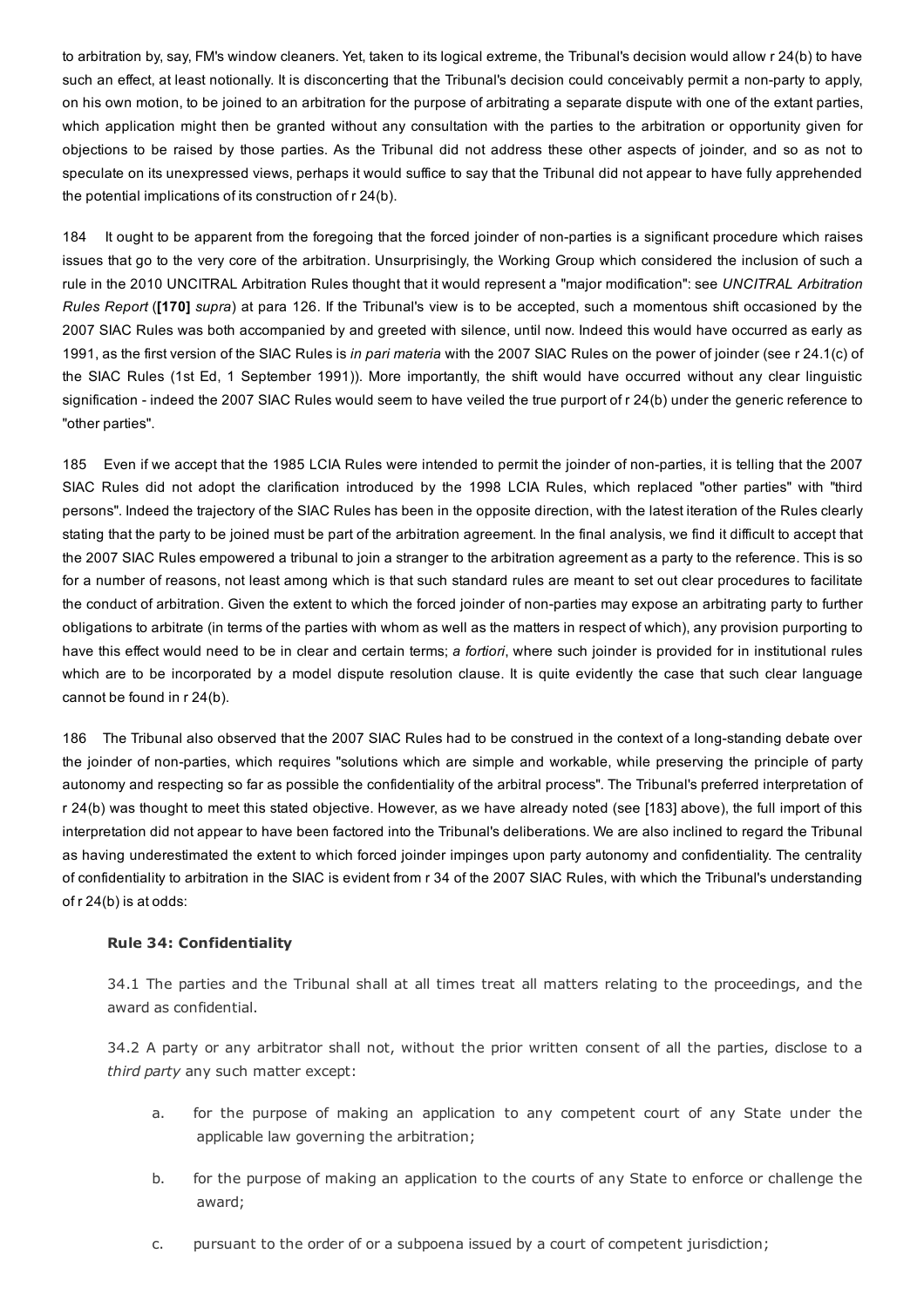- d. to a party's legal or other professional advisor for the purpose of pursuing or enforcing a legal right or claim;
- e. in compliance with the provisions of the laws of any State which is binding on the party making the disclosure; or
- f. in compliance with the request or requirement of any regulatory body or other authority.

...

[emphasis added]

187 It is important to note that r 34.2 is the only provision in the 2007 SIAC Rules which uses the term "third party". The enumerated instances under r 34.2 make it abundantly clear that "third party" refers to parties outside of the arbitration agreement, such as court officers or legal and professional advisors. Tellingly, the same phrase was not employed in r 24(b).

188 The forced joinder of non-parties is also a major derogation from the principle of party autonomy, which is of foundational importance because all arbitrations must proceed in limine from an agreement to arbitrate. Forced joinders carve out a significant exception to this by compelling an arbitration with other persons with whom the parties had not specifically agreed to arbitrate. Even where these other persons are connected to the subject matter of the arbitration, there has been no election of arbitration as the specific dispute resolution mechanism with those other persons. This is not without prejudice to the arbitrating parties, who are presumptively precluded from recourse to the courts in relation to the dispute with the joined parties, and who may find themselves subject to a final award which determines a deeper if not a larger pool of issues and legal liability. The bulk of the damages awarded in the Final Award, for example, pertained to the 6th to 8th Respondents, with only nominal sums awarded to the original parties to the SSA. Indeed the claims of the 6th to 8th Respondents in restitution represented an entirely separate head of claim to that of the 1st to 5th Respondents. As noted above (at [10]), the application to join the 6th to 8th Respondents was filed together with the Notice of Arbitration itself. The Tribunal's interpretation of r 24(b) would effectively allow a principal dispute to be "piggy-backed" on a formal claim filed by the parties to the arbitration agreement and proceed to arbitration. In such circumstances, the original arbitration agreement would function as little more than a Trojan Horse.

189 We should address the two reasons given by the Tribunal in support of its construction, viz, the linguistic comparison with r 25.2 and the need to salvage r 24(b) from redundancy.

190 Even on its own terms, the Tribunal's comparative analysis of "party" as employed in r 25.2 gives rise to difficulties. If it is accepted that "party" refers to a subject of the arbitration reference under r 25.2, how is it that "other parties" under r 24(b) should refer to parties other than those in the agreement to arbitrate? It seems to us that the Tribunal's implicit assumption was that "other" refers to a different type of party rather than another party of the same type. This is a linguistic election which derives no clear support from the rest of the 2007 SIAC Rules. Rule 24(h), for example, also uses the phrase "other parties" where "other" clearly serves to indicate another party to the arbitration reference as opposed to a different type of party altogether:

h. order any party to produce to the Tribunal and to the other parties for inspection, and to supply copies to any document(s) in their possession or control which the Tribunal considers relevant;

<span id="page-42-0"></span>191 We have also mentioned that r 34.2 uses "third party" to the exact same effect as the Tribunal's understanding of "other parties" (see [187] above). On the whole, a purely textual analysis of r 24(b) does not take one very far. It is clear that "other parties" was intended to refer to parties outside of the arbitration reference, but the language provides no further guidance on the limits of that general class - ie, whether it extends only to the other parties to the agreement to arbitrate or to persons outside of that agreement but sufficiently connected to the subject matter, or even to the world at large. Equally, while accepting that "double-separability" answers one half of the equation in that it tells us what "parties" refers to, viz, subjects of the standalone arbitration reference, it is completely silent about the scope of the word "other". As such we do not think that the textual reasons given by the Tribunal are sufficient to justify its reading of r 24(b) as permitting the forced joinder of third parties who are not party to the arbitration agreement.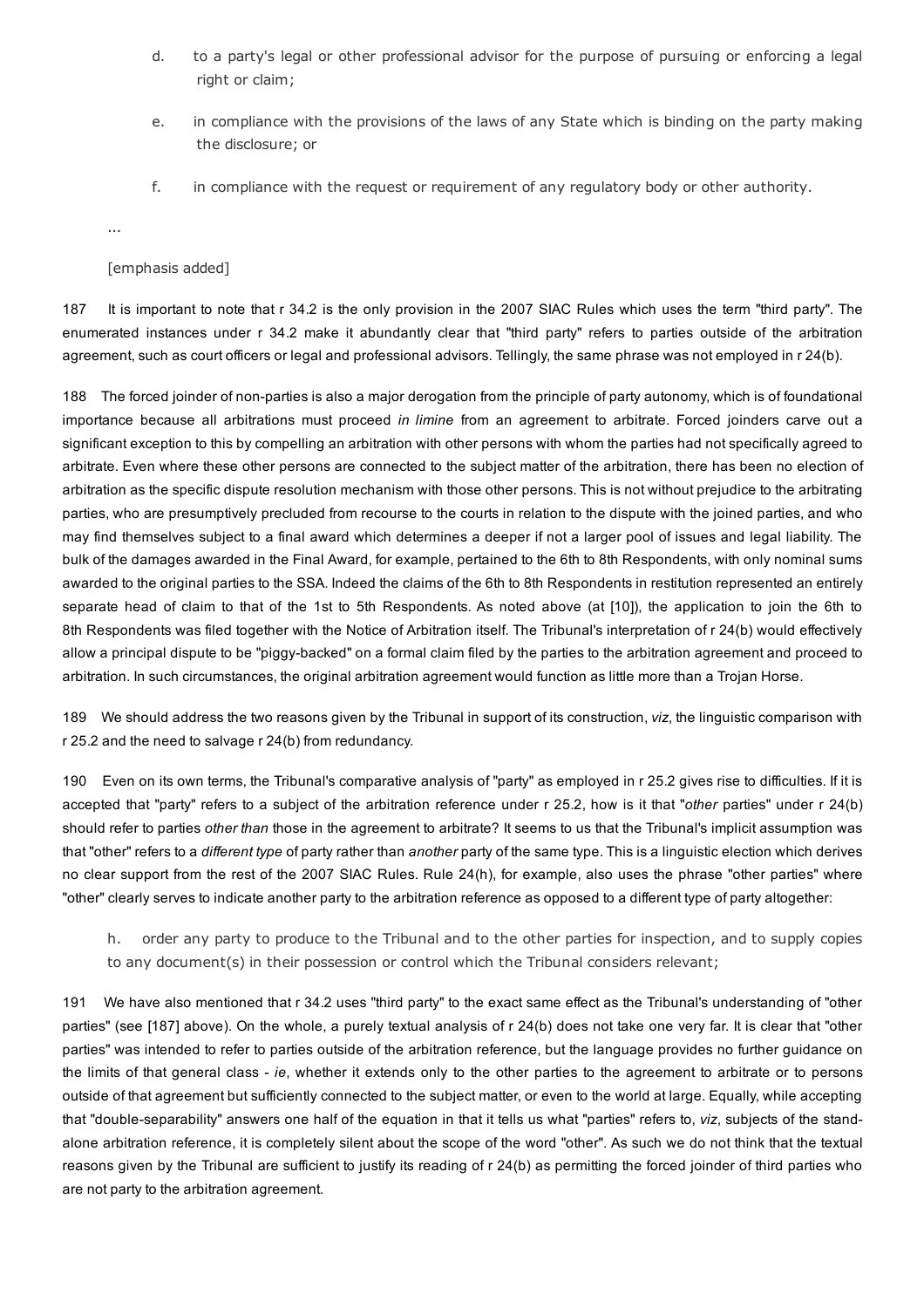192 The Tribunal's concern with redundancy is also problematic because of the way in which it arose, namely in the context of FM's argument that r 24(b) requires the consent of all parties before a non-party could be joined. The redundancy therefore was thought to arise because r 24(b) would then be stating the obvious. This much we agree with. But if FM were to succeed in the construction of r 24(b) that was put to us, namely that the rule refers to other parties to the agreement to arbitrate who are not yet party to the arbitration reference, then the issue of consent to the joinder and of redundancy would not even be engaged in the first place, as only parties to the arbitration agreement can be joined. This is our preferred interpretation and in our judgment, on this basis, r 24(b) would very much serve a useful purpose. It is not difficult to imagine, for example, a tripartite commercial transaction involving A, B and C with all three parties agreeing to submit any disputes inter se to arbitration. Separate disputes between A and B and A and C then arise in short succession. A and B may have already formally commenced arbitration in respect of their dispute. When the dispute between A and C is sought to be resolved, A has two options. The first is to have a separate arbitration to resolve its dispute with C. The other option would be for A to apply in the arbitration between itself and B, for C to be joined into that arbitration. The efficacy of such joinder is palpable, and r 24(b) serves that useful function. As was succinctly summarised in *Born* [\(\[176\]](#page-39-1) supra) at p 221:

Consolidating separate international arbitrations, and permitting joinder or intervention of additional parties into an international arbitration, can provide some obvious advantages. As with litigations, a single arbitration can in some circumstances be more efficient than two or more separate arbitrations. A single proceeding permits the same savings of overall legal fees, arbitrators' fees, witness's time, preparation efforts and other expenses that exist in litigation. Further, a consolidated arbitration reduces the risk of inconsistent results in two or more separate proceedings.

<span id="page-43-0"></span>193 It is also sensible that only C's consent would be required in such circumstances, given that all three parties would already have consented to the same arbitration agreement. Mr Landau uses the same factual matrix to demonstrate how it is precisely because of the doctrine of "double-separability" that recourse to r 24(b) would be necessary for C to be joined to an arbitration between A and B. As the arbitration reference for the first arbitration between A and B had already been constituted, a procedural mechanism for C to be joined would be necessary, notwithstanding that C had agreed, through the arbitration agreement, to arbitrate its disputes with A and/or B (see Syska at [166] above).

194 For completeness, it might also be noted that the Tribunal's assertion of redundancy is somewhat undermined by the fact that r 24(b) has since been amended to unequivocally state the precise proposition which the Tribunal thought to be so obvious as to be unworthy of inclusion in the SIAC Rules (see [173] above).

(2) Agreement to arbitrate under a set of rules

195 Although our construction of r 24(b) is dispositive of the Joinder Objection, we would make one comment on Mr Joseph's principal argument that FM had implicitly consented to the joinder of the 6th to 8th Respondents by agreeing to the 2007 SIAC Rules and, by extension, r 24(b); under those circumstances, no further consent by FM was required.

196 We are cognisant of the raging controversy in this area of multiparty arbitrations (for an overview of such situations, see Bernard Hanotiau, Complex Arbitrations: Multiparty, Multicontract, Multi-Issue and Class Actions (Kluwer Law International, 2006) at pp 163-196) where a prevalent argument is that there is default consent to a forced joinder whenever the joinder is properly ordered pursuant to the applicable institutional rules. The reasoning is fairly straightforward. Parties, by agreeing to arbitrate under those rules, are deemed to have consented to the exercise of the power to force a joinder: Tobias Zuberb $\tilde{A}$ '/<sub>a</sub>hler et al, "Introductory Rules: Consolidation of Arbitral Proceedings (Joinder), Participation of Third Parties (Art 4) in Swiss Rules of International Arbitration: Commentary (Tobias Zuberbühler et al eds) (Kluwer Law International, 2005) at para 12; Lew, Mistelis & KröI ([\[177\]](#page-39-2) supra) at para 16-42.

<span id="page-43-1"></span>197 In principle, this is not objectionable as parties can contractually agree to any rules which they would like to subject their arbitrations to. This may include rules which confer on the tribunal ultimate discretion to order forced joinders without having to obtain further consent from the parties who are already part of the arbitration reference. However, as emphasised earlier, the idea of forced joinders is a drastic one. Because the power of the tribunal to join non-parties to an arbitration at any stage without the consent of the existing parties and at the expense of the confidentiality of proceedings is such utter anathema to the internal logic of consensual arbitration, a rule which allows the tribunal to order a forced joinder without obtaining "fresh" consent to the joinder must be decidedly unambiguous. Rule 24(b) is not so. At a more general level, in the face of linguistic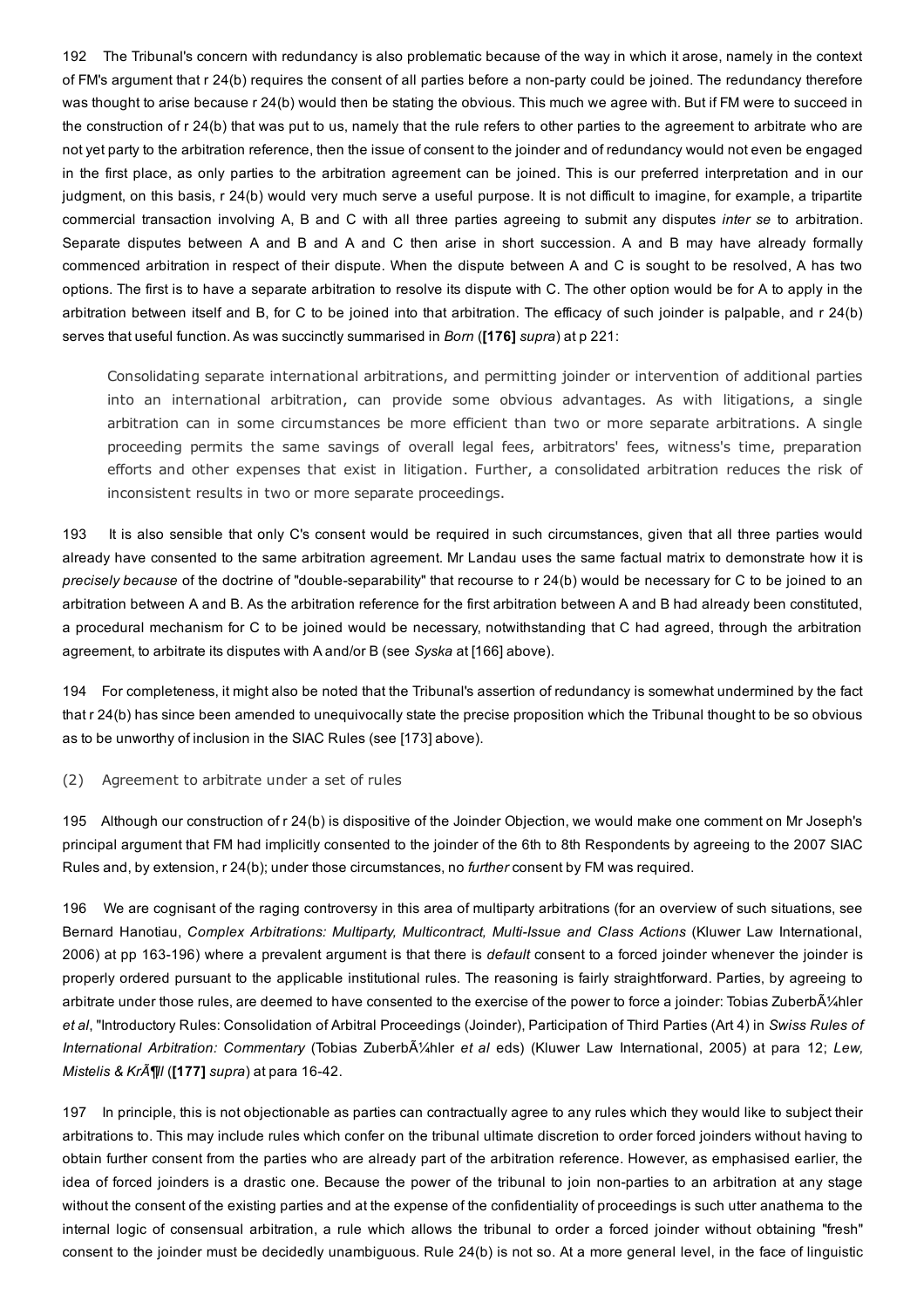ambiguity in the provision which regulates the power to join without obtaining further consent, the consent under an arbitration agreement to arbitrate in accordance with a set of institutional rules cannot be taken as an ex ante consent to the forced joinder.

<span id="page-44-0"></span>198 In short, the lack of accompanying content in the 2007 SIAC Rules, the overarching imperative of clarity in setting out standard rules, and the internal logic of the consensual basis of an agreement to arbitrate all militate against the Tribunal's construction of r 24(b). Our analysis is also strengthened by the fact that r 24(b) and its ultimate predecessor, r 13(c) of the 1985 LCIA Rules, have not been widely received as solutions to the problem of joinder in international commercial arbitration. We therefore do not accept the Tribunal's construction of r 24(b). The proper construction of this rule is that it permits other parties to the arbitration agreement who are not yet part of the arbitration reference to be joined into an existing arbitration reference. It follows that FM's objection to the Tribunal's assertion of jurisdiction over the claims of the 6th to 8th Respondents is well-founded.

### Whether FM had waived its right to raise the Joinder Objection or is otherwise estopped

199 This brings us to the final issue. Notwithstanding the merits of the Joinder Objection, Astro also contends that FM's conduct after the Award on Preliminary Issues constituted an acceptance of it which precludes it from presently arguing otherwise. The gist of this aspect of Astro's case is that, by continuing to participate in the arbitration, FM had waived its objections to the Tribunal's jurisdiction to determine issues pertaining to the 6th to 8th Respondents. In the alternative, Astro argued that FM is estopped from raising these objections having purportedly represented that it will no longer challenge the Tribunal's jurisdiction.

200 At the outset, we make two clarifications. First, the concept of waiver and estoppel are distinct. Broadly speaking, waiver of rights occurs when a party has indicated that it will be relinquishing its rights. Estoppel, however, requires something more. The party invoking the estoppel must typically show that it had relied on the representations of the other party to its detriment (Pertamina Energy Trading Limited v Credit Suisse [2006] 4 SLR(R) 273 at [72]; see also, albeit in the context of proprietary estoppel, Hong Leong Singapore Finance Ltd v United Overseas Bank Ltd [2007] 1 SLR(R) 292 at [170]). The two legal concepts may produce different outcomes when applied to the same factual matrix. Astro accepts, however, that the requirements of estoppel are substantially similar in so far as it must be shown that FM had made a clear representation that it will forego the right to challenge the Award on Preliminary Issues. The evidential assessment of the concurrent pleadings of waiver and estoppel will largely traverse the same grounds.

201 The parties are agreed as to the legal conditions which must be met in order to establish a waiver of rights. Both Mr Landau and Mr Joseph cited Lord Goff of Chieveley's guidance in Motor Oil Hellas (Corinth) Refineries SA v Shipping Corporation of India (The Kanchenjunga) [1990] 1 Lloyd's Rep 391 ("The Kanchenjunga"), which has been approved in Singapore in Chai Cher Watt (t/a Chuang Aik Engineering Works) v SDL Technologies Pte Ltd [2012] 1 SLR 152 as definitive at [33]. In The Kanchenjunga, Lord Goff described the operation of waiver as such (at 398):

... In particular, where with knowledge of the relevant facts a party has acted in a manner which is consistent only with his having chosen one of the two alternative and inconsistent courses of action then open to him - for example, to determine a contract or alternatively to affirm it - he is held to have made his election accordingly ... It can be communicated to the other party by words or conduct; though, perhaps because a party who elects not to exercise a right which has become available to him is abandoning that right, he will only be held to have done so if he has so communicated his election to the other party in clear and unequivocal terms ... [emphasis added]

202 The party asserting that otherwise actionable rights have been waived must therefore meet a high threshold of demonstrating that the adversely affected party's conduct is only consistent with waiver and that the purported waiver had been communicated in clear and unequivocal terms.

203 Mr Landau's answer to Astro's case on waiver is that there was simply no instance where it could be said that FM's conduct was consistent only with a waiver of its rights. In fact, he avers that FM had reserved its rights on the jurisdictional issue as early as 22 May 2009, and explicitly stated in its Defence that "nothing herein shall be construed as an acceptance by [Ayunda, FM and DV] of the Tribunal's jurisdiction or that [Ayunda, FM and DV] agree or concede that the [6th to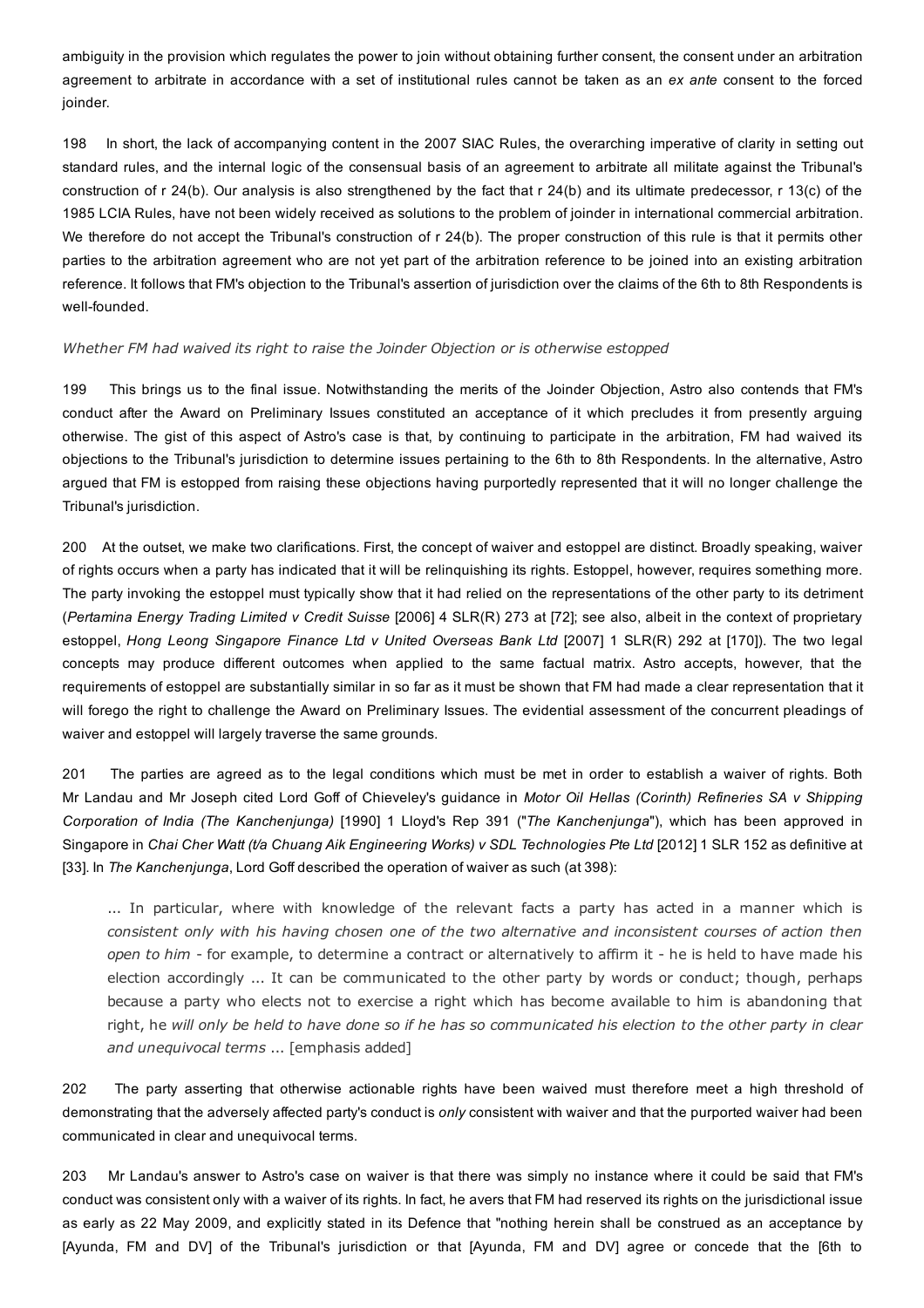8th Respondents] are valid parties to this Arbitration, and [Ayunda, FM and DV's] rights in this regard are strictly reserved". Moreover, he contended that, doctrinally, an objection needs only to be raised once in order to reserve one's rights in relation to its subject matter. The following passage from Sir Michael Mustill & Stewart Boyd, The Law and Practice of Commercial Arbitration in England (Butterworths, 2nd Ed, 1989) (at p 578) is singled out:

... If a party to a commercial dispute has a genuine defence to the claim, and also has a genuine reason for saying that the arbitrator is not the correct tribunal to rule upon it, he should be allowed to take both points ... and should not be forced into a position where he must either take pre-emptive action or lose his right to challenge the jurisdiction. Provided the respondent has made a clear protest, and has emphasised that his continued participation in the reference is without prejudice to his case on jurisdiction, we believe that a court should, in the interests of common sense, hold that there has been no waiver. ...

204 It is necessary here to undertake a closer examination of how the parties had conducted themselves after the Award on Preliminary Issues. Both parties submitted elaborate recitals of the events which followed, of which these passages feature prominently:

- (a) the immediate aftermath of the Award on Preliminary Issues;
- (b) the entry of judgment in the UK;
- (c) the signing of the Memorandum of Issues ("MOI"); and
- (d) the partial satisfaction of the Award on Preliminary Issues.
- (1) The immediate aftermath of the Award on Preliminary Issues

<span id="page-45-0"></span>205 On 16 May 2009, Astro sought an urgent procedural hearing before the Tribunal to establish an expedited timetable. Ayunda and FM replied on 19 May 2009, disagreeing with the proposed timetable. This is the first correspondence emanating from FM following the Award on Preliminary Issues. In this response it was stated that Ayunda and FM were considering an appeal against that award in the Singapore High Court. It was also asserted that the expedited timetable was unrealistic and allowed insufficient time for preparation. Ayunda and FM also represented that they wanted their counsel who represented them at the hearing of the preliminary issues, Mr Laurence Rabinowitz QC ("Mr Rabinowitz"), to continue acting for them. Finally, Ayunda and FM represented that they were considering their position in relation to counterclaims. At this stage, there was neither an express reservation of rights nor an unequivocal waiver.

206 Ayunda and FM's letter on 20 May 2009 also represented that they were still contemplating the filing of an appeal:

Our clients are fully entitled to properly consider and take advice on whether they should exercise their statutory right of appeal.

207 Astro evidently did not take this as a waiver. In its reply on the same day, it represented that "[Ayunda] and [FM's] stated intention of considering a challenge to the Courts of Singapore on the question of jurisdiction does not of course change the fact that, as far as [Astro] understand[s] the position, the tribunal itself has finally determined these issues". Astro therefore viewed the Tribunal as having completed its work even though Ayunda and FM might yet avail themselves of further avenues of review. Its response was to insist that Ayunda, DV and FM sign a draft order recording the Award on Preliminary Issues. On 20 May 2009, Astro's solicitors sent a draft Final Order and Award on Preliminary Issues to Ayunda and FM by eâ€'mail. The purpose of this draft order was "to distinguish between those matters finally determined and those matters left open for determination at the substantive hearing". Some indication of the purport of "finally determined" is discernible in the representation that the draft order set out issues which "were disposed of finally and were not interim rulings". The clear purpose of the draft order was therefore to confirm that the issue of jurisdiction would not be re-visited by the Tribunal at the substantive hearing.

208 On 22 May 2009, Ayunda and FM's solicitors replied to the effect that they saw no need for any further order on the matter, which "could only be justified to the extent that it accurately described the terms of the Award". The specific response to the terms of the draft order is set out in full: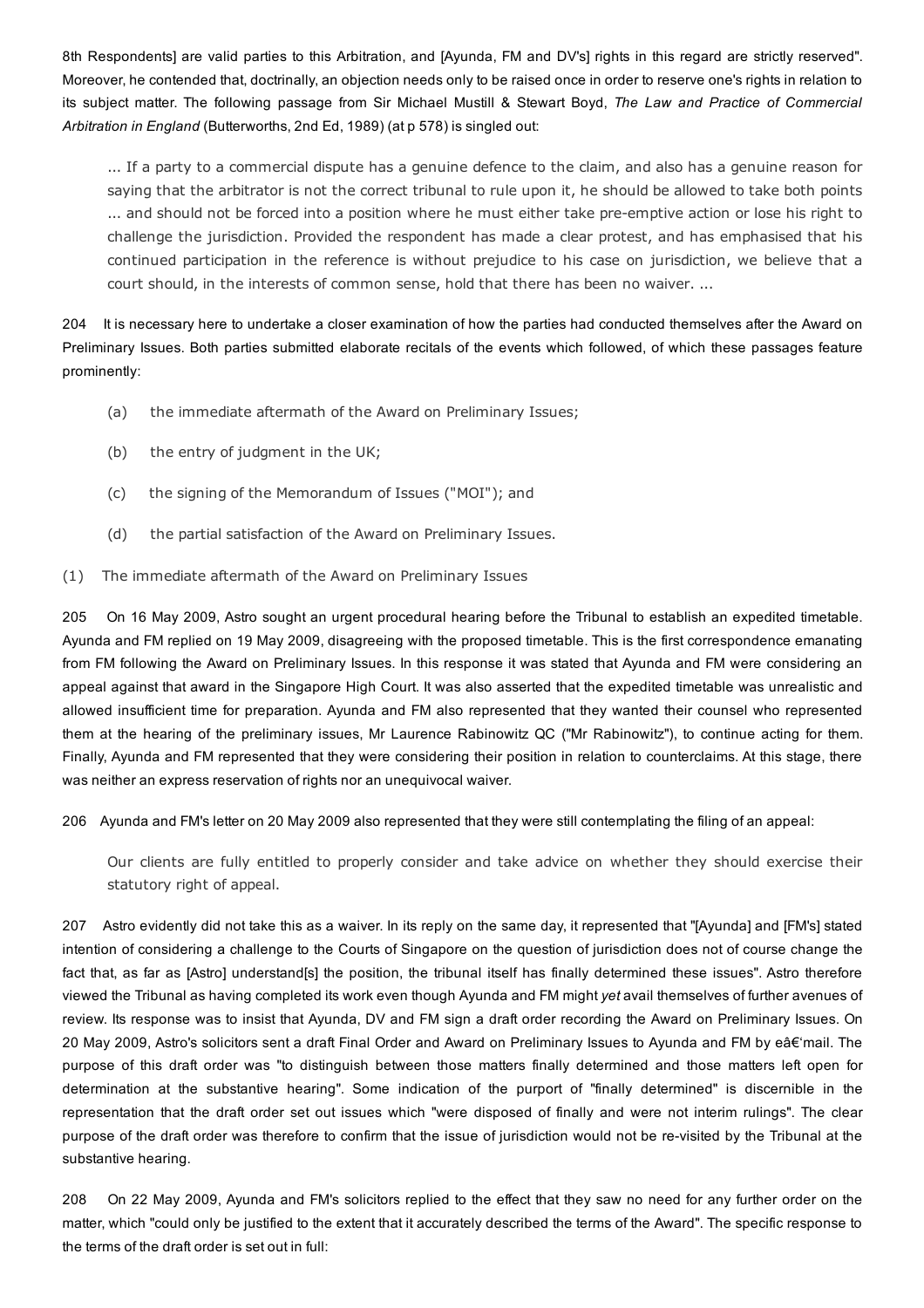(1) Without prejudice to their position on any appeal, the First and Second Respondents would if some further form of order were thought necessary - have no objection to paragraphs 1 and 2 of the proposed draft, since these accurately reflect the Preliminary Award.

209 It is evident that FM's position in relation to the preliminary ruling on jurisdiction was both conditional ("if some further form of order were thought necessary") and qualified ("[w]ithout prejudice to their position on any appeal"). This was subsequently reiterated in a letter dated 25 May 2009 regarding the filing of the defence and counterclaim for the substantive hearing, in which FM's solicitors stated that "none of the steps taken or to be taken by [Ayunda & FM] are to be construed as an acceptance of the Tribunal's jurisdiction". The 30-day limit within which Ayunda and FM would have had to file their notice of appeal against the Award on Preliminary Issues expired the next day. Parties then proceeded to file the statement of case and defence. As stated above at [203] (see also below at [219]), Ayunda, DV and FM expressly reserved their rights in relation to the issue of the Tribunal's jurisdiction in its Defence.

210 Up to this point there could be no question that FM had not waived any of its rights in relation to the Tribunal's jurisdiction and the joinder of the 6th to 8th Respondents. Mr Joseph identified a teleconference with the arbitrators held on 25 June 2009, however, as a marked departure. The teleconference was arranged for the primary purpose of obtaining directions from the Tribunal as to the timetable for the main hearing. The principal arbitrator's first order of business was therefore to obtain an update on whether there was a challenge to the Preliminary Award in Singapore. Mr Rabinowitz replied that "[t]here is no challenge to your award in Singapore".

211 Mr Joseph contended that Mr Rabinowitz's statement constituted a waiver of FM's rights to challenge the Tribunal's jurisdiction. His submission is that Mr Rabinowitz could easily have made an express reservation of FM's rights in his reply, but did not do so. Instead, he made a categorical statement that there was no challenge to the Tribunal's award.

212 However, there are other possible interpretations of Mr Rabinowitz's statement. The most straightforward would perhaps be that Mr Rabinowitz had provided the most direct and literal response to the principal arbitrator's question - he was simply updating the Tribunal of the fact that there was no existing challenge to the Award on Preliminary Issues at the time. Another reading of Mr Rabinowitz's answer is that it was intended to communicate that the Tribunal could proceed with the main hearing, being unimpeded by any pending appeal against the Award on Preliminary Issues. This reading is supported by the general administrative purpose of the teleconference, which is also evident from the conversation between the principal arbitrator and Mr Joseph regarding the status of parallel proceedings in Indonesia. The focus of the conversation was on pushing the Arbitration ahead as quickly as possible, encapsulated in Mr Joseph's exhortation that "we are very, very, very anxious ourselves for a date".

213 Yet another, more robust, reading is that Mr Rabinowitz had intended to convey not only, either one or both of the possibilities we have identified in the previous paragraph, but also that Ayunda and FM would not avail themselves of any statutory right they might have under Art 34 as well as any passive remedies at the enforcement stage. What militates against this is that there was no question of invoking any passive remedies at that stage because no substantive award had been made. That issue was not even alive at that stage. In short, in our judgment, it does not follow from Mr Rabinowitz's statement, that Ayunda, DV or FM had accepted that the Tribunal's joinder of the 6th to 8th Respondents was proper. Nor did this statement entail an abandonment of all future avenues to challenge the Tribunal's jurisdiction at the stage of enforcement. We note that Mr Rabinowitz was not asked if Ayunda, DV or FM were thereby accepting the Tribunal's jurisdiction, despite their repeated insistence up to that point that they continued to refute that jurisdiction.

214 Taking FM's conduct in the round, we are unable to accept Mr Joseph's contention that there had been a waiver of its rights, let alone a clear representation that it had accepted the Tribunal's jurisdiction. We note that in Astro's statement of reply to the defence on 1 July 2009 (at [7]-[9]) they objected to the effectiveness of FM's reservation contained in its Defence; but this was informed by Astro's understanding that Art 16(3) represented a "one-shot remedy". Its position, then and now, is that FM could not revisit the issues of joinder and jurisdiction because it only ever had the one opportunity to do so. Hence, it seems to us that Astro never relied on any representation by FM. Instead, it seems that Astro merely relied on its own understanding of the legal consequences of FM not having brought a challenge under Art 16(3). In the final analysis. Mr Rabinowitz's concise statement is too slender a peg on which to hang Astro's case for waiver.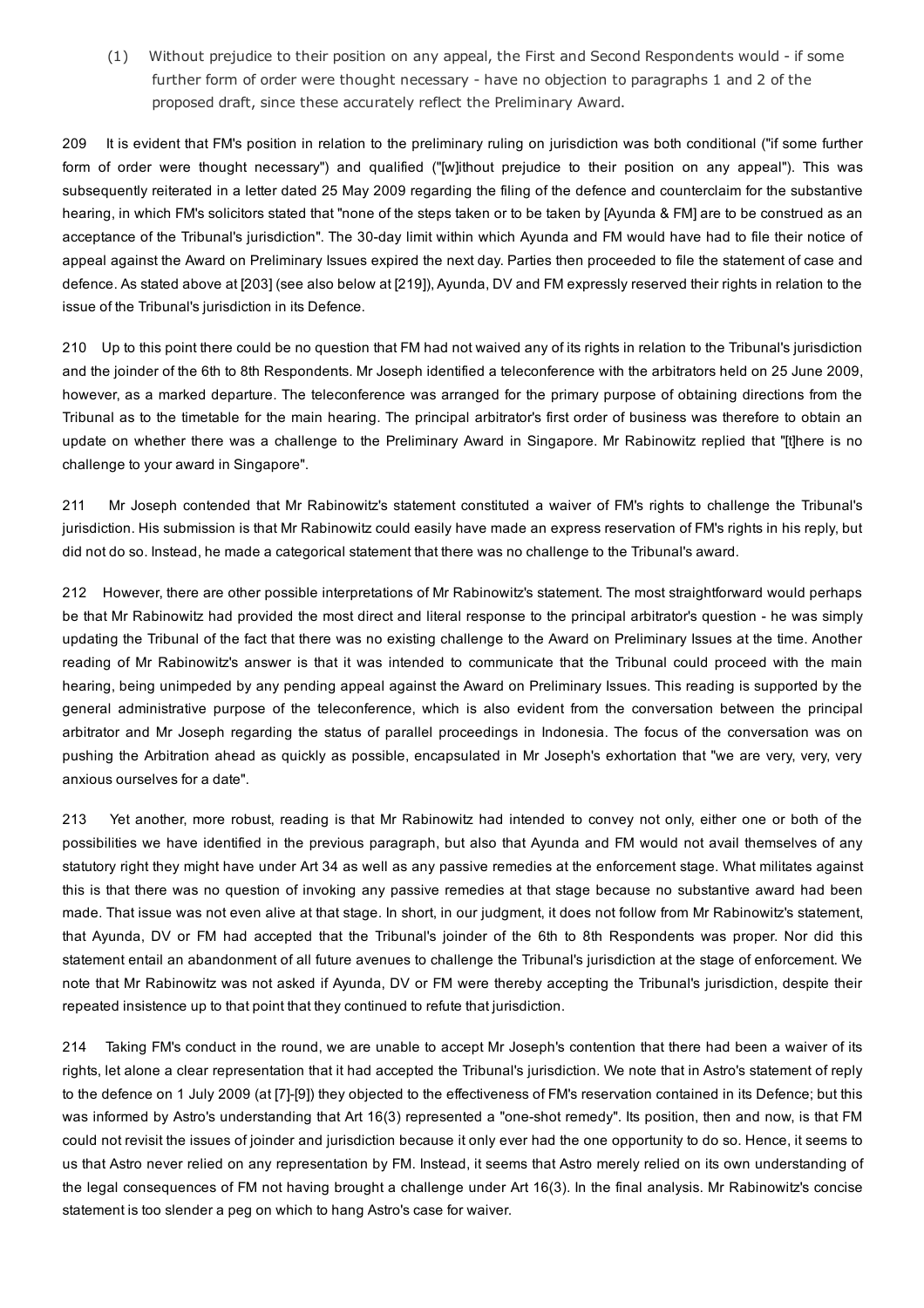215 For the sake of completeness, we also address Mr Joseph's argument that FM had waived its objection by filing a counterclaim in the Arbitration. The counterclaim, advanced on the basis of a breach of fiduciary and good faith obligations under the common law, was framed in reference to the "UT Shareholders", which is defined as "the 3rd and 4th Claimants (later, the 1st and 2nd Claimants)". The short answer therefore, is that the counterclaim did not constitute a waiver of FM's rights in relation to the improper joinder of the 6th to 8th Respondents because it was not directed at them.

# (2) Entry of UK judgment

216 On 27 July 2009, Astro applied for and obtained leave to enforce the Award on Preliminary Issues in England. On 24 August 2009, Ayunda and FM's solicitors stated in an e-mail that:

It is not [Ayunda & FM's] position that [Astro] are not entitled to apply to enforce the [Award on Preliminary Issues]. Rather, the point is that the calculated timing of the Claimant's application to enforce the Jurisdictional Award just before the hearing before the Tribunal in September has put the Respondents in a position where they will be denied natural justice at and in connection with that hearing.

217 Mr Joseph suggested that the first sentence of that e-mail constituted an acceptance of the validity of the Award on Preliminary Issues. The use of the double negative, however, leaves open the possibility that Ayunda and FM, whilst admitting that Astro can apply to enforce the award, can also seek to resist enforcement on jurisdictional grounds. Indeed, the e-mail is carefully worded so as not to positively accept that the Award on Preliminary Issues is valid. Moreover, when read in full, it is clear that the main point conveyed by the e-mail was not that Ayunda and FM did not object to the Tribunal's jurisdiction but that they had a more specific objection to Astro's application to enforce the Award on Preliminary Issues, viz, the denial of natural justice at the substantive hearing. Once again, we do not think that in such a context it would be fair to read a waiver into Ayunda and FM's statement.

# (3) Signing of the MOI

218 Astro also places heavy reliance on the fact that FM had signed a MOI on 31 July 2009. The MOI stated that:

A number of issues in this arbitration, including that of its own jurisdiction, have already been fully and finally determined by the Tribunal in its Award dated 7 May 2009. The remaining claims and issues to be determined by the Tribunal in this arbitration are as follows:

...

219 In our judgment, the MOI cannot be invested with great or particular significance. First, when read as a whole, the main object of the MOI was to frame the issues which were yet to be determined by the Tribunal rather than to categorically bind parties to the preliminary ruling. This may be compared with the draft order which was sent to Ayunda and FM's solicitors on 20 May 2009 (see [207] above), which focused entirely on what had been determined in the Award on Preliminary Issues. It is clear from the correspondence between the parties that the draft order was intended to record the terms of the Award on Preliminary Issues and did not signal Ayunda and FM's acceptance of the Tribunal's jurisdiction. Rather, the MOI was directed to the converse objective of identifying what remained open before the Tribunal. Second, and for good measure, Ayunda and FM continued to reserve its objection to the Tribunal's jurisdiction after signing the MOI. For instance, it was stated in their statement of defence and counterclaim filed on 18 June 2009 that they did not "agree or concede that the [6th to 8th Respondents] are valid parties to this Arbitration" and that their rights in this regard were strictly reserved.

(4) Part satisfaction of the Award on Preliminary Issues

220 On 17 September 2009, the Tribunal ordered Ayunda, DV and FM to pay costs for the Award on Preliminary Issues. Payment was made on 1 October 2009. Mr Joseph argued, on the authority of Goodman v Sayers (1820) 2 Jac & W 249 ("Goodman"), that part satisfaction of an award constitutes clear and unequivocal acceptance of it. In Goodman, the plaintiff agreed to satisfy the debt due from him under the award so long as the defendant discontinued its action for enforcement and referred certain alleged errors back to the arbitrators for further investigation. Having made payment after offsetting the sums in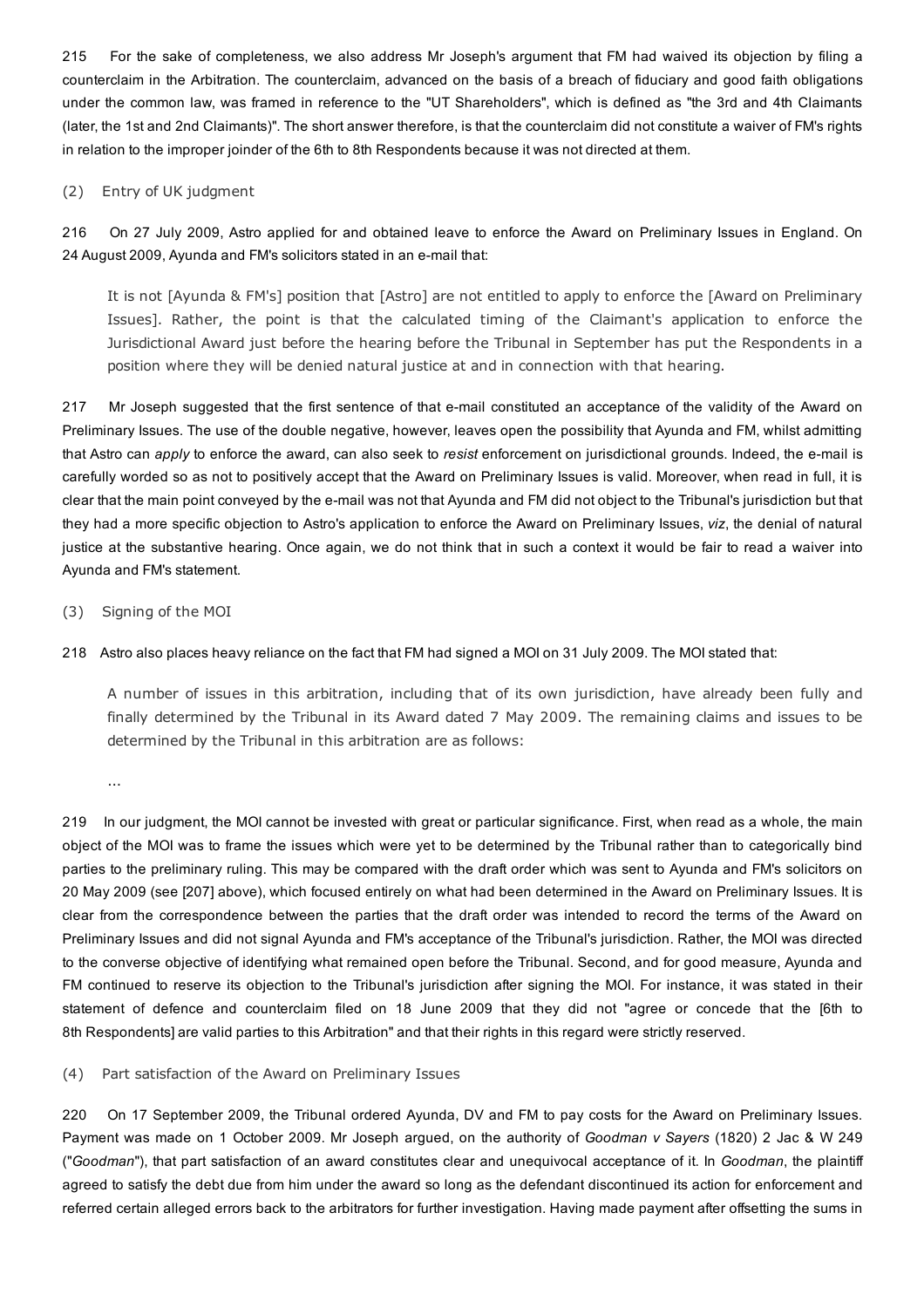error, the plaintiff then applied to set aside the award. Sir Thomas Plumer MR framed the question before the court as such (at 262263):

It comes then to this important question, whether a court of equity can entertain jurisdiction, in a case where an action having been brought to enforce the award, the party voluntarily pays the money, upon an agreement for a reference back as to part, under which an alteration is made, of which he takes the benefit, receiving the £25 as a final settlement of the dispute? Can he, after that, make it the subject of a bill in equity?

221 The Master of the Rolls went on to conclude that this must be answered in the negative (at 263):

... It is admitted, that at law it is impossible to recover, after a voluntary payment, with a knowledge of all the facts, though under a mistake in point of law; it cannot be disputed ... that where an action is brought and is proceeding, and the Defendant having a knowledge of all the circumstances, and having the means of proving them at trial, submits to pay, he has no remedy at law. ...

<span id="page-48-0"></span>222 Once again we are unable to agree with Mr Joseph's argument. We do not think that the payment of costs to the Tribunal constituted an unequivocal waiver of FM's rights. Rather, it was an acknowledgment that the Tribunal could decide its own jurisdiction and would be entitled to be paid for this decision. This was in line with the doctrine of kompetenz-kompetenz, and is distinct from the situation which arose in Goodman, where the payment was made pursuant to an express agreement to satisfy the award. We would add that Goodman does not strictly stand for the proposition that part payment will or must always constitute waiver. The part payment in that case arose in the context of an agreement that the parties reached to refer certain alleged errors in the initial award back to the arbitrators. Most importantly, the plaintiff in Goodman never reserved his rights to raise the very objections which he later attempted to rely on to set aside the award. Indeed, one of the factors which Sir Thomas Plumer MR took into account (at 262) was that the plaintiff in Goodman chose not to "persevere in his resistance". In light of the fact that FM did reserve its rights, we do not think that the payment of costs would constitute a tacit waiver of those reserved rights.

# Conclusion on merits of the Joinder Objection

223 Having examined in some detail how the parties had conducted themselves after the Award on Preliminary Issues was handed down, we are unable to accept the Astro's argument that FM had waived or is otherwise estopped from asserting its rights to resist the enforcement of the Awards.

224 In the final analysis we find in favour of FM on the merits of the Joinder Objection:

(a) Given that they were not parties to the SSA, it is a matter to be determined by Singapore law whether the 6th to 8th Respondents were properly joined to the Tribunal's proceedings so as to establish an arbitration agreement with FM (at [158]).

(b) In consideration of its language and lack of substantive content, r 24(b) does not confer on the Tribunal the power to join third parties who are not party to the arbitration agreement, in this case, the SSA, into the Arbitration (at [178]-[185], [191]-[193] and [197]).

(c) Accordingly, the Tribunal's exercise of its power under r 24(b) to join the 6th to 8th Respondents to the Arbitration was improper with the corollary that no express agreement to arbitrate existed between the 6th to 8th Respondents and FM (at [198]).

(d) In addition, FM did not waive its rights or conduct itself in such a way that it is estopped from raising the Joinder Objection:

(i) FM consistently stated that any further participation in the lead up to the substantive hearing would be without prejudice to its position on any appeal (at [208]-[209]) and later reserved its rights in relation to the Tribunal's jurisdiction in its Defence (at [203], [209] and [219]);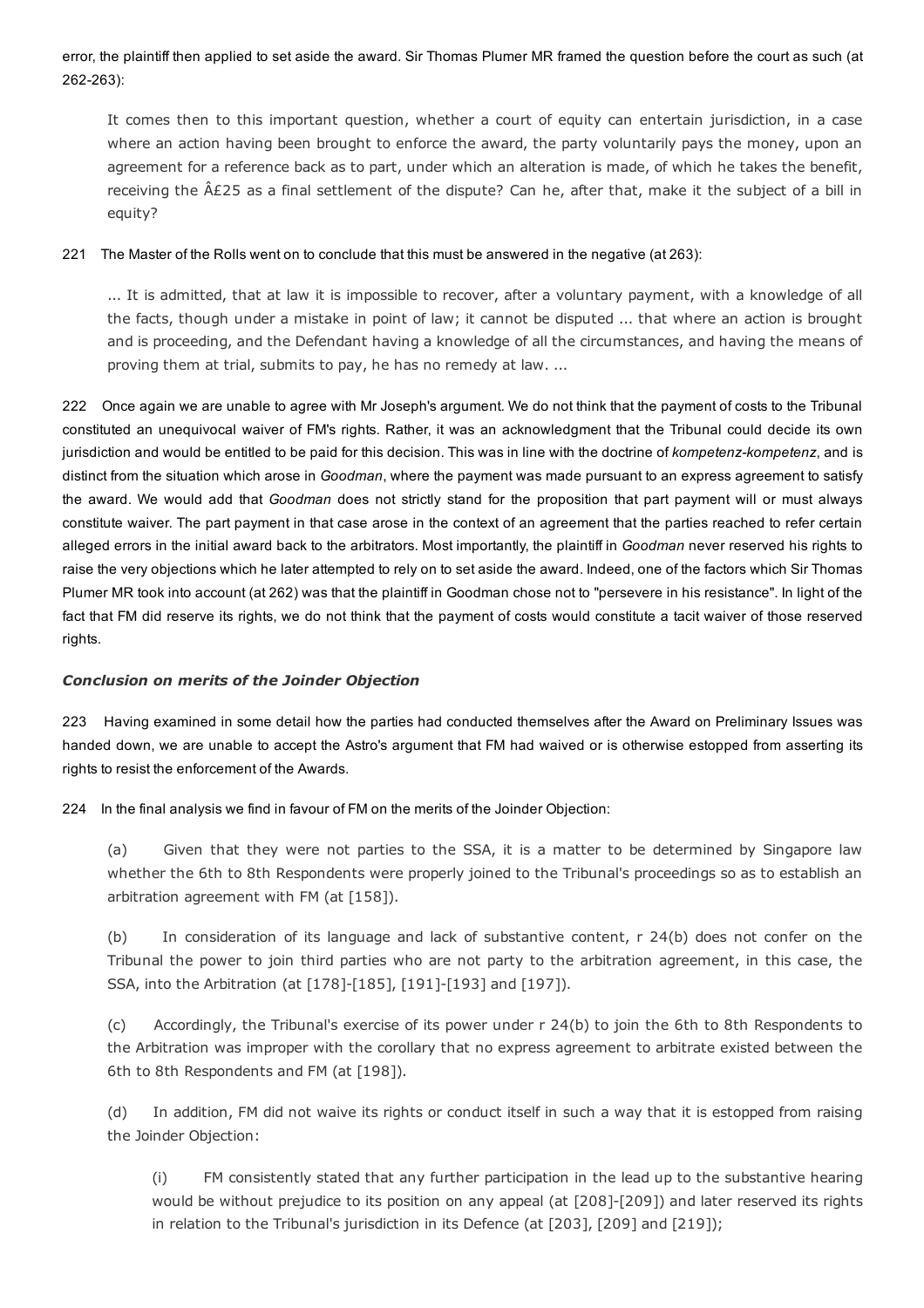(ii) the statement that "[t]here is no challenge to [the Tribunal's] award in Singapore" made at the teleconference with the arbitrators on 25 June 2009 cannot be taken as a clear representation that FM had accepted the Tribunal's jurisdiction (at  $[212]-[214]$ );

(iii) FM's counterclaim was unconnected to the 6th to 8th Respondents (at [215]);

(iv) FM's acceptance of Astro's ability to bring an application to enforce the Award on Preliminary Issues in the UK did not contain any concession as to its validity, and moreover, it instead conveyed the more specific objection that there would be a denial of natural justice as a result of the timing of that application (at  $[216]-[217]$ );

(v) the signing of the MOI was intended to frame the issues which were still to be determined by the Tribunal rather than to categorically bind parties to the Award on Preliminary Issues (at [219]); and

(vi) the part satisfaction of the Award on Preliminary Issues on 1 October 2009 cannot be taken as more than FM's acknowledgement that the Tribunal could decide its own jurisdiction and was not sufficient in itself to constitute an acceptance of the Tribunal's jurisdiction (at [222]).

In consequence of the foregoing, FM is fully entitled to resist the enforcement of the Awards pursuant to s 19 of the IAA.

# Enforcement by 1st to 5th Respondents

225 It will be recalled that the Enforcement Orders were granted to Astro, ie, all eight Respondents, while the collective relief sought in SUM 4065 and SUM 4064 by FM was for the Enforcement Orders to be set aside entirely. Although we have found that the Awards are not enforceable by the 6th to 8th Respondents against FM because there was no arbitration agreement between the former and latter, and to that extent FM's application to set aside the Enforcement Orders is granted, it does not follow that the 1st to 5th Respondents, whom FM did not dispute were proper parties to the SSA and the Arbitration, ought not to be able to enforce the Awards against FM.

<span id="page-49-0"></span>226 An arbitral award binds the parties to the arbitration because the parties have consented to be bound by the consequences of agreeing to arbitrate their dispute. Their consent is evinced in the arbitration agreement. In a multiparty arbitration agreement, the vitiation of consent between two parties does not *ipso facto* vitiate the consent between other parties. For example, in an arbitration agreement between A, B and C, the subsequent vitiation of the consent between A and B to be bound by the award does not necessarily cause it to lose its binding effect as between A and C, or between B and C. It is only where the circumstances which gave rise to the vitiation of consent between A and B can be said to have infected the consent between the other parties, ie, A and C and/or B and C, that the award as between those parties would cease to have binding effect.

227 Partial enforcement is viable here because the orders in the Awards do not intertwine in such a manner as to impede severance. In relation to the Final Award in which most of the substantive orders are found, we find that the Tribunal's orders against the various parties are sufficiently discrete. The Final Award provided that:

- (a) Ayunda, FM and DV are jointly and severally liable to pay the 6th Respondent RM103,333,546;
- (b) DV is liable to pay the 6th Respondent RM210,884,780 (less any payment in (a) above);
- (c) Ayunda, FM and DV are jointly and severally liable to pay the 7th Respondent US\$5,773,134;
- (d) DV is liable to pay the 7th Respondent US\$15,659,174 (less any payment in (c) above);
- (e) Ayunda, FM and DV are jointly and severally liable to pay the 8th Respondent US\$59,459,258;
- (f) DV is liable to pay the 8th Respondent US\$151,281,768 (less any payment in (e) above);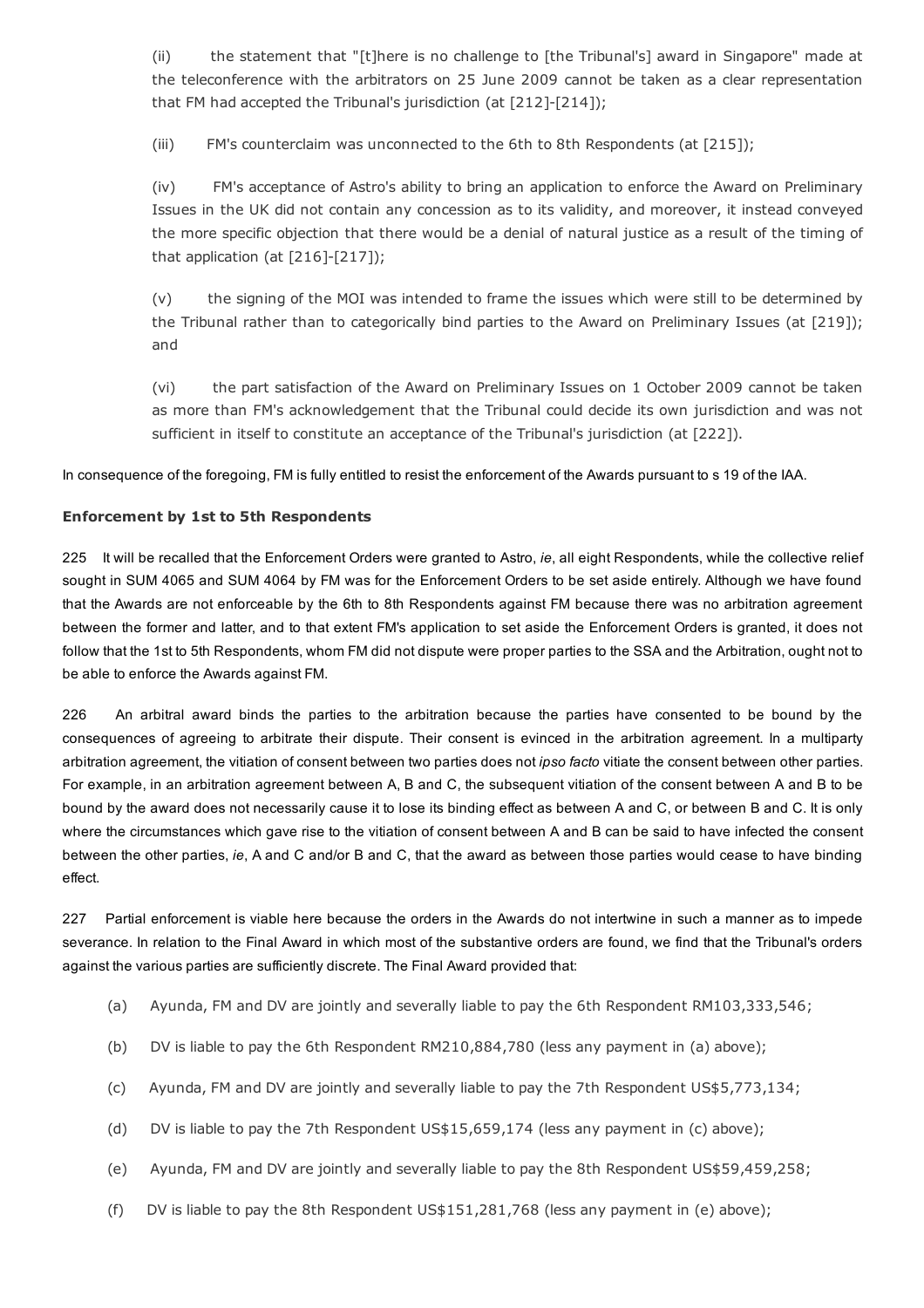(g) Ayunda and FM are jointly and severally liable to pay the 1st and 2nd Respondents US\$608,176.54, GBP22,500, and S\$65,000; and

(h) Ayunda and FM are jointly and severally liable to indemnify the 1st and 2nd Respondents for the benefit of the 6th to 8th Respondents in respect of any further losses which may be suffered by the 6th to 8th Respondents by reason of the breach by Ayunda and FM of cl 17.6 of the SSA, including any liability which Ayunda, FM and DV may establish against the 6th to 8th Respondents in the Indonesian Proceedings or any replacement proceedings in so far as they relate to the SSA.

On the face of these orders, FM is not jointly and severally liable to any of the 1st to 5th Respondents and any of the 6th to 8th Respondents at the same time. FM's obligations under the Final Award to the 1st to 5th Respondents can therefore be severed cleanly from its obligations to the 6th to 8th Respondents, with the order at [227(g)] being the only enforceable order by the 1st to 5th Respondents against FM as far as the Final Award is concerned.

<span id="page-50-0"></span>228 We have perused the other four awards sought to be enforced and are satisfied that the orders contained therein are either directed at parties other than FM and therefore do not affect the current proceedings, or if they are directed at FM, impose obligations on FM vis- $\tilde{A}$  -vis the 6th to 8th Respondents that are severable from the orders as between FM and the 1st to 5th Respondents. As for the costs of the Arbitration as well as the interest for which FM was held by the Tribunal to be liable to the 6th to 8th Respondents - whether jointly and severally with Ayunda and DV or otherwise (see the award dated 5 February 2010 and the award dated 3 August 2010) - those sums shall also be unenforceable.

229 A final clarification is apposite. Both sides in their respective applications have either sought to enforce or refuse enforcement of all five awards. We would point out that one of those awards, the Award on Preliminary Issues, contains, inter alia, the Tribunal's preliminary ruling on jurisdiction. In PT Asuransi Jasa Indonesia (Persero) v Dexia Bank SA [2007] 1 SLR(R) 597 ("PT Asuransi"), this court thought it significant that the Model Law adopted a narrow definition of "award", ie, "one that does not expressly include a ruling on jurisdiction as an 'award'" (at [62]). Given that certain types of recourse such as setting aside only apply to awards properly so-called, there is an issue as to whether the Singapore courts can enforce or refuse enforcement of preliminary rulings on jurisdiction which are couched as awards. We refrain from expressing any view on this not only because no submissions were made, but also in the light of the fact that neither FM nor Astro contested the other's application on the basis that the Award on Preliminary Issues (or at least the preliminary ruling on jurisdiction) was not subject to recourses only available to awards as construed by PT Asuransi. Indeed, Astro sought leave to enforce the Award on Preliminary Issues as well as the other awards. It is also not necessary for us to go further into this because whatever might have been the position in relation to the Award on Preliminary Issues, there was never any question that the remaining awards were entirely amenable to the orders we have made. Those awards prescribe the payment obligations of FM. In so far as they derive their jurisdictional basis from the Award on Preliminary Issues, it is evident from our analysis that the Award on Preliminary Issues was wrong. Accordingly, there was no jurisdictional basis for any of the other awards that were made in favour of the 6th to 8th Respondents.

### Conclusion

230 In summary, FM's appeal is therefore allowed to the extent that leave to enforce the Awards in both OS 807/2010 and OS 913/2010 is refused in relation to the Tribunal's orders in the Awards that purport to apply as between FM and the 6th to 8th Respondents. The joinder of the 6th to 8th Respondents to the Arbitration had been predicated on a mistaken construction of the 2007 SIAC Rules. The Awards rendered in their favour therefore suffer from a deficit in jurisdiction and are refused enforcement pursuant to s 19 of the IAA. As FM had not waived and is not otherwise estopped from raising its valid objection to the Tribunal's jurisdiction, FM was within its rights to challenge the enforcement of the Awards by the 6th to 8th Respondents. As such, leave to enforce is granted only in relation to the Tribunal's orders which are exclusively directed at the 1st to 5th Respondents, namely those set out at [227(g)] above.

231 If there are disagreements over the exact apportionment of costs and interest awarded in the Arbitration, the parties may apply to this court for clarification. FM will have its costs for these appeals and of the hearing below, to be taxed if not agreed. The usual consequential orders will apply.

232 We record our appreciation to both counsel for the clear, thorough and complete manner in which they assisted us.